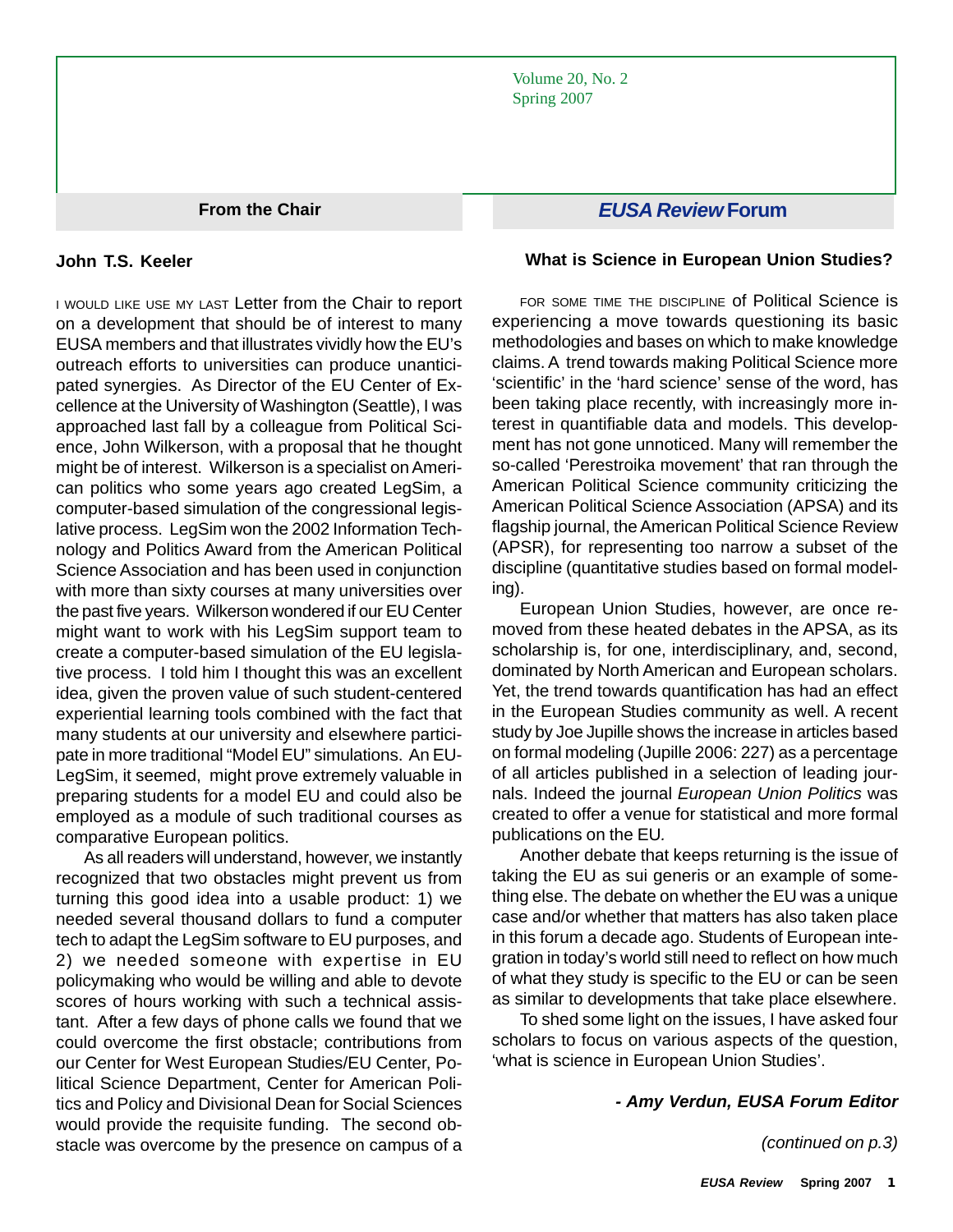The *EUSA Review* (ISSN 1535-7031) [formerly the *ECSA Review*] is published four times yearly by the European Union Studies Association, a membership association and non-profit organization (founded in 1988 as the European Community Studies Association) devoted to the exchange of information and ideas on the European Union. We welcome the submission of scholarly manuscripts. Subscription to the *EUSA Review* is a benefit of Association membership.

#### **Managing Editor**

Joseph A. Figliulo **Forum and Features Editor** Amy Verdun (University of Victoria) **Book Reviews Editor** Andrew Smith (Sciences po Bordeaux ) **Assistant Editors** Irina Andriamanana Kim Rajdev

**2005-2007 EUSA Executive Committee**

JOHN T.S. KEELER, Chair (University of Washington) LIESBET HOOGHE, Vice-Chair (UNC Chapel Hill) SOPHIE MEUNIER, Secretary (Princeton University) AMY VERDUN, Treasurer (University of Victoria) GRAINNE DE BURCA (European University Institute; New York University) VIRGINIE GUIRAUDON (European University Institute) FRANK SCHIMMELFENNIG (University of Mannheim) ALBERTA SBRAGIA (University of Pittsburgh) *Ex Officio*

**Immediate Past Chair (2003-2005)** GEORGE ROSS (Brandeis University)

**European Union Studies Association** ® 415 Bellefield Hall University of Pittsburgh Pittsburgh, PA 15260 USA Web www.eustudies.org ® E-mail eusa@pitt.edu Telephone 412.648.7635

# **EUSA Review Correction**

THERE WAS AN ERROR in the *EUSA Review Forum* article printed in the Winter 2007 Issue of the EUSA Review ("The Finnish Presidency-Taking Stock" by Teija Tiilikainen). The first paragraph on page 3 of the Review is reprinted below, with the inadvertantly deleted sentences appearing in bold type.

"Criticism on the Finnish Presidency during the crisis mainly came from the French political leadership who **complained about the slow pace with which the Finns acted to lead the EU to intervene in the crisis. France belonged to a group of EU members, which were most critical of the Israeli action and had been willing to decry its policy more sharply than for example the UK or Germany were willing to. In the end most felt that the Finnish Presidency managed the EU's part of the Lebanon crisis quite successfully.**

**In addition to the Lebanon crisis there were both successful and less successful experiences of the Common Foreign and Security Policy (CFSP) during these six** months. The European Security and Defence Policy (ESDP) ..."

*EUSA members interested in reviewing recent EU- related books, please contact the reviews editor:*

**Dr. Andrew Smith CERVL Sciences po Bordeaux Domaine Universitaire 11 Allée Ausone, Pessac 33607, France E-mail a.smith@sciencespobordeaux.fr Fax 56 84 43 29**

*Publishers should send two review copies of books directly to Dr. Smith.*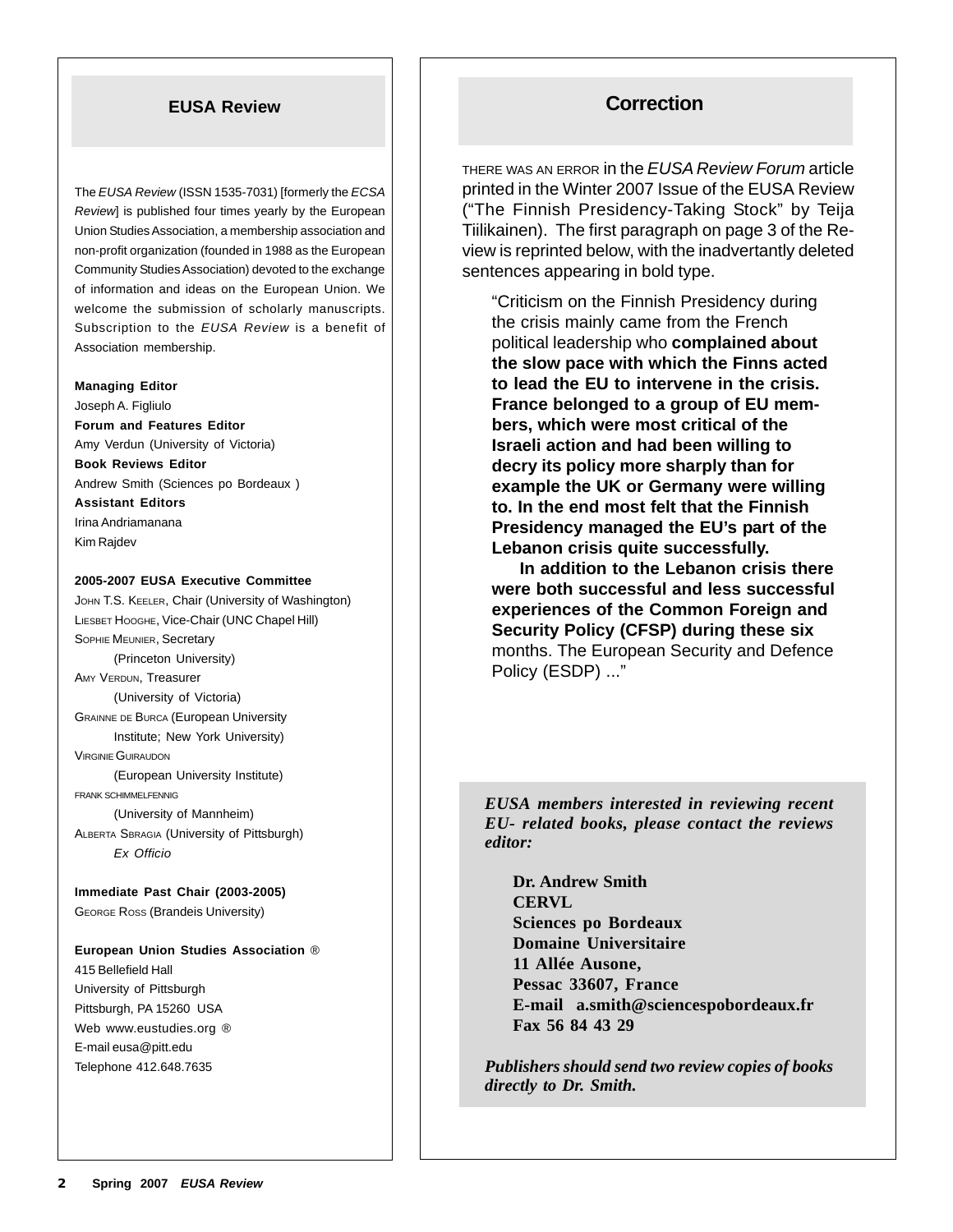#### *(EUSA Review Forum, continued from p.1)*

#### **References**

Jupille, Joe (2006) 'Knowing Europe: Metatheory and Methodology in European Union Studies', in Michelle Cini and Angela K. Bourne (eds) *Palgrave Advances in European Union Studies*, Houndmills: Palgrave.

#### **European Research: From Engineering towards Science?** *Thomas König*

THE FIELD OF European research seems to be changing from the 'art' of engineering towards more scientific methods. Engineers—as Mankiw (2006) recently phrased it with reference to macroeconomics—are primarily problem solvers, while the goal of scientists is understanding how the world works. This distinction does not discriminate between deep theoretical thinkers and simple minded technicians, nor does it prefer one to the other. Both are also not entirely exclusive, but engineers and scientists differ in their research approach and often in their favor for details. The 'art' of political scientist engineers is the provision of a plausible explanation for a widely discussed phenomenon. These phenomena are not modest and often include policy and institutional failure, reform blockade and socioeconomic stagnation, crisis and wars. Ideally, the scientific approach identifies a mechanism by testing rivaling explanations for such phenomena. European research, however, requires the interaction of both approaches, and thereby promises sophisticated applications and a potentially higher predictive power for the problems at stake.

A major motivation behind my plea is that neither political nor European research are fields of a *sui generis* nature. By contrast, even in the countries of 'old' Europe, the scientific community is becoming more and more competitive, particularly because of the increasing needs of natural and technical sciences for more public financing. The logical consequence is the regular evaluation of research in- and outputs according to the standards of natural and technical sciences. Compared with this development, the scholarly debates within the political science community or within European research are of minor relevance. Without providing numbers on funding, publication output and impact factors, my impression is that sui generis-European research is thus at risk for forfeiting attractiveness and credibility within and outside the political science community. In my view, the internal scholarly risk results from more advanced scientific progress in the subdis-

ciplines of Comparative and American Politics, although several efforts have recently been made in European research. And after the endless conceptual discussions on European governance, much skepticism outside the discipline exists about the ability of (European) political science to identify and help solve the problems at stake.

Historically, there is no doubt that the history of European research started with people trying to solve practical problems of European integration. These problems were the starting point of their research, often biased by mainly examining cases of deficits, failure, crises, etc. Another characteristic of such studies is their promotion of a particular view, often investigating the problem through one theoretical lens without controlling for others. This has produced an extensive literature on European governance-problems/failure/crises etc., which also supports the impression of a Union that is lagging behind and failing to provide the ingredients for adequate democratic governance. Unsurprisingly, relatively few insights exist on the more successful parts of the European story, i.e. the integration of more than 20 countries, some having only recently had their first democratic experiences and beginning to restore their economies while acceding to the Union's club. This does not mean that Europe is in excellent shape, but problem-solving analyses have primarily been directed towards a specific problematic nature of European integration, which can hardly be generalized to 'conventional' political situations or even other phenomena of political life.

More recent problem-solving studies focus on process rather than outcomes, raising censoring questions about the beginning and conclusion of this process. For example, Frank Schimmelfennig (2002) recently published a study on the 'trap' of Eastern enlargement, which could hardly have been explained by the economic incentives of Western member states. Accordingly, Eastern countries successfully established a normative dimension in their accession negotiations by quoting liberal arguments, which had constantly been put forward by Western countries during the Cold War. However, this normative dimension can also be found in the following deliberations on the constitutional project, forcing new members to support the obnoxious powerchanging proposals of the 'old' countries. Hence, the conclusion on which countries finally fell into a trap might depend on the researcher's definition of the process' duration as long as (some) old countries anticipated the following round of constitutional deliberations when they agreed on Eastern enlargement (Finke and König 2006). And perhaps the constitutional project will never come into force…This example may illustrate how the concentration on problems threatens a potential selec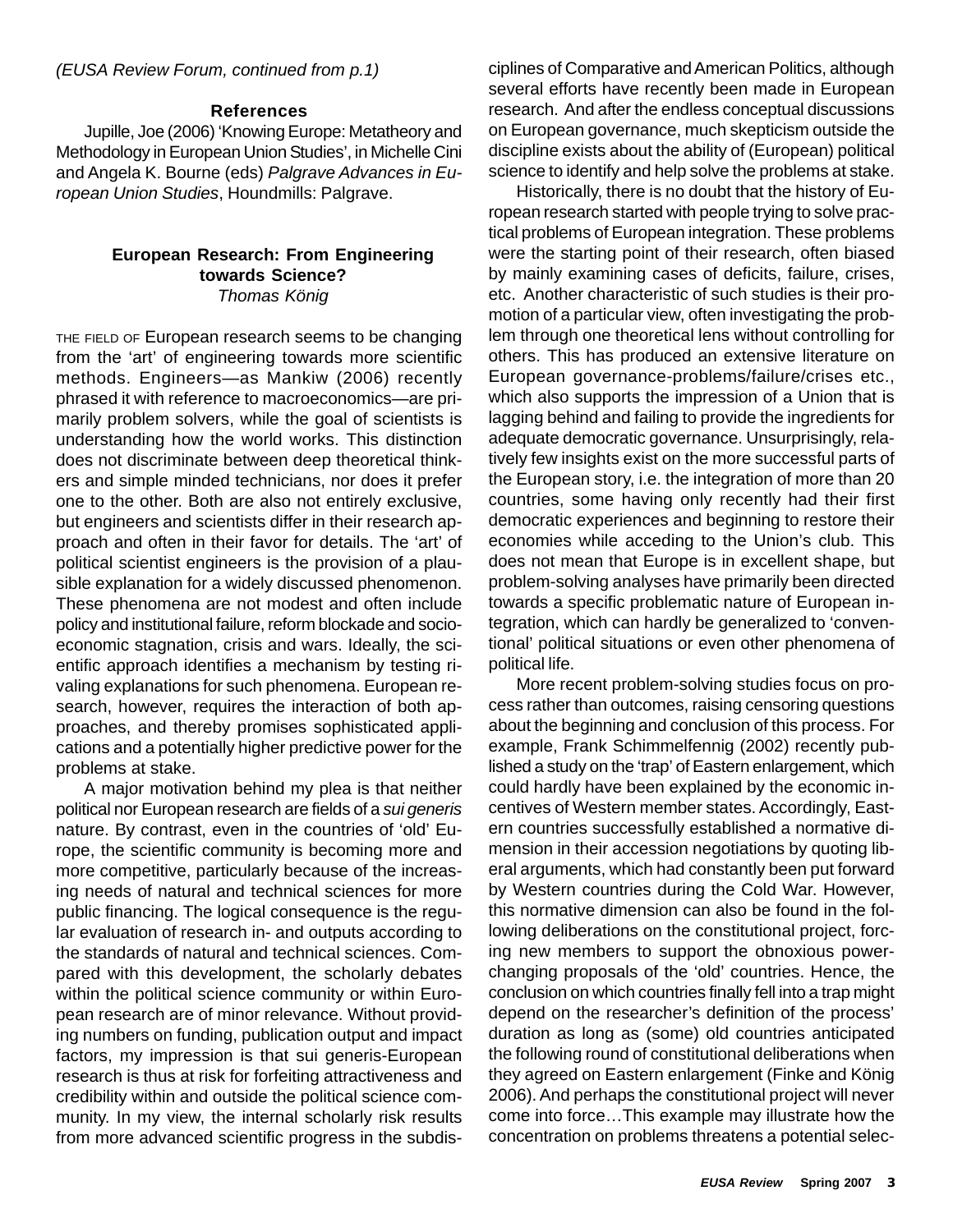tion bias, which not only raises questions about findings and conclusions, but also limits the explanatory power of problem-solving studies for predictions on arising problems and outcomes.

However, there has been a remarkable change in European research from problem solving towards understanding, which also includes competitive testing of the explanatory power of rivaling approaches in a more quantitative design (i.e., Thomson et al. 2006). Perhaps a prominent example for this development can be found in Fritz W. Scharpf's work, who provided a plausible explanation by the 'joint-decision trap' for the widely lamented German gridlock during the 1970s when the SPD/FDP (social democrat and liberal) government was confronted with a Christian majority at the regional level. According to Scharpf et al. (1976), regional actors of the lower level were unable to coordinate their diverging interests at the higher level under quasi-unanimity provisions. Later on, and in order to understand 'the differing reactions of Great Britain, Sweden, Austria, and the Federal Republic of Germany to the economic stagflation of the 1970s', Scharpf (1997) was concerned about the micro-foundation of this trap in *Games Real Actors Play*. Most recently, Scharpf (2006) relates 'the joint-decision trap revisited' to Tsebelis (2002) veto players' theory, both applying their frameworks to European outcomes. While other European scholars remain in their more isolated camp, still introducing their analysis with what 'other approaches cannot…' but without providing evidence for such claims on theoretical foundation or empirical testing, this remarkable move within a prominent (European) scholar's life might exemplify a trend towards scientific understanding (note that not following this trend does not necessarily imply emergence as a prominent engineering political scientist).

To increase the explanatory and predictive power of European analyses, the move from engineering towards a scientific understanding suggests more evaluation of rivaling approaches, or, when rivaling approaches do not exist, an explicit relation to a null hypothesis. Such null hypotheses are usually powerful variables, although they often lack a theoretical foundation: throwing a coin or calculating a mean of actors' positions are trivial but sometimes better predict outcomes than sophisticated theories do. Moreover, determining the level of explanatory power remains a complicated task. In principle, this level consists of a trade-off between predictive precision and the strength of assumptions which are applied to make such predictions. However, most theories are not compatible in their sophistication and level of assumptions, nor do we have much insight into the evaluation of this trade-off between predictive precision

and assumption strength. For example, veto players' theory might produce outcome errors when a single veto player does not behave according to the theory's claim, i.e. due to either measurement error of a single position or false theoretical consideration. While this error produces false or lower predictive power, the same measurement error might have a lower impact for bargaining theories which usually predict the mean of actors' positions. But how do we compare the relative explanatory power of such theories when they make different predictions on European outcomes?

To answer such questions, European research is still lacking systematic data on process characteristics and the positions of the actors involved. Generally speaking, political science is actor-oriented research, which requires gathering information about the substantial positions at stake—whether these actors are of an individual, corporate or collective nature, and whether these actors promote personal, partisan or institutional attitudes on institutional, substantial or normative issues. Gathering these data raises a number of methodological challenges, but recent European research has made enormous progress in collecting information on actors' positions on issues during legislative and constitutional processes. At the same time, some rich datasets on procedural characteristics have been made public for the study of legislative and implementation activities that are comparable to those data used in American and Comparative Politics (i.e., Franchino 2004, König et al. 2006). While their collection and updating needs more collaborative work in European research, these data will help European researchers both to test their approaches and to select case studies in a more representative manner.

In my view, European research has recently made significant progress and the trend towards scientific understanding is particularly promising for young scholars. Although European research will always need those artists who raise the important questions and provide plausible explanations for the problems at stake, the employment conditions in and outside political science are more and more demanding for degree holders who must be aware of the methodological toolbox helping them to design a project, to identify and define questions, and to provide alternative solutions based on empirical insight. Similarly, the growing competitive situation among universities and researchers requires welltrained young scholars with high professional skills and reputation within and outside political science. For example, the most recent call for tender by the German government for funding universities of research excellence is not only promoting a contest among German universities. It also establishes a competitive situation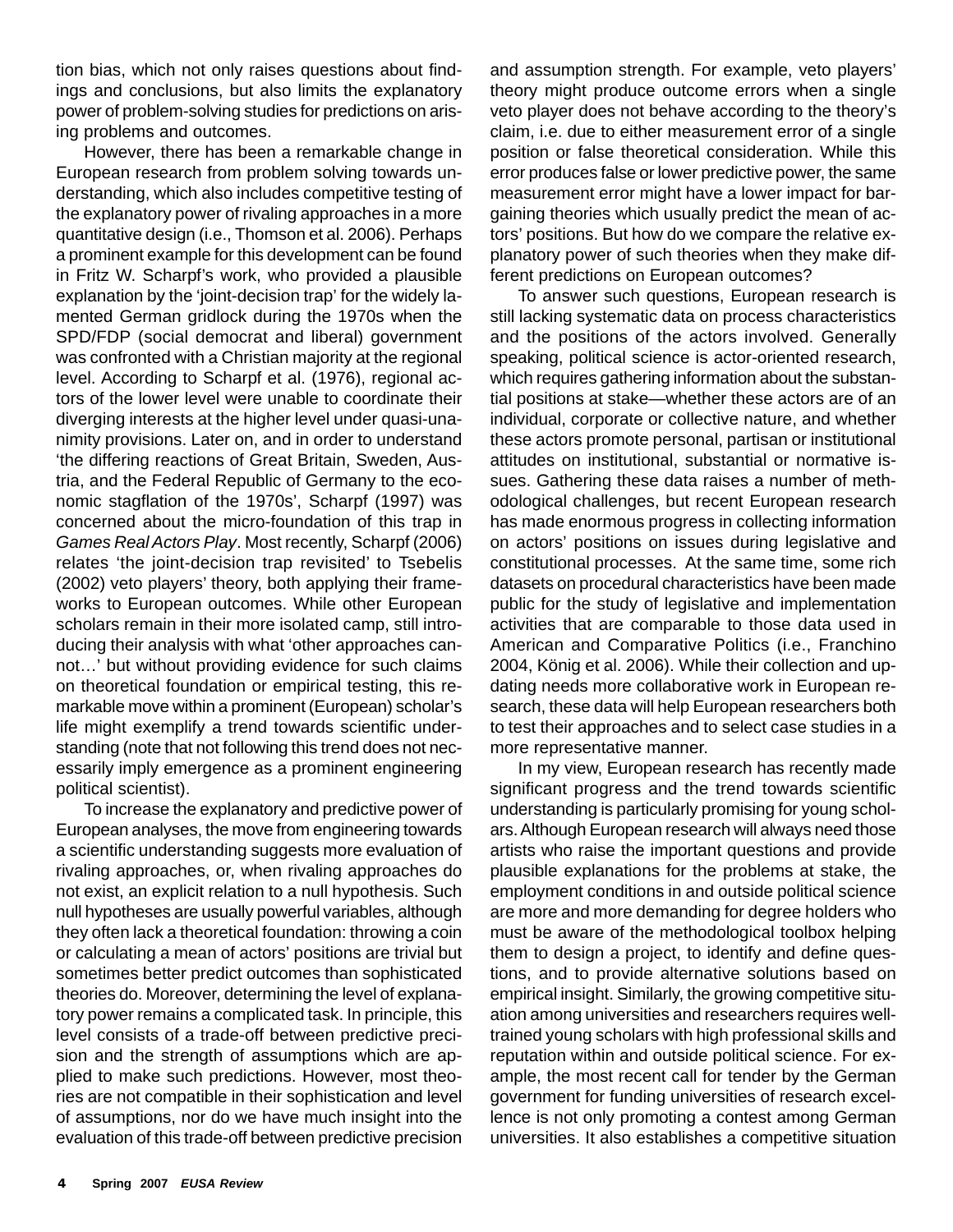within universities when each department has to search for strong interdisciplinary cooperation in order to submit a promising proposal. Perhaps the many new study programs, which are introduced in the course of the so-called 'Bologna process', provide a further potential for change towards improving the professional competitiveness of European scholars instead of risking their isolation in the camp of a European sui generis-formation.

#### **References**

Finke, Daniel, and Thomas König (2006) 'Eastern Enlargement, Institutional Reform and the Pandora Box of Using Rhetorical Action', Paper presented at the WZBworkshop on Eastern Enlargement, Berlin 31 March – 1 April 2006.

Franchino, Fabio (2004) 'Delegating Powers in the European Community'. *British Journal of Political Science.* 34: 449-76.

König, Thomas, Brooke Luetgert, and Tanja Dannwolf (2006) '*Quantifying European Legislative Research: Using CELEX and PRELEX in EU Legislative Studies', European Union Politics*, 7: 553-574.

Mankiw, N. Gregory (2006) 'The Macroeconomist as Scientist and Engineer.' Available at: http:// www.economics.harvard.edu/faculty/mankiw/papers/ Macroeconomist as Scientist.pdf)

Scharpf, Fritz W. (1988) 'The Joint-Decision Trap: Lessons from German Federalism and European Integration', *Public Administration* 66: 239-78.

Scharpf, Fritz W. (1997) *Games Real Actors Play. Actor-Centered Institutionalism in Policy Research*. Boulder, Col., Westview Press.

Scharpf, Fritz W. (2006) 'The joint-decision trap revised.' *Journal of Common Market Studies* 44: 845-64.

Scharpf, Fritz W., B. Reissert, and F. Schnabel (1976) *Politikverflechtung. Theorie und Empirie des kooperativen Föderalismus in der Bundesrepublik Deutschland*. Kronberg i.Ts., Scriptor.

Schimmelfennig, Frank (2002) 'Liberal community and enlargement: an event history analysis.' *Journal of European Public Policy* 9: 598-626.

Tsebelis, George (2002) *Veto Players: How Political Institutions Work,* New York/ Princeton: Russell Sage Foundation/ Princeton University Press.

*Thomas König is Professor at the German University for Administrative Sciences Speyer. He will soon move to the Department of Political Science at the University of Mannheim.*

#### **Introduction**

A SHORT ESSAY requires a pithy thesis. To wit, the European Union (EU) is a complex place. This complexity manifests itself not just in descriptive differences between the EU and other regional organizations but also as a distinctive conditioning environment (context) for policy-making and institution-building. This works against a comparative approach in the sense that even key theoretical relationships can be different in different regional settings. My claim is that the distinctiveness of the EU can be turned to advantage by utilizing qualitative methodologies being developed in comparative politics and international relations.

The EU is distinctive. The EU is but one instance of regional international organizations. Both statements are true. Just as cosmologists speak of 'Rare Earth' (Ward and Brownlee 2000) without denying the encompassing validity of the laws of physics, EU scholars need not deny the broader generalizations of social theory in order to recognize the EU's special features. These special features have powerfully affected the social and intellectual organization of research on the EU: the overwhelmingly exclusive focus on the EU itself, the concomitant decline of comparative regional integration studies, and a methodological preoccupation with sectors, countries, and the EU institutions. The EU has become a self-contained research island—broad and internally diversified but with sharp lines of demarcation with respect to the literature on other regional organizations.

While cross-regional research is desirable, I argue that the distinctive features of the EU can be turned to advantage by availing ourselves of recent work on qualitative methods and case-oriented analysis (Ragin 1987, Mahoney 2007). This research intersects with and builds upon the concept of mechanism as developed in the philosophy of science (Bunge 1997). The idea of mechanism, while by no means new, has been elaborated in such a way as to provide a model of causality more appropriate for social theory than the Humean (constant conjunction) model, or its more recent Simon-Blalock variants. Two approaches, or designs, are suggested as particularly appropriate for our 'Rare EU'. These are the leading edge design and the single case process tracing design.

#### **Leading Edge Design**

In *Dependent Development* Peter Evans (1979) faced an interesting conundrum. He wanted to study the structure of dependency with respect to Brazil and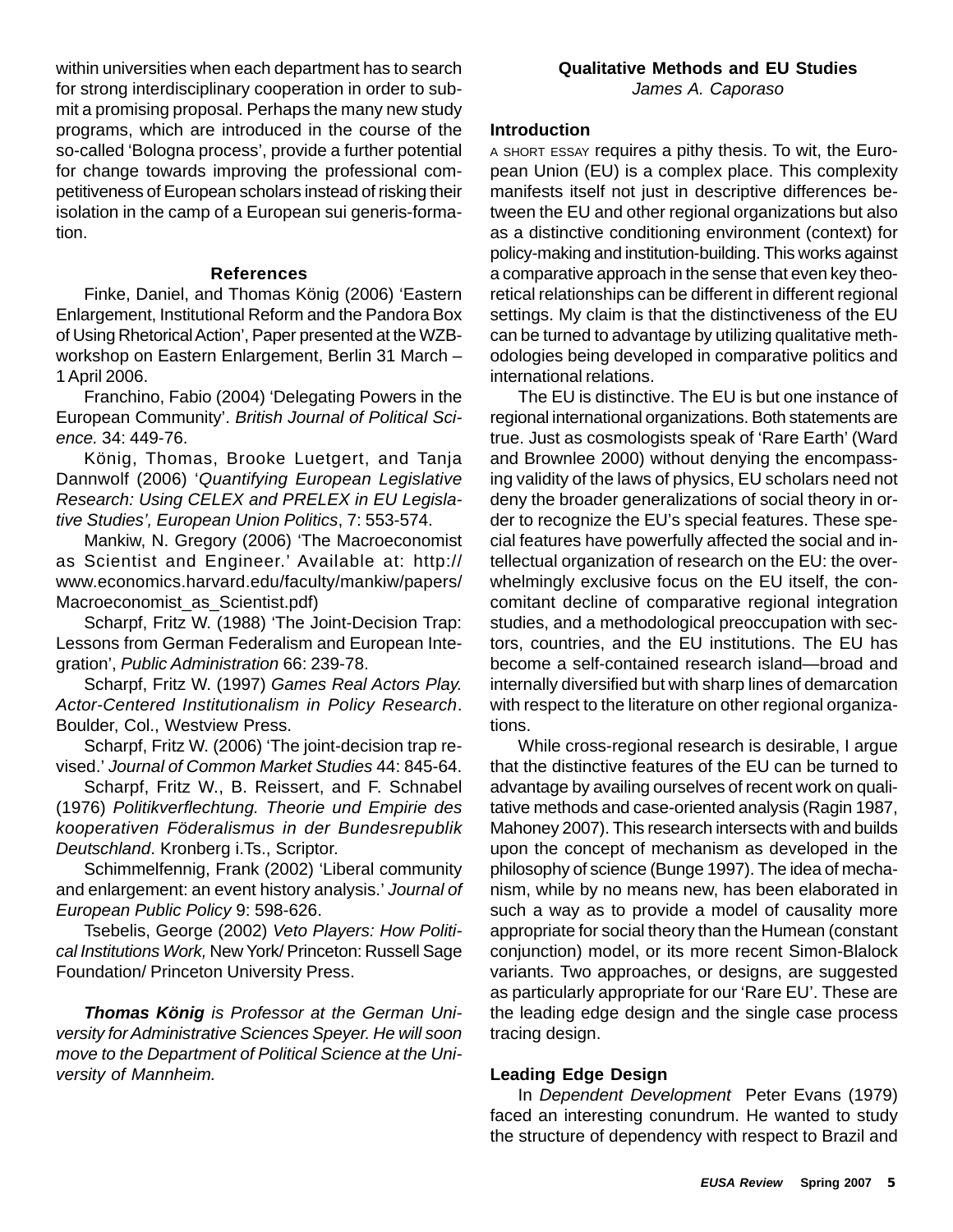the world capitalist economy since it was Brazil whose position in the world economy exhibited the most advanced forms of domestic (private), state, and foreign capital. From here, one could witness the intermingling of peripheral and core capitalism, the role of the Brazilian state in the process, as well as the extraterritorial extrusions of authority from core countries. Yet, precisely because of the unusual set of circumstances, Brazil was a quite unrepresentative case. To the extent that Brazil faced developmental challenges that other countries would experience, it would be a useful approach. But to the extent that the developmental trajectories of less developed countries were different, Brazil's predicament would provide little guidance. In short, Evans' 'leading edge' justification for studying Brazil was based on an informed hunch.

In a similar vein, the EU can be seen as an advanced form of regional integration. It is more highly developed on a number of dimensions, including the four freedoms which provide the legal underpinnings of the single market, the scope and depth of its political institutions, the level of delegation of authority, and the role of law in the governance of economic and political affairs. Of course, there is no guarantee that the EU represents the future of other regional organizations but at the very least, the evolution of the EU can provide a source of hypotheses to guide investigation of other regional associations. While this approach does not provide explicit point by point comparisons among regional organizations, it does allow one to compare the EU's experiences with alternative regional development trajectories.

#### **Case-Oriented Methods**

In mainstream social science, the theoretical work is done by variables and their interrelations. The cases, or entities, are either unproblematic givens or deep reservoirs from which one can draw variables. There are independent variables, dependent variables, and control variables. The point is to maximize the number of observations that can be explained by a fixed set of variables and specifications. Unexplained observations can be relegated to the error term or can become grist for deviant case analysis, which usually implies adding variables or changing specifications. In any case, being able to explain a lot with a little is the goal of parsimonious explanation.

This epistemological position is eloquently expressed by Przeworski and Teune (1970) in their argument that political systems (countries, international organizations) are unanalyzed complexes of variables. What we call 'cases' or 'entities' give the appearance of solidity but are in the end just tangles of variables. The

methodological task prompted by this world view is to substitute the names of variables for proper names. 'India', 'Spain', and the 'EU' are proper names that stand in for a large number of variables waiting to be identified.

Against this still dominant ontological position, the case-oriented methodology has some appeal for research on the EU. While I cannot explain the entire orientation here, it is compatible with qualitative approaches to studying the EU, in particular within-case process tracing.

#### **Within-Case Process Tracing**

*Designing Social Inquiry* by King, Keohane, and Verba (1994) performed a service to the discipline by arguing that adequate degrees of freedom are a crucial part of the inferential process.<sup>1</sup> Notice that this is a point about internal validity (did  $X \rightarrow Y$ ) rather than external validity (to what populations can we generalize this link?). Internal validity poses acute problems for macrohistorical inquiry such as the comparative study of revolutions or state building (Lieberson 1991). Similarly, when the EU is being studied as a whole, e.g. its constitutional structure or emerging federal structure, there are numerous properties that are fixed or which change only rarely. How do we study these macro properties? King, Keohane and Verba suggest that we multiply observations, perhaps by extending the time framework and perhaps by drawing out the observational implications of auxiliary components of the theory. Another suggestion might be to identify intervening mechanisms between the macro properties and outcomes. One example of the above is provided by Risse, Cowles, and Caporaso (2001) with their three-step phase model which runs from Europeanization, to the fit-misfit of these processes with domestic structures, to nationally specific mediating institutions, to domestic structural change. This three-step model opens up numerous specific mediating mechanisms between each of any two adjacent macro variables. By identifying the steps in the process, one is encouraged to specify the mediating mechanisms that connect these steps. Each time a mechanism is identified, a new set of observations comes into play. This aids greatly with the degrees of freedom problems associated with the single case focus. This design can easily be expanded to include multiple units of analysis (countries and sectors).

#### **Conclusions**

I see a number of advantages to the designs presented here. These designs are flexible. They do not commit the researcher to large-N research designs, though such designs of course remain an option. Ad-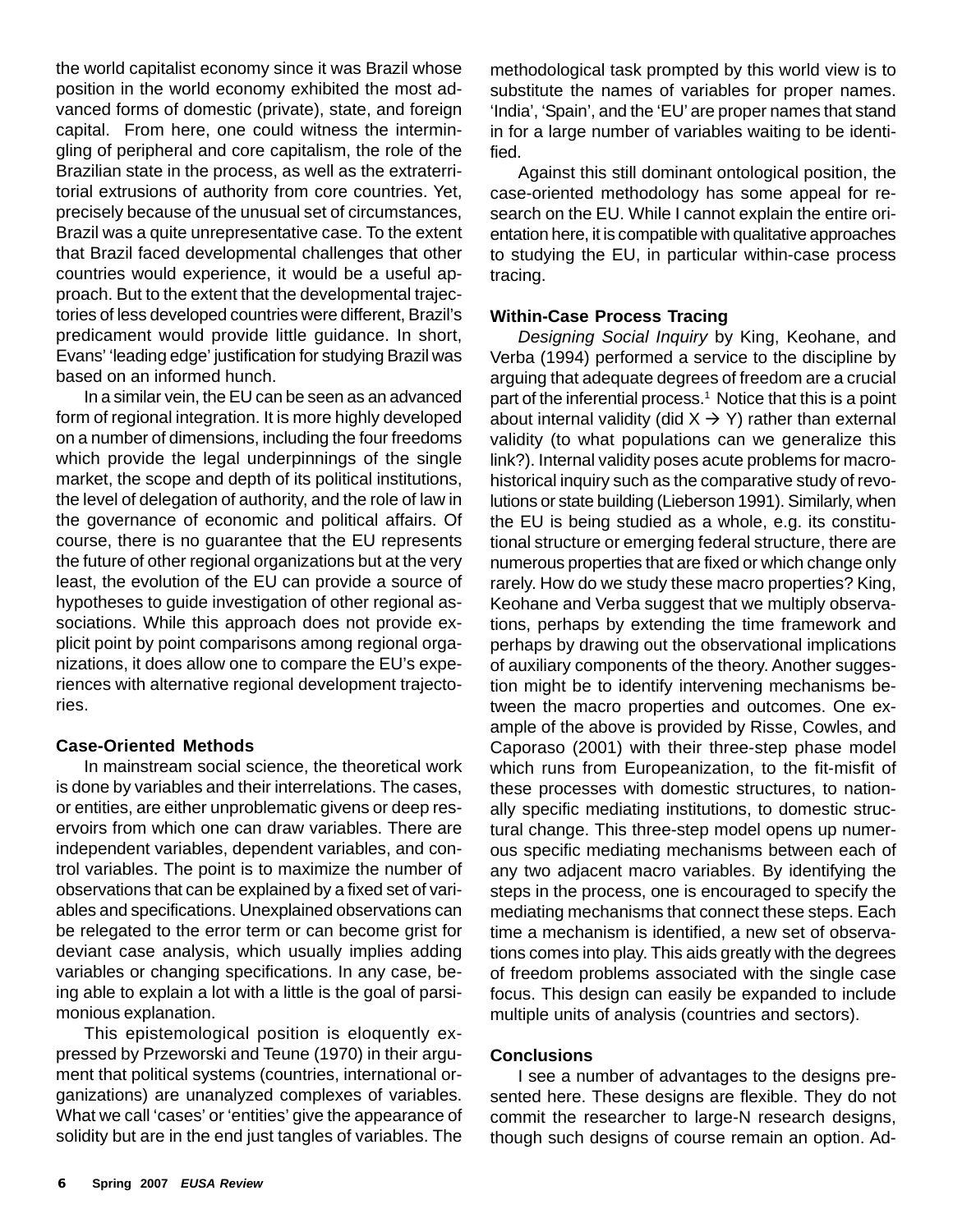mittedly, flexibility would not rank high on the list of virtues among mainstream social science researchers and there are some good reasons against it. Yet, learning on the job, inventing new concepts out of the old, managing causal heterogeneity, and entering into a conversation with one's cases have advantages too.

Second, these designs offer helpful hints regarding how to increase the number of observations, which can be a problem in both quantitative and qualitative research. One way to increase observations is to increase the number of readings on the same variables in the theory. But this is precisely what one cannot do in many macro theories, because the number of cases is fixed and because the key variables vary so little or not at all. Another way to increase observations is in line with approaches relying on identifying mechanisms. Mechanisms do not have to have variable status. They can refer to links between background conditions and outcomes that are more concrete in nature and they do not have to operate in law-like ways.

Third, the within-case design discussed here points to a methodology of process tracing that induces us to identify mechanisms that connect distal claims with temporally removed outcomes. A fine-grained specification of this process will not only increase the number of observations but also enrich our theory by helping us to discover causal mechanisms. Since the generative view of causality requires a mechanism—not just a constant conjunction—the process tracing methodology supports causal interpretations even without a distribution of observations for X and Y. The process tracing approach substitutes the following:

# $X \rightarrow m1 \rightarrow m2 \rightarrow mn \rightarrow Y$

where m is a mechanism, which may or may not have a distribution for

# $rXt1...n \rightarrow Yt2...n+1$

where r is a correlation coefficient connecting variables X and Y, both of which have a distribution.

This claim will be puzzling to empirical social scientists from whom the assertion 'no distribution, no demonstrable connection' is ontologically self-evident. Yet, the historian is not philosophically embarrassed when she says that 'the assassination of the Austrian Archduke Franz Ferdinand by the Serbian nationalist Gavrilo Princip was a cause (precipitant, catalyst) of World War I'. There is no distribution here.<sup>2</sup> Causal status is attributed to an event, not to a covariance structure. Yet, it is infrequent that social scientists use individuals or countries in any but illustrative ways.

These suggestions are in no way intended to downgrade the importance of large-N quantitative research. I simply hope to open up some alternatives that are already being developed by comparative researchers in non-EU contexts.

#### **References**

Bunge, Mario (1997) 'Mechanism and Explanation', *Philosophy of the Social Sciences*, 27 (December) 410- 65.

Evans, Peter (1979) *Dependent Development*, Princeton, N.J.: Princeton University Press.

King, Gary, Robert O. Keohane and Sidney Verba (1994) *Designing Social Inquiry*, Princeton, N.J.: Princeton University Press.

Lieberson, S. (1991) 'Small n's and big conclusions: An examination of the reasoning in comparative studies based on a small number of cases', *Social Forces*, vol. 70: 307-320.

Mahoney, James (2007) 'Qualitative Methodology and Comparative Politics', in *Comparative Political Studies*, vol 42, no. 2: 122-144.

Przeworski, Adam and Henry Teune (1970) *The Logic of Comparative Social Inquiry*. New York: John Wiley and Sons.

Ragin, Charles C. (1987) *The Comparative Method*. Berkeley, Ca.: University of California Press.

Risse, T., M.G. Cowles, and J. Caporaso (2001) 'Europeanization and domestic change: Introduction', in M.G. Cowles, J.A. Caporaso and T. Risse (eds), *Transforming Europe: Europeanization and Domestic Change.* New York: Cornell University Press, pp. 1-20.

Ward, Peter D. and Donald Brownlee (2000) *Rare Earth: Why Complex Life is Uncommon in the Universe.* New York: Springer Verlag.

*James A. Caporaso is Professor of Political Science at the University of Washington. Email: caporaso@u.washington.edu*

#### **The EU in Comparative Perspective: The US as Referent?** *Alberta M. Sbragia*

THE STUDY OF the European Union (EU) has traditionally been bedeviled by the lack of a comparative framework, whether implicit or explicit, within which to place it. Although such a framework is not necessary for some types of 'scientific' work, it could be very helpful in analyzing the European Union from the perspective of comparative politics.

The unique features of the EU have been a well-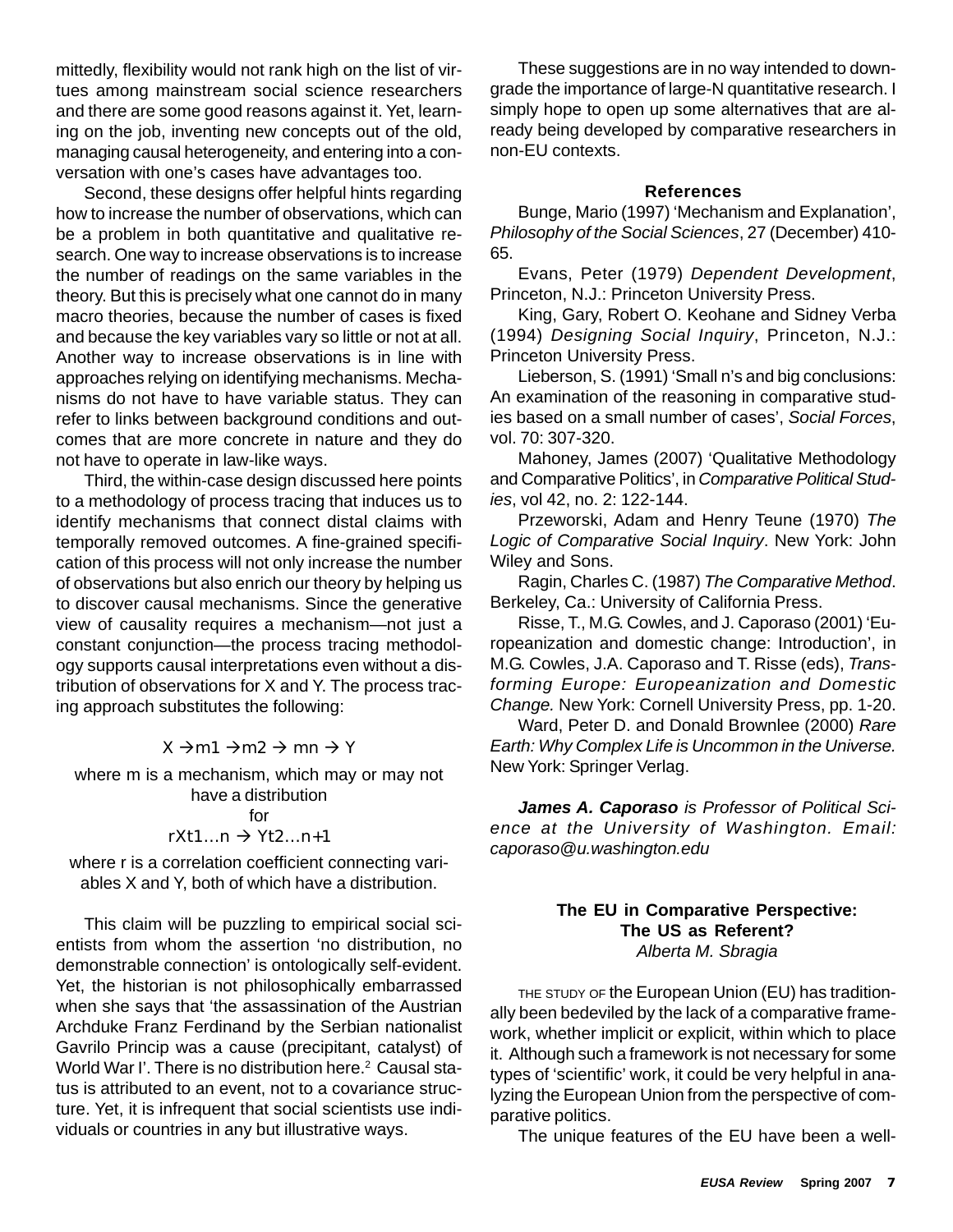known impediment to comparative analysis. The existence of supranational institutions distinguishes its policy-making process from those of other structures of regional governance (such as MERCOSUR, i.e. the Common Market of the South) while the use of qualified majority voting by member state governments in particular sets it apart from traditional international organizations. While the larger member states are more important in the policy process than the smaller, the latter nonetheless have more clout than they do in traditional international fora. Whether the focus is on judicial or legislative decision-making, agenda-setting, monetary policy-making, or even on intergovernmental decisionmaking processes, the EU's dynamics are not those of a traditional international organization.

When compared to that of its member states, the EU's policy-making system is also distinctive. It lacks the well-organized and cohesive political parties which link the executive and the legislature as well as national and subnational governments which are found in the EU-15. The European Parliament in practice, therefore, plays a more important role as an independent legislative body in many policy areas than do national parliaments in national decision-making.

Although Members of the European Parliament (MEPs) often argue that the lack of the traditional parliamentary relationship between the European Parliament (EP) and the Commission contributes to the 'democratic deficit', that view does not acknowledge the actual power of the EP in the policy process. Since the Commission cannot dissolve the Parliament after a vote of parliamentary censure, the European Parliament is a 'much more independent and threatening institution' at the EU level than are most national parliaments *visà-vis* their national executives (Devuyst 2006: 90). National parliamentarians from parties in the majority coalition are typically under strong pressures to keep the executive in office so as not to face re-election themselves, thereby dampening conflict over policy content. Within the EU, however, the standard tension between the 'party in parliament' and the 'party in the executive' does not exist. MEPs, therefore, have the opportunity to shape the actual content of policy outcomes to an extent which might well be the envy of many of their national counterparts.

Finally, and perhaps most glaringly, the EU lacks a 'government' which gives political direction. While the EU exercises public authority, especially through the exercise of its regulatory power, it lacks the kind of 'political' center—which translates into a 'partisan' center characteristic of traditional parliamentary systems. The EU's lack of fiscal power—with a minuscule EU budget representing roughly one percent of EU Gross Domestic Product—and its reliance on regulatory authority reflects the absence of the partisan direction characteristic of national governments, for taxing and spending are central to partisan conflict at the national level. The EU, then, is characterized by governance without government, governance without money, and governance without partisanship.

This type of governance has led to a fragmentation of power within the EU which in turn encourages complex horizontal and vertical relationships at multiple levels among governments, administrators, parliamentarians, party officials, central bankers, and numerous nonstate actors. The very term 'governance', as used in Europe, signifies a range of relationships which incorporate non-state as well as state actors. In the case of the EU, the range and complexity of these relationships are extraordinary.

Given the extreme decentralization of public finance in the EU, a starting point for comparison is to focus on that dimension. According to Arend Lijphart's data (1999: 193) on federalism and public finance, the US, Canada, Germany and Switzerland form a group of countries with decentralized public finances. In each of those countries, the central (federal) government receives a relatively low share of total tax receipts.

From an institutionalist perspective the United States is the most appropriate comparative reference point within that group. Canada, while having very powerful provinces and possessing judicial review, is a Westminster-type parliamentary system which, at the federal level, concentrates power in the executive through dominant one-party cabinets. Although German state governments participate in national decision-making and are also subject to judicial review, they act primarily as implementers of federal legislation rather than as independent subnational legislators and are tied to the center as well as to each other through very strong party ties. Switzerland, for its part, while neither presidential nor parliamentary, is not as suitable a comparative referent due to its lack of judicial review and heavy reliance on the referendum.

Systems of governance in both the EU and the US thus face the problem of managing a fragmentation of power which is far more challenging than that found in most established parliamentary systems. Such fragmentation allows us to carry out comparative work which, while obviously imperfect and methodologically tricky, can nonetheless be valuable in moving both the study of the EU and the US out of their respective ghettos (see, for example, Fabbrini, forthcoming, Kelemen 2004, Menon and Schain 2006). At the very least, the inter-institutional politics which characterize the policymaking process in Brussels, with its mixture of competitive supranational and intergovernmental institutions, can be compared to the inter-institutional politics in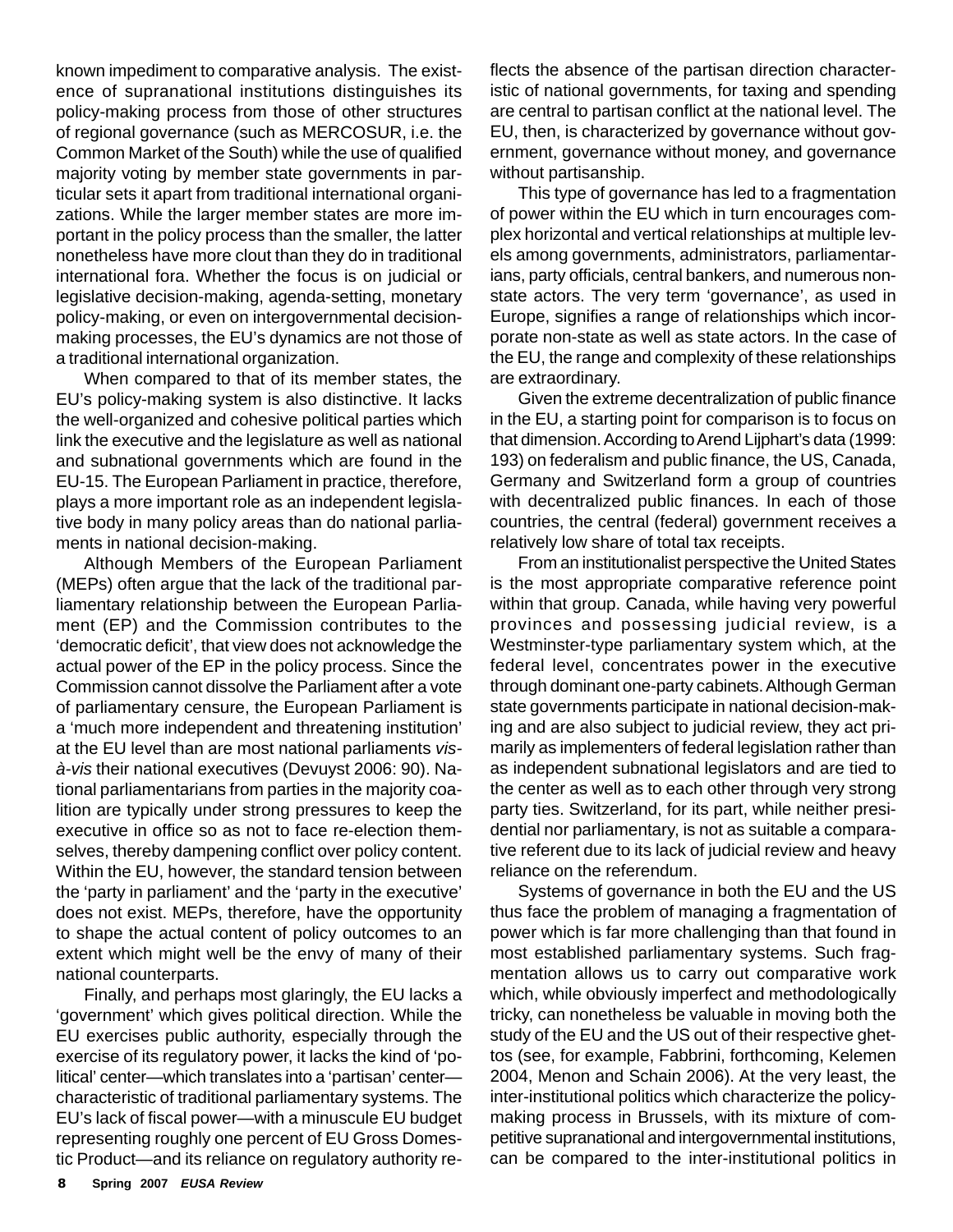Washington in which 'separated institutions compete for shared powers.' (Jones 1994: 16).

A US-EU comparison can be approached through either the lens of 'multi-level governance', with its emphasis on supranational institutions and on the role of various levels of government, or of comparative federalism. While federalism has been a staple of the study of American politics, the concept of multi-level governance has shaped a good deal of work on the EU. Both perspectives could fruitfully be used in comparative work.

In the US case, the study of federalism has often in practice been understood as the study of 'intergovernmental relations', a conceptualization which moves away from the focus on the two levels of state and federal governments which constitutionally make up the US federal system. Studies along this line have focused on the complex relationship between local, state, and federal actors—whether these are administrators or elective officials acting either in their official capacities or as lobbyists trying to influence each other. Scholars of 'multi-level governance' in the EU, for their part, have been interested in the interaction between subnational, national, and supranational levels of government (Hooghe and Marks 2001). Thus scholars of federalism/intergovernmental relations in the US and of multilevel governance in the EU share a variety of questions, assumptions, and theoretical starting-points.

Finally, the US literature in general does not make a distinction between the term 'government' and 'governance.' Scholars tend to use those terms synonymously, probably because of the lack of 'stateness' in the American political system. Public authority in the US is exercised by such a multitude of entities—state and federal regulatory agencies, federal courts, state courts, the Federal Reserve, the Presidency, a bicameral federal legislature, state, county and municipal public authorities which are independent of legislatures, mayors, governors, bicameral state legislatures, that the notion of 'government' as used in Europe is rather different from that typically associated with the exercise of public authority in the US. The US version of public authority involves a diffusion and dispersal of public power with the judiciary playing a critical role. Political parties are important at each level, but are not tightly connected across various levels of government.

Given that 'governance' rather than 'government' is the hallmark of the EU, the lack of a European-style 'state' in the US facilitates at least some kinds of EU-US comparisons. That is not to say that comparisons based on those two systems would meet strict standards of methodological rigor, but thinking of the EU as fitting within a comparative US-EU framework helps make it less 'unique' and more susceptible to the 'normal' questions of comparative politics.

#### **References**

Devuyst, Youri (2006) *The European Union Transformed: Community Method and Institutional Evolution from the Schuman Plan to the Constitution for Europe.* Revised and updated edition. Brussels: Peter Lang

Fabbrini, Sergio (forthcoming) *Compound Democracies: Why the United States and Europe are Becoming Similar.* Oxford University Press.

Hooghe, Liesbet and Gary Marks (2001) *Multi-Level Governance and European Integration*. Boulder: Rowman & Littlefield.

Jones, Charles O. (1994) *The Presidency in a Separated System.* Washington, DC: Brookings.

Kelemen, R. Daniel Kelemen (2004) *The Rules of Federalism: Institutions and Regulaory Politics in the EU and Beyond*. Harvard University Press.

Lijphart, Arend (1999) *Patterns of Democracy: Government Form and Performance in Thirty-six Countries*. New Haven: Yale University Press.

Menon, Anand and Martin A. Schain (eds) (2006) *Comparative Federalism: The European Union and the United States in Comparative Perspective*. Oxford University Press.

*Alberta M. Sbragia is Professor of Political Science, Mark A. Nordenberg University Chair and the Jean Monnet Chair ad personam in Political Science and the Director of the European Union Center of Excellence.*

# **Paradigm Wars or Scientific Pluralism? A Modest Proposal for EU Studies** *Jeffrey T. Checkel*

EU STUDIES SHOULD NOT EXIST as a single science. At the same time, all Europeanists—be they theoretically thin rationalists, epistemologically challenged constructivists or Habermasian groupies—would benefit by taking science more seriously. By science, I mean the philosophical underpinnings of our research or, more precisely, its epistemological basis ('how we come to know'). This might seem like a dreadfully boring subject—one more suited to political theorists than students of the EU. However, nothing could be further from the truth.

A quick glance at the work of Europeanists on the two sides of the Atlantic suggests that 'we come to know about the EU' in radically different ways. For many in the US, the European Union is a laboratory for generating and testing hypotheses, and for theory development. Qualitative case studies are used to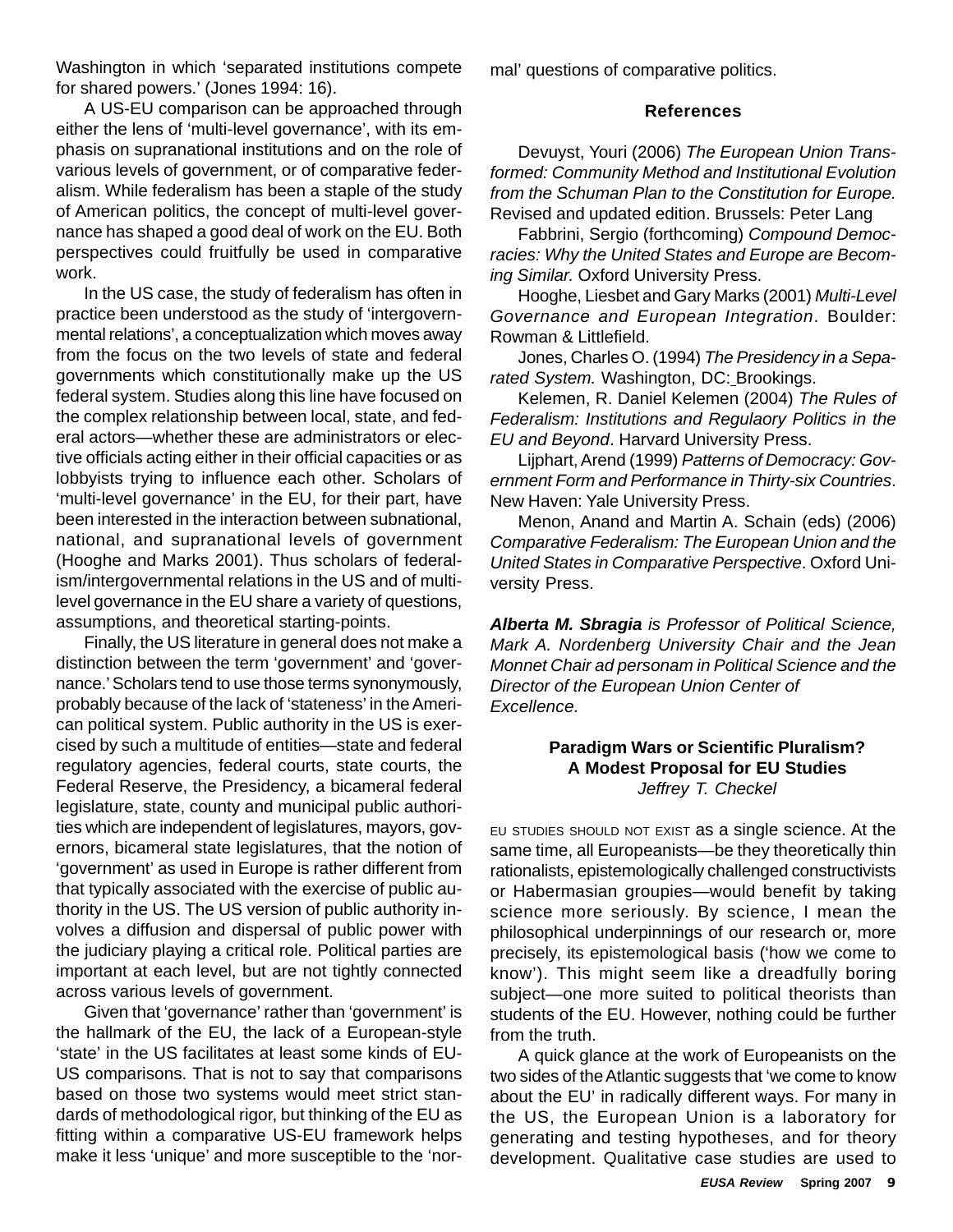establish causality; there is an emphasis on method and design. Simply put, empiricism—or as it is more commonly called positivism—is the epistemology at play. In contrast, many Europeans explore the moral purpose and identity of the EU. Discourse ethics and interpretation aim at the recovery of meaning; there is an emphasis on critical analysis and the productive power of language. The epistemological basis of such work is decidedly post-positivist and interpretive.

For sure, these generalizations miss many nuances, but they do capture an important and enduring philosophical division in how we study the EU. Sadly, division is probably the correct word to use. EU scholars based in the US seem blind to any possible postpositivist epistemological starting point, while many in Europe think that methods are something only positivists need worry about. However, the way forward—defined as better, richer knowledge of the (EU) world around us—is to overcome such divisions. Mine is not a call for epistemological unity, for that would result in conceptual confusion and analytic mush. Rather, the goal should be pluralism—to encourage dialogue, conversation and mutual learning about epistemologies and methods.

I make this case for pluralism by considering how scholars study language and power in the EU—two nontrivial categories of the analysis given both the amount of talk that occurs in European institutions and the EU's increasingly important global role. In all too many studies by European-based scholars, power seems strangely absent or, better said, underspecified. Think of the whole debate over 'normative power Europe,' or of Habermasian researchers examining deliberation's role in EU committees or the (possible) evolution of European-wide public spheres. Reading this work, one gets an eerie feeling that while power is present, it is nonetheless wished away on theoretical or conceptual grounds. This is downright silly, to say the least.

Part of the problem is these scholars are operating with an incomplete and epistemologically narrow understanding of power as the ability of A to get B to do what B otherwise would not do. This is often called coercive or compulsive power, and is the form of power typically invoked by positivists. Yet, interpretative scholars alert us to two other forms of power institutional and productive. Institutional power is actors' control of others in indirect ways, where formal and informal institutions mediate between A and B; working through the rules of these institutions, A constrains the actions of B. Productive power is generated through discourse and the systems of knowledge through which meaning is produced and transformed.

An incorporation of these latter forms of power would lead to richer and empirically more accurate studies. For example, Habermasians studying the role of arguing in the EU's 2004 enlargement might come to appreciate better power's ubiquitous presence. These scholars assert that certain—cosmopolitan—values flow naturally from the EU, while failing to ask why others say, equality before the law—are absent. In the accession process, why did and does the EU promote one conception of minority rights vis-à-vis candidate countries, but refuse to apply this same standard to its own member states?

Perhaps this discrepancy (and hypocrisy) is explained by the exercise of institutional power: the ability to keep certain issues off the EU agenda. Habermas is not wrong to direct our attention to 'the power of the better argument.' Rather, EU scholars drawing upon such insights need more fully to appreciate the multiple ways in which power operates within European institutions—in this case, insuring that some arguments are simply never heard.

American-trained scholars exploring the role of language and talk in the EU would similarly benefit from a healthy dose of epistemological pluralism. In recent years, a good bit of work has been done to operationalize this linguistic turn by examining socialization and persuasion in EU institutions. Consider an example I know well— myself. (for those wondering why a professor at the University of Oslo qualifies as 'American trained,' well, I received my PhD from the Massachusetts Institute of Technology!). I have been concerned with tracking the development of social norms within European institutions. My hunch was that talk—arguing, more formally—played some role in these settings, thus shifting the preferences of individuals. In theorizing such processes, I turned to a laboratory-experimental literature on persuasion taken from social psychology, from which I developed hypotheses on the roles of agent properties and privacy in promoting persuasion. To test these arguments, I relied on a traditional positivist methodological tool kit—process tracing, triangulation across sources and interviews.

When I presented my findings at several meetings, however, interpretivists pointed to a conceptualmethodological gap in the analysis. Particular agents are not only persuasive because they are authoritative or because they argue in private. Their arguments are also persuasive because they are enabled and legitimated by the broader social discourse in which they are embedded. Did a particular agent's arguments in a particular institution resonate with this broader discourse?

Colleagues were thus suggesting that I had lost sight of the (social) structural context. In positivist-empiricist terms, I had a problem of omitted variable bias, while, for interpretivists, the issue was one of missing the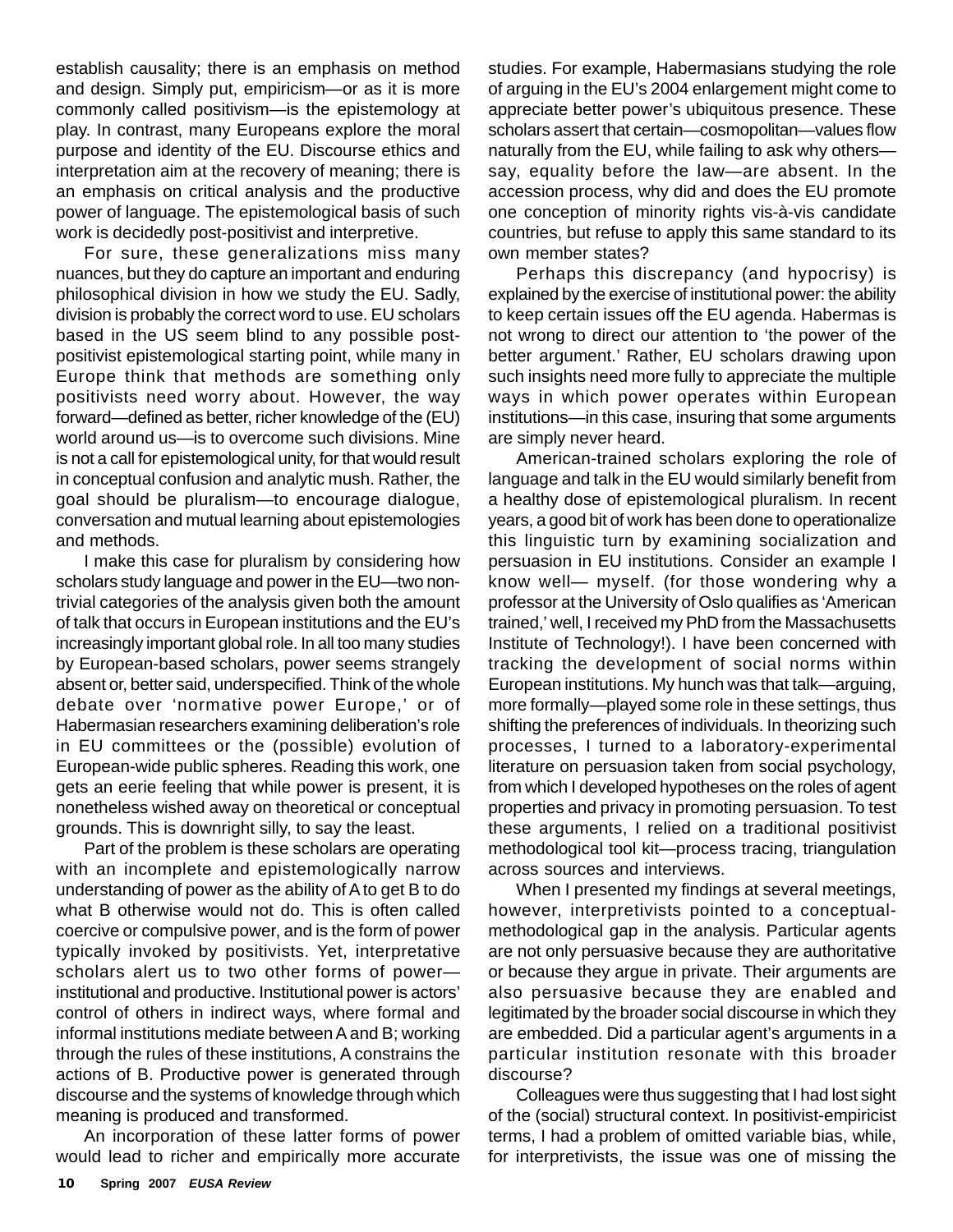broader forces that enable and make possible human agency. Whatever you call it, the point and lesson are the same. To provide a more complete account of persuasion, I will need to supplement my positivist methodologies with others grounded in interpretative techniques.

In sum, to talk of a scholarly community studying Europe is to invoke an oxymoron. The devil is in that word community, for it implies shared standards and identity. Such common community standards especially at the level of epistemology and methods do not exist. This state of affairs suggests two ways forward. The first is the path of least resistance: let the EU positivists hang out with fellow positivists, while interpretivists do the same from the other side of the epistemological divide. However, down this path lie group think, closed citation cartels and, most important, intellectual closure.

The second way forward is more ambitious and exciting. It is defined by bridge building across conceptual and philosophical divides. For some, this is a prescription for scholarly disarray, if not disaster. 'You can't do that! You're mixing (positivist) apples and (interpretive) oranges. The result will be pure muddle.' Yet, those of us with our feet firmly anchored in the empirical mud of the EU know that such neat, principled epistemological distinctions blur as soon as we begin to study this amazingly complex beast. For sure, to bring clarity to these blurry, grey zones will require better theory and data, but it will also require a new-found willingness to transgress epistemological boundaries. It is high time to retire one set of isms—positivism and interpretivism—and replace it with a refreshing, intellectually enriching pluralism.

*Jeffrey T. Checkel is Professor of Political Science, University of Oslo, and Adjunct Research Professor, Centre for the Study of Civil War, International Peace Research Institute Oslo. Email: j.t.checkel@stv.uio.no*

#### **Notes**

1 By 'inferential process' I mean the logical inference that X caused Y or is related to Y. I do not have in mind the probabilistic inference from sample data to population.

<sup>2</sup> The 'no distribution' remark does not imply that one could not imagine a distribution in this case, e.g. one made up of two possible outcomes, one of which materializes and one which does not. Thus, the occurrence of the assassination of Archduke Franz Ferdinand could be contrasted to the hypothetical alternative. Such a viewpoint is implicit in counterfactual history.

# **EUSA Economics Interest Section Essay**

#### **Can Lisbon Deliver? Credibility and Ownership Issues** *Mehmet Ugur*

#### **Introduction**

IN MARCH 2000, the Lisbon Summit set the European Union the goal of becoming 'the most dynamic and competitive knowledge-based economy in the world' by 2010. This target was set against a backdrop of lacklustre economic performance in the EU despite the fact that the information technology boom was in full swing at the time.

Targets set by the Summit included the following: achieving an average annual growth rate of 3% from 2000-2010, creating 20 million jobs, increasing the employment rate from around 64% to 70% of the population aged 15-64, and increasing private and public research and development (R&D) expenditures to 3% of the gross domestic product (GDP). The underlying assumption in the Commission documents that preceded and followed the Lisbon summit is that these goals would be achieved through increased competition in goods and services markets, and through increased policy coordination between member states.

Although some progress was made towards achieving these goals, it has become evident by 2005 that the goals are not likely to be achieved by 2010. For some, this is mainly due to the slow pace of the required reforms (Sapir et al, 2004). For others, there are multiple reasons, including overloaded agenda, poor coordination, conflicting priorities, and structural reform being used as a codeword for deregulation and weakening workers' rights (Kok, 2004).

Given this state of affairs, at the half-way point in March 2005, the Lisbon Agenda was re-launched with renewed emphasis on job creation and innovation and with a call on the Commission to play a greater coordinating role.

Immediately after the re-launch, in April 2005, the Commission published integrated guidelines for implementing the Lisbon Agenda and specified the relative roles of the Commission and national governments (EU Commission, 2005). One of the main novelties of the second period was the greater emphasis placed on national government reporting on the implementation of their National Reform Programmes (NRPs). In early 2008, the Commission will publish the 3<sup>rd</sup> Community Lisbon Report and the revised integrated guidelines that will cover the period 2008-2011.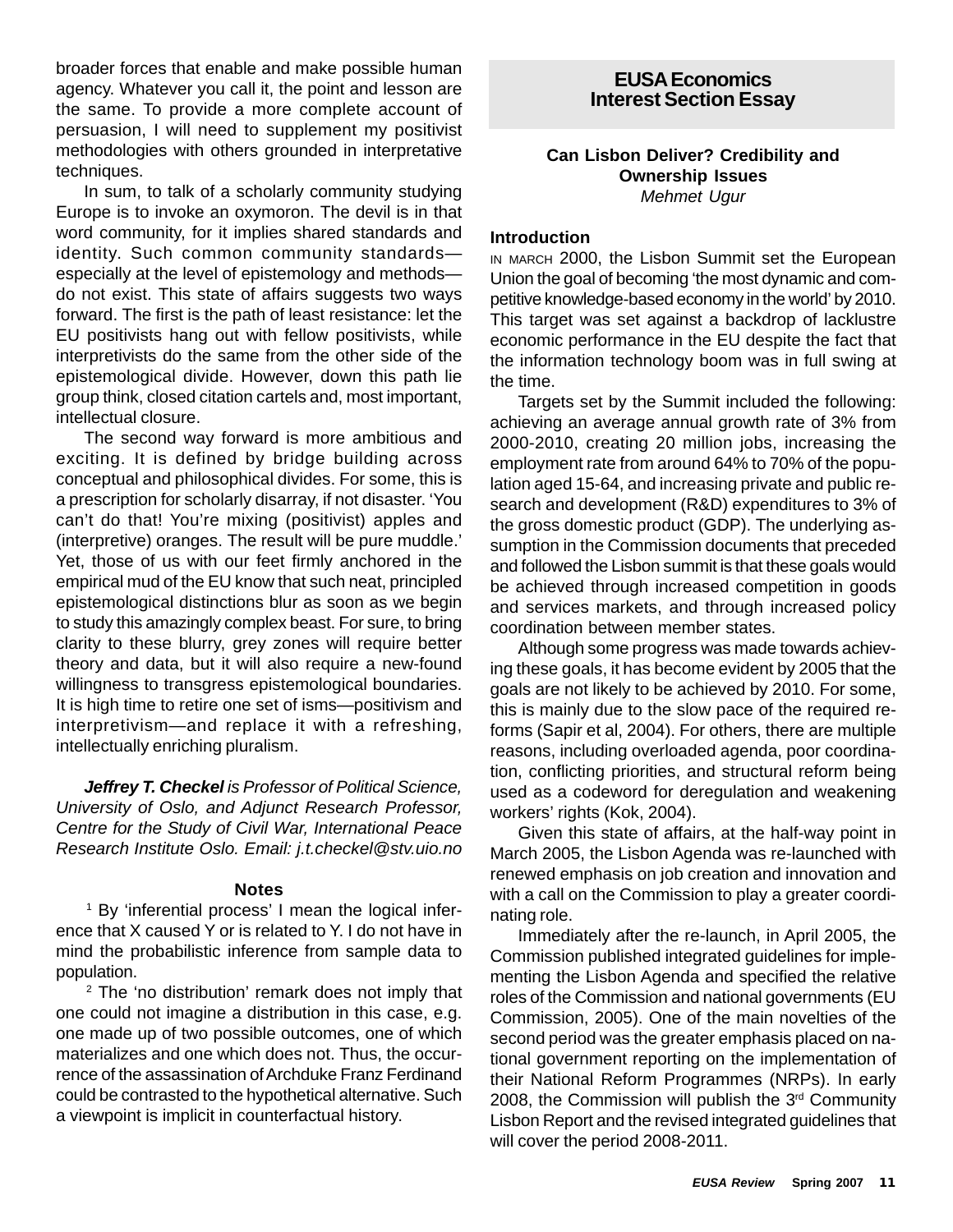It is only fair to indicate that the Lisbon Strategy has been given a new impetus after the mid-term review of 2005. However, serious doubts still exist about whether or not the EU will be able to achieve the Lisbon targets. In fact, various stakeholders are now more sceptical than they had been in the first period. In what follows, I will try to discuss whether these concerns are wellfounded and what can be done to address them. In doing this, I begin with the stylised facts that have informed the EU's push for the Lisbon Agenda in the first place. Then I will discuss the main pillar of the Lisbon strategy – namely the market liberalisation reforms that are expected to lead to increased competitiveness, innovation, and job creation. Finally, I will examine some of the reactions from stakeholders, before I conclude with some observations on issues of credibility and ownership that I believe will continue to haunt the Lisbon agenda even beyond 2010.

#### **The cost of Non-Lisbon**

The launch of Lisbon in 2000 was based on a familiar presentation format – namely the format used during the launch of the Single Market Programme (SMP). Just as the SMP was justified by referring to *Euro-sclerosis* as the cost of Non-Europe, Lisbon was justified by referring to the cost of not having the reforms that the strategy calls for. This is done by presenting an array of indicators that point to the extent to which the EU economy is surpassed by the United States (US) economy. The table below present a selection of these indicators for EU-25 and US economies. For all indicators, EU-25 performance is normalised to 100 in order to make the comparison more straightforward.

# **Table 1: EU and US average performance indicators: 1995-2005**

The table suggests that EU economy has been performing less satisfactorily than the US economy across all of these indicators; and that the relative underperformance of the EU economy has been worsening over time. The relative under-performance of the EU economy with respect to employment has a long history and therefore may not be surprising. However, the relative deterioration in EU labour productivity and total factor productivity (TFP) was alarming as the EU has historically had higher labour productivity growth rates than the US since the 1950s. Higher labour productivity growth in Europe was mainly due to the latter's catching-up in terms of capital deepening after the war. Given that this process has now come to an end, total factor productivity can be increased mainly through innovation. That is why increased R&D expenditures are considered as essential in the Lisbon strategy.

The need to increase TFP growth rates is also related to the main avenue through which Lisbon targets will be met – namely increased competition in product and services markets. The reason is that competition is assumed to be conducive to innovation which, in turn, is the major determinant of TFP growth when the capital-labour ratio is near its equilibrium level. In addition, innovation, TFP growth and competition are also interlinked in terms of their impact on GDP growth. As can be seen from the table above, US GDP growth from 2000-2005 has been 75% higher than the EU-25 average. To close this gap, increased competition is a necessary condition for increased innovation and TFP growth, which would help EU-25 GDP growth rates catch up with those of the US economy.

The Commission tends to derive two policy implications from the relative under-performance captured in the table above. First, the absence of Lisbon-like strat-

insert table 1 here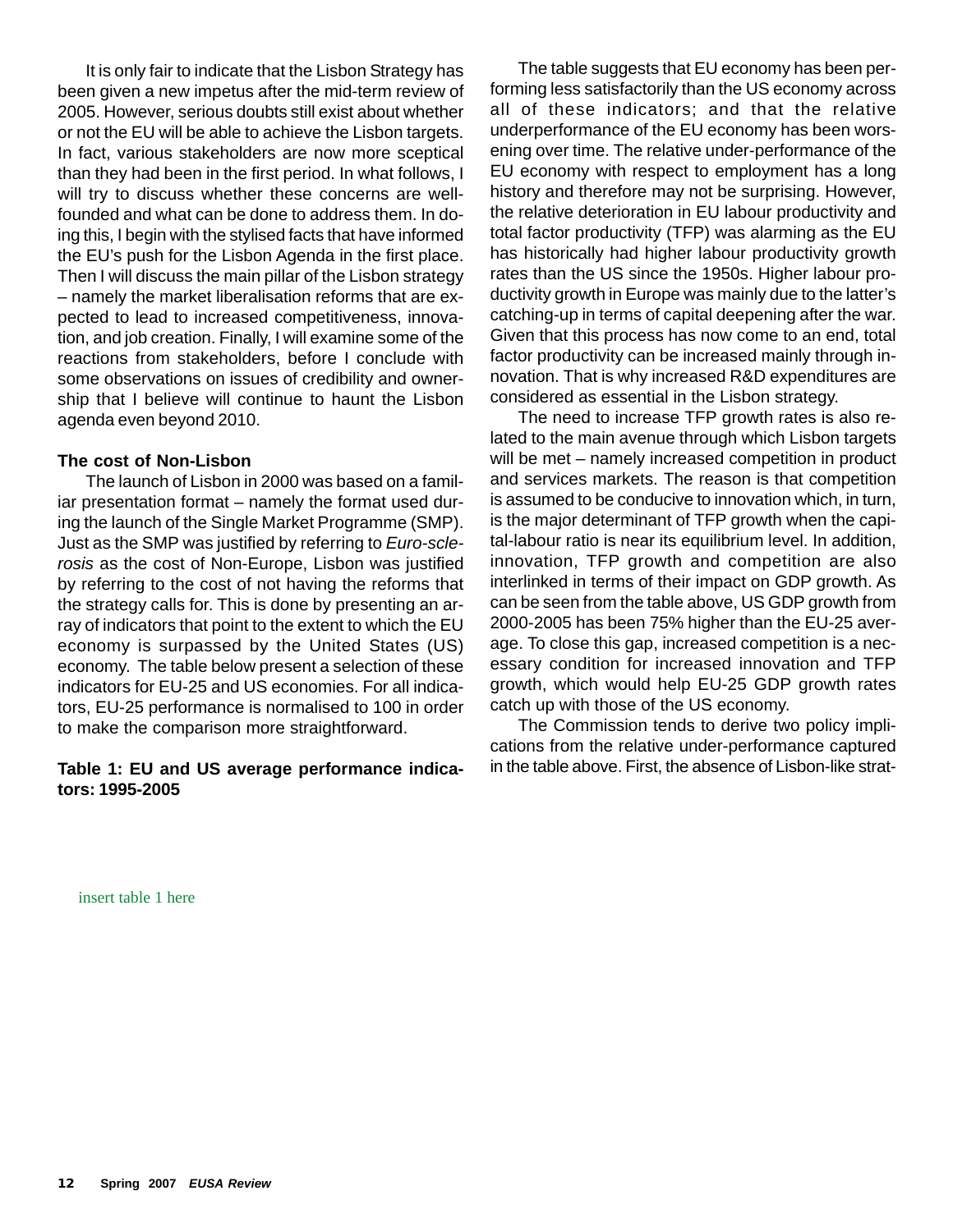egy aimed at increasing competition, innovation and growth has been costly for the EU. Secondly, failure to implement the Lisbon Agenda will increase the cost further by having significant adverse consequences for EU economic growth and employment. The way out is to instigate a virtuous circle of competition-innovationgrowth through market liberalisation. Once in motion, the virtuous circle will generate not only higher GDP growth rates, but also higher levels of employment.

The literature on the Single Market reforms provides some support for the Lisbon reforms. For example Griffith et al (2006) report that the product market reforms associated with the SMP lead to a reduction in the economic rents of the companies in European industries. This is an indication of increased competition, which, in turn, has lead to increased R&D expenditures. However, the connection between competition, innovation and growth is much more complex than this. Therefore, the rational for the Lisbon strategy needs to be assessed more critically.

#### **Why Lisbon-type reforms may not deliver?**

One reason why Lisbon-type reforms may not deliver is due to the complexity of the relationship between competition, innovation and growth. One aspect of this complexity relates to the question on whether market liberalisation and integration is necessarily conducive to higher levels of competition. The answer to this question is not straightforward because liberalisation and integration do not necessarily lead to the replacement of imperfect competition (i.e., oligopolistic or monopolistic competition) with perfect competition where firms are price-takers. Put differently, liberalisation and market integration *a la Lisbon* or *a la SMP* is not necessarily a move from a second-best to a first-best situation – it is merely a move from one second-best to another second-best state. This is because incumbent firms, many of which are large entities controlling significant market shares in their industries, can always react to the liberalisation reforms strategically.

For example, the introduction of the single currency increases price transparency and may lead to increased inter-firm competition due to increased consumer information about prices. However, as the single currency increases price transparency, firms may react strategically and coordinate their pricing strategies. Which effect dominates is an empirical question and cannot be answered ex ante. A similar outcome may obtain in the case of SMP-type market liberalisation reforms too. There is evidence suggesting that the Single Market has increased the competitive pressure on incumbent firms. However, we do not know by how much. In fact, there is evidence indicating that economic rents (mark-ups) that European firms have been able to extract have not declined after the single market. If anything, economic rents (measured as the ratio of value-added to total cost of capital and labour) has increased – as the following table demonstrates.

#### **Table 2: Mark-up rates in selected countries: 1986 and 2000**

insert table 2 here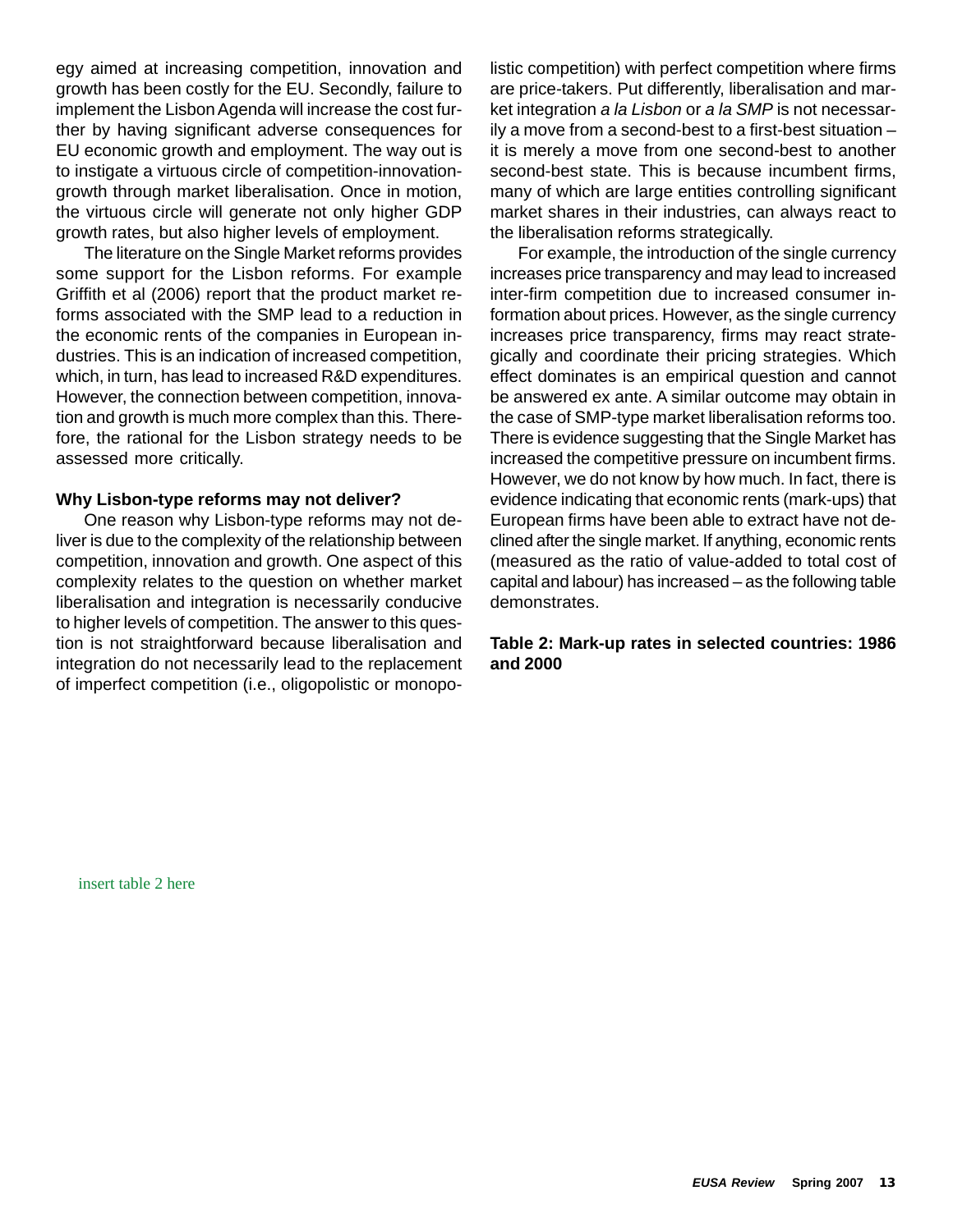What is also interesting is that the mark-up rates in the Anglo-Saxon model that the Lisbon Agenda is suspected of emulating have been historically higher than the continental European countries. Griffith et al (2004) reason that increasing rates of mark-up rates across the board and higher rates in the UK and the US may be related to the business cycle and workers' bargaining power rather than the degree of competition per se. Even if this is the case, two questions remain un-answered: (i) can we be sure that market liberalisation is necessarily conducive to increased price competition? (ii) how can you sell the Lisbon Agenda to non-firm stakeholders given that the Single Market has been associated with higher mark-up rates for companies?

One can refer to further evidence indicating that market liberalisation and integration reforms may be just a move from one second-best state to another. For example, Weugelers et al (2002) examined the determinants of industrial concentration in the EU and found that the SMP reforms have forced leading manufacturing companies to focus on their core activities as access to multiple markets have become easier. This is conducive to increased economic efficiency and Welfare. However, their findings concerning the extent to which new entry has occurred and whether the risk of imperfect competition has fallen are not encouraging. For example, the share of the 5 largest incumbents in the manufacturing sector has increased from 17.3% in 1987 to 19.3% in 1997. The increase in concentration was even higher in the computer/office equipment sector, which is one of the leading sectors in terms of innovation. In addition, the identity of the largest 200 firms in the manufacturing industries has remained the same over the period.

Finally, the relationship between competition and innovation as well as that between innovation and growth are not linear.

The debate on the relationship between competition and innovation is quite old: it goes back to the early 1900s when Schumpeter (1912, 1942) proposed two hypotheses. On the one hand, competition may be conducive to innovation as it forces incumbents to innovate to maintain their market positions or new entrants have to enter with superior technology to be able to compete with the incumbents. On the other hand, competition may inhibit competition because increased competition reduces economic rents and thereby reduces the incentive to undertake innovation. This is because innovation is a risky undertaking and it requires higher returns that will compensate the higher risks. A large volume of literature on imperfect competition and endogenous growth tend to support Schumpeter's second hypothesis (See, for example, Dixit and Stiglitz, 1977; Aghion and Howitt, 1992; and Grosman and Helpman,

1991).

Similarly, there is non-linearity in the relationship between innovation and growth. Recent research points out that innovation at the technology frontier is conducive to increased total factor productivity and, therefore, it is conducive to higher levels of sustained growth. However, innovation below the technology frontier (mainly, emulation) has run its course and may not be conducive to higher levels of sustained growth. (See, for example, Acemoglu et al, 2002).

Given these findings, it is difficult to establish a direct and deterministic relationship between market liberalisation reforms of the Lisbon Agenda and the targets for higher innovation, higher growth rates, and higher employment.

# **Conclusion: credibility, ownership and the predicament of the Lisbon Strategy**

The analysis above suggests that the Lisbon Agenda, compared to the Single Market project (SMP), is much more difficult to sell to the European public. One reason is that the SMP was introduced at a time when the tendency towards increasing economic rents captured by firms was not evident. Secondly, the SMP was essentially about reducing barriers to international trade. As such, it was in line with the existing knowledge that trade liberalisation is conducive to increased overall welfare.

The Lisbon Agenda, however, is introduced against a different backdrop. On the one hand, the tendency of increasing economic rents extracted by firms proved to be longer-lasting than what can be associated with the business cycle. On the other hand, the linkage between competition, innovation and growth proved to be more complex than what a standard contrast between perfect and imperfect competition would suggest. In other words, liberalisation reforms and the reactions of firms to liberalisation are endogenous outcomes that depend on the bargaining power of the public policy makers and the recipient of the public policy. In addition, innovation, as an engine of growth, generates different outcomes – depending on whether it is on the technology frontier or below it.

All of these factors combine to render the Lisbon Strategy less credible than the SMP. This credibility problem, in turn, creates an ownership problem for the Lisbon strategy. The ownership problem has three dimensions.

First, consumers, employees, employee organisations, social NGOs, etc. perceive of the Lisbon agenda as a strategy that will maintain the ongoing deterioration in the share of labour income in GDP. Therefore, the European public at large is either indifferent or hostile to the Lisbon agenda.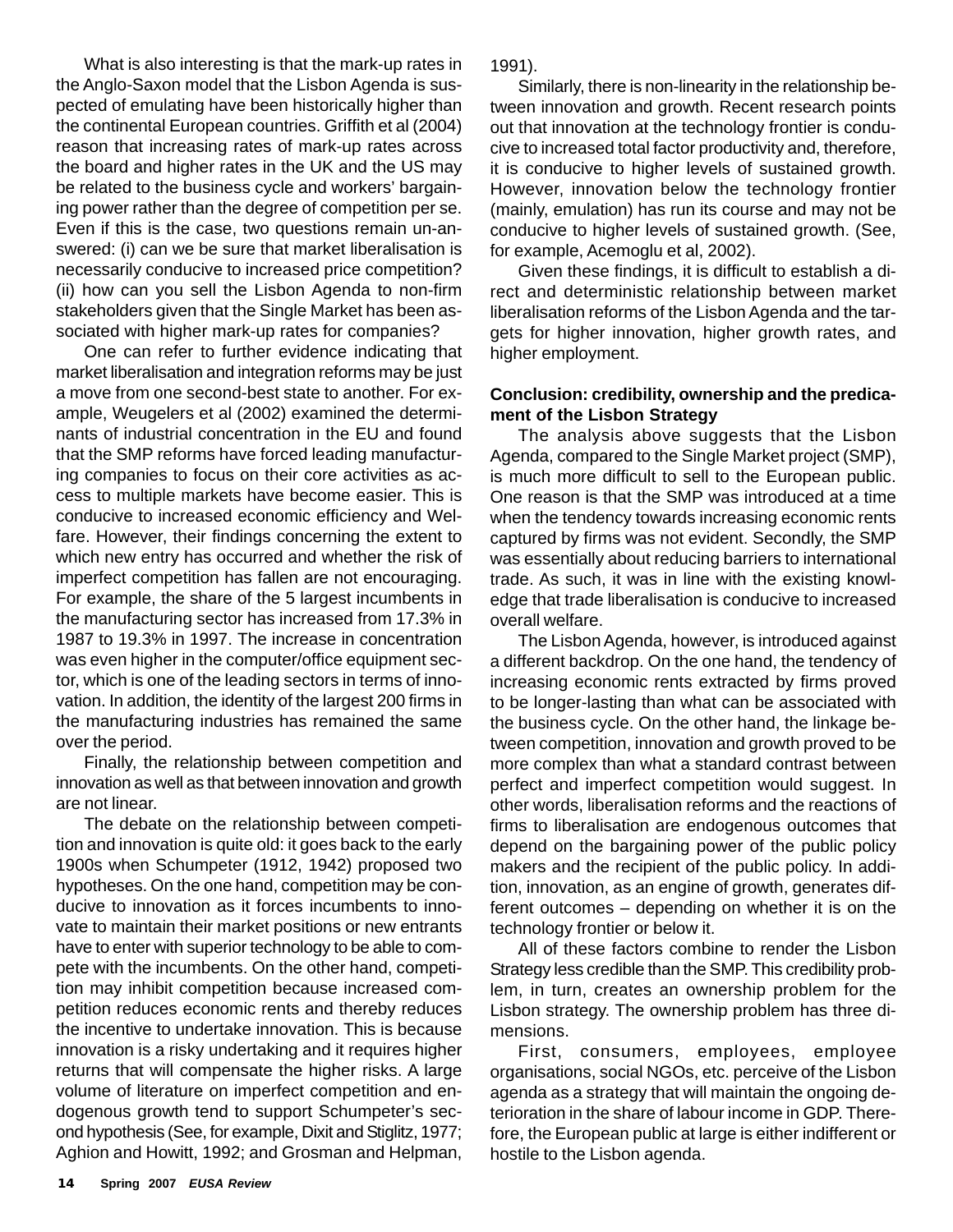Secondly, the recent EU enlargement has increased the divergence between member states. Of course, integration may lead to convergence in the long run and this has proved to be case with respect to Ireland, Spain and Greece after 1995. However, at the current state of the play in technological development, the new member states stand to gain less than the core countries from innovation. This is because innovation in the new member states is more likely to be under the technology frontier whereas innovation in the old member states is likely to be closer to the frontier. To the extent this is the case, innovation may not lead to convergence between the 'core' and 'periphery' of the EU. That is why, one would expect the Lisbon strategy to be less attractive for the new member states.

Finally, the EU and the member states, at least in rhetoric, have been forced to balance the drive towards liberalisation reforms with a number of assurances concerning sustainability and job creation. In some countries, the rhetoric is even taking a twist towards 'economic patriotism'. Given these signals, the employer organisations are also sceptical about the extent to which the Lisbon targets can be achieved.

To conclude: the Lisbon strategy is based on less robust evidence compared to the SMP. In addition, it appears to be faced with a serious ownership/credibility problem. This combination is likely to increase the cost of the project and reduce its benefits. Therefore, the net effect of Lisbon will continue to be debatable. In addition, this debate will be inextricably linked to what has happened to the European model and how it should be reformed.

*Mehmet Ugur is Jean Monnet Reader in European Political Economy at the University of Greenwich Business School.*

# **EUSA Executive Committee Election Results**

The results of the recent EUSA Executive Committee election are in. Neil Fligstein (University of California, Berkeley), Erik Jones (Johns Hopkins University), R. Daniel Kelemen (Rutgers University), and Craig Parsons (University of Oregon) have been elected to serve on the Executive Committee for four year terms running from 2007 to 2011.

# **Book Reviews**

# **Tanya Börzel, ed.** *The Disparity of Regional Integration: Revisiting Neofunctionalism in Honour of Ernst B. Haas***. New York: Taylor & Francis, 2006, 177pp.**

ERNST HAAS WAS a complex figure. He pioneered the subfield of EU studies and received EUSA's first lifetime contribution award, yet famously declared his own approach "obsolescent" at mid-career. He was a normatively-engaged believer in the march of progress, but spent his life in the ivory tower writing some of the most jargonesque analytic theory ever conceived. He was a marvelous teacher, much loved by students, but could be unpredictably harsh or supportive. The terse typed letters he sent to advisees caused much consternation over the years.

This book is a fitting tribute, since it showcases much of this ambiguity. The contributions from an impressive list of EU specialists are partly hagiographic but also very critical. Several chapters celebrate Haas while focusing mainly on the things that he got wrong. Tanya Börzel's introduction allows generously that Haas may have "solved the puzzle" of why states give up sovereignty to supranational institutions, but suggests that the solution was vague in failing to account for the erratic surrender of sovereignty across policy areas. Walter Mattli finds "unmatched brilliance and depth" in Haas's work, but no viable explanation for variations in regional integration around the world. Philippe Schmitter suggests variously that Haas's logic of "spillover" has played a major role in EU history, that it operated until the 1970s but not much since then, and that it operated until recently but is now "exhausted." Even Andrew Moravcsik, in a scorched-earth survey of the errors of neofunctionalism, concludes that Haas was nonetheless "visionary" in his basic functionalist focus on welfare-improving institutions.

Other chapters focus on developing Haas's thinking more positively, and collectively suggest that Haas is all things to all people. Ben Rosamond argues that neofunctionalism has been demonized as the "other" by contemporary theorists, when in fact it overlaps heavily with both Moravcsik's interest-group materialism and with constructivist approaches (in addition to the institutionalism to which it connects most obviously). Henry Farrell and Adrienne Héritier update a Haas-like "rationalist-institutionalist explanation of endogenous regional integration," but follow Haas in leaving ambiguous how important they think such dynam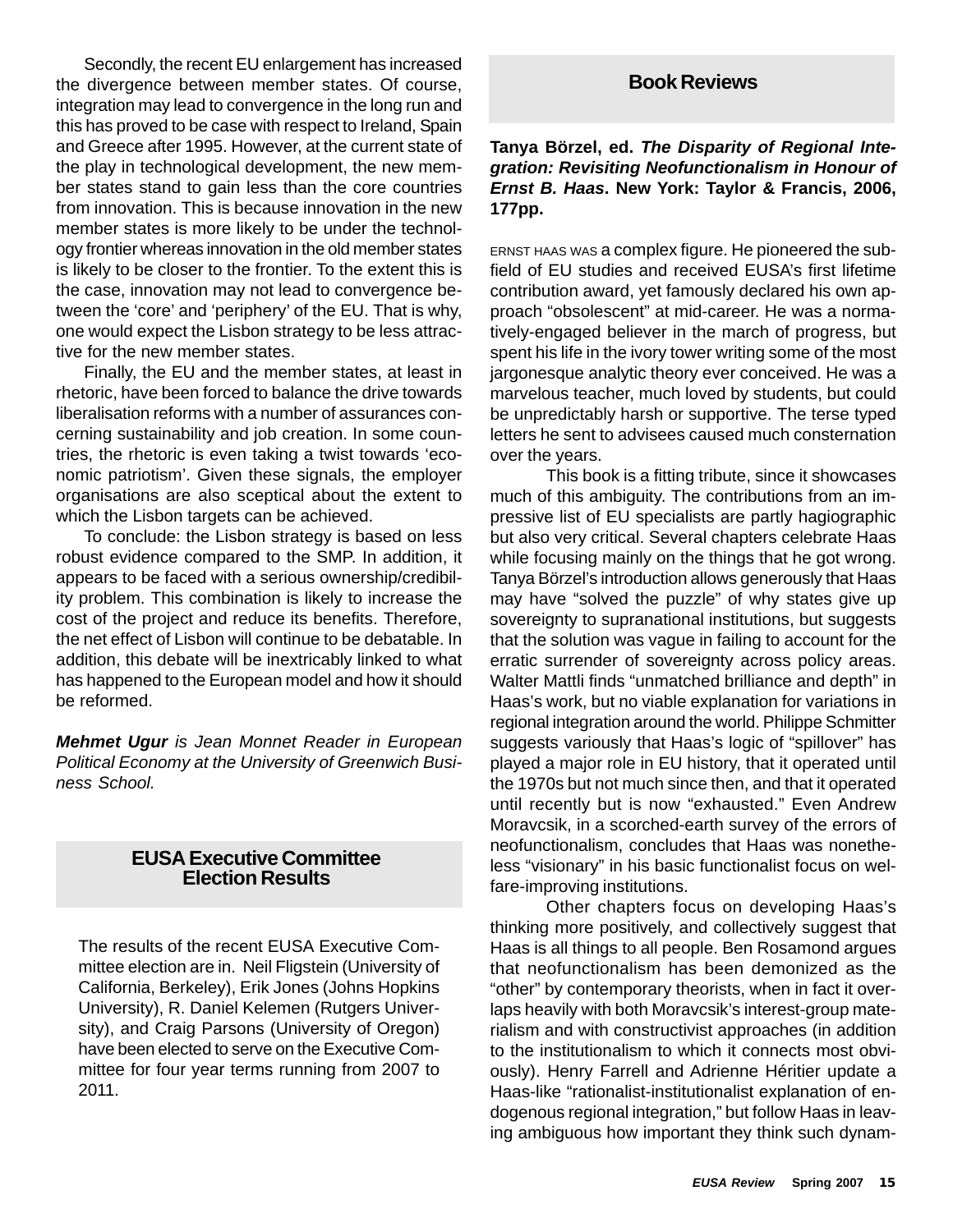ics are in the overall EU story. Thomas Risse finds several mechanisms of identity change in Haas and discusses them alongside some other constructivist mechanisms that might be operating in Europe. In a direct (if implicit) contrast, Gráinne de Búrca salutes Walter Mattli and Anne-Marie Slaughter's application of neofunctionalism to the rise of the European Court of Justice, but hints that neofunctionalism is incapable of capturing the real force of law because it does *not* recognize social construction and the authority of norms.

Precisely because of these different readings, today's students of the EU will find the book very useful. It ultimately does an admirable job of dissecting Haas's complexities. It also effectively turns them into a mirror on more contemporary debates. Each author emphasizes strands of neofunctionalism that highlight their own intellectual commitments. Since almost everyone can find interesting hints in Haas's work that prefigure their own, their broad conclusions all look past his vagueness and contradictions to see him as the brilliant father of EU studies. With hindsight, we can see that Haas's parenting strategy was both highly effective and largely unintended—just as he theorized that the EU would be. He set up a vague and often wrong theory for others to criticize, while seeding the field with a rich mix of insights.

# **Craig Parsons University of Oregon**

# **Nicolas Jabko.** *Playing the Market: A Political Strategy for Uniting Europe, 1985-2005.* **Ithaca, NY: Cornell University Press, 2006, 206 pages.**

THE "RELAUNCHING" OF European integration in the mid-1980s is the most studied issue by EU scholars. "EU-101" classes usually present three canonical, alternative explanations of why Europe adopted a broad-based market reform agenda while strengthening its supranational institutions: 1) actors' interests and power; 2) the EC's own institutional dynamics and their unintended consequences; 3) the spread of neo-liberal economic ideology.

Think again about the canon. In this concise yet convincing book, Nicolas Jabko argues that the sudden relaunch can be explained by "strategic constructivism." For Jabko, the role of the market in fostering "Europe's quiet revolution" was crucial. But the market was not in itself the direct trigger. Instead, it provided a strategic repertoire of ideas and justifications, which were skillfully used by the European Commission (mostly by Jacques Delors, his staff, and several key commissioners) to overcome institutional inertia and compensate

for their relative weakness. Their political strategy was to "sell" the market differently to different people depending on the issue at stake and the group to co-opt, which led to strange bedfellows: some saw the EU as a way to promote the free market, even if they did not care for European integration; others saw the EU as a countervailing force against the free market. This polyvalence of meanings and functions attached to the "market" served to cement a heterogeneous coalition and give the European Commission allies in pushing through further European integration. Jabko argues that the idea of the market was sold in at least four different ways. These he then studies in four cases showcasing how the market was instrumentalized by Commission policy entrepreneurs:

1) The market is a constraint that undermines existing institutional forms and is often pointless or costly to resist (the case of the single financial area).

2) The market is the most legitimate and efficient norm of economic organization (the internal energy market). 3) The market is a space for economic prosperity and

development (EU structural policy).

4) The market is a talisman of political discourse which brings together divergent views of the world (economic and monetary union).

It is not always clear how or why the market as constraint/norm/space/talisman is differentiated in each case. Indeed, the distinction between these four functions sometimes feels contrived and artificial. Moreover, the case-studies are built in such a way as to provide a detailed analysis of the Commission's strategy, but not always of its motives. This is particularly true in the case of the energy sector, where the reader does not understand why the Commission sought to liberalize in spite of the risks involved. Finally, one wishes there was more discussion of why the efforts of Commission entrepreneurs succeeded with business groups and political leaders but not with the European public at large.

Nevertheless, *Playing the Market* is an enjoyable read with two main merits. The first is that it tries to explain two puzzles often ignored in the literature: why didn't the shift towards market-based governance always correlate with the presence of market pressures and why was this shift accompanied by a strong reassertion of central powers at the European level if it was a genuinely neo-liberal revolution? The second merit is that it goes beyond traditional constructivist assertions about the power of ideas and shows instead that it is the politics of ideas, rather than the ideas themselves, that engineered institutional change. Europe's "quiet revolution" was the result of a political strategy,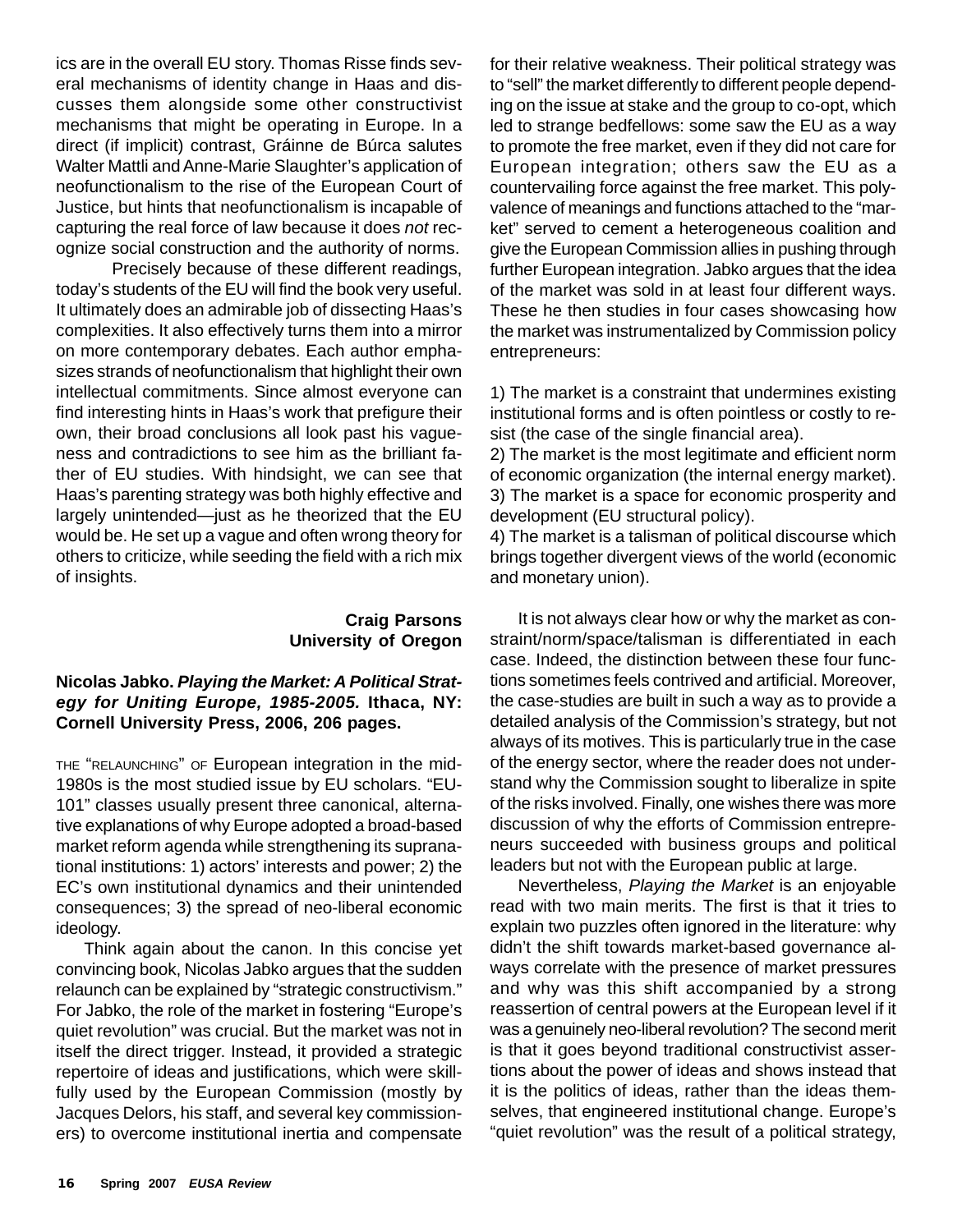not neoliberal ideology. In this account, the market was a holy grail carefully constructed in order to defer controversial choices and bring together, without making explicit bargains, actors with diverse motivations —each side thinking that their long-term vision would prevail in the end.

Delors & Co promoted Europe as a generic solution to all the tensions arising from market globalization, but at the same time made Europe a cause of future tensions. *Playing the Market* must be commended for taking a first step in trying to problematize the understudied question of the link between globalization and Europeanization. This often appears to be a chicken-and-egg issue: is European integration a Trojan Horse that helped bring globalization into the heart of Europe, or is the EU Europe's best defense against the negative effects of globalization? Interestingly, many of the issues raised during the relaunching of Europe find echo in subsequent preoccupations with "managing globalization" which were articulated explicitly as the central doctrine of EU trade policy since 1999 by Pascal Lamy (himself a veteran of the Europe 1992 project). By constructing the market as a response to Europe's torpor while bolstering Europe's powers to control the market, Delors and Lamy played with fire. An interesting follow-up to Jabko's stimulating book would be to analyze why and how the market became perceived as the source of Europe's problems instead of their solution in the late 1990s, and why a similar strategy of constructing a focal point with polyvalent meanings did not emerge before the ill-fated debate on the EU Constitution.

# **Sophie Meunier Princeton University**

# **Claire Palley.** *An International Relations Debacle: The UN Secretary General's Mission of Good Offices in Cyprus 1999-2004***. Oxford, UK and Portland, OR: Hart Publishing Co, 2005.**

IF WE NEEDED more reasons for early and thorough reform of the United Nations, this book provides many. Kofi Annan has much to answer for in his term as UN Secretary General but no episode of UN mismanagement and manipulation has been as clearly and convincingly documented as Claire Palley does in this book. Annan does not stand alone in the dock, however; the EU and the United States are co-defendants.

Palley, a British lawyer and long-time adviser to the Cyprus government, witnessed over five years the UN's failed attempts to impose a US-UK plan on the tiny island republic. She described in excruciating (and occasionally redundant) detail every misstep taken by the world body under pressure by two of its Security Council members.

The book, therefore, is more than just an account of a UN debacle; it describes how two powerful countries, added by other EU members, misused the organization and, in this case, its pliant chief executive.

Because Palley has been an adviser to the president of Cyprus from 1980, she witnessed closely most of that country's three decades of division into a Turkish-occupied north of about one-third of its territory and a Greek-Cypriot south that constitutes the prosperous (and internationally recognized) Republic of Cyprus where most of the island's citizens live.

This is not, then, a dispassionate or a legalistic account; it overflows with indignation but presented in a meticulous and heavily footnoted manner. I have never met Palley (nor even heard of her until this book appeared) but she presents as an articulate and impassioned witness to the successful attempt by the United States and Britain to override the normal caution of the UN Secretariat and its chief, and to use the international body for their diplomatic goal of getting Turkey admitted to the European Union. Happily, as Ms Palley carefully relates, even the US-UK stranglehold on the UN could not overcome the good sense of the Greek Cypriots who in Spring 2004 rejected by referendum the fifth, and worst, "Annan Plan" in as many years.

Fortunately Claire Palley did not write a lawyer-like brief for her Greek Cypriot client. She is sharper, more focused and less diplomatic than the country for which she worked for over 24 years. She limits herself, however, like a good lawyer to what she knows (every detail of the UN effort to pressure the Greek Cypriots). She does not go into much of the history why the island republic came into such strange existence in 1960 with Britain, Greece and Turkey as "guarantor" powers, why Britain failed in that role in 1974 when first Greece and then Turkey manipulated the island for their national purposes, nor does she attempt to cover the many attempts between 1974 and 1999 to end the island's tragic division. She reviews the EU entry process for Cyprus and its role in the diplomatic maneuvers.

This book, written from Greek Cypriot perspectives and sources, could not and does not have the details on exactly how the American and British governments manipulated Annan and his staff to do their work on behalf of Turkey. Nor does Palley devote much space to the important changes within Turkey which brought it, however reluctantly, to the point of agreeing to a Cyprus settlement which it has resisted for 25 years.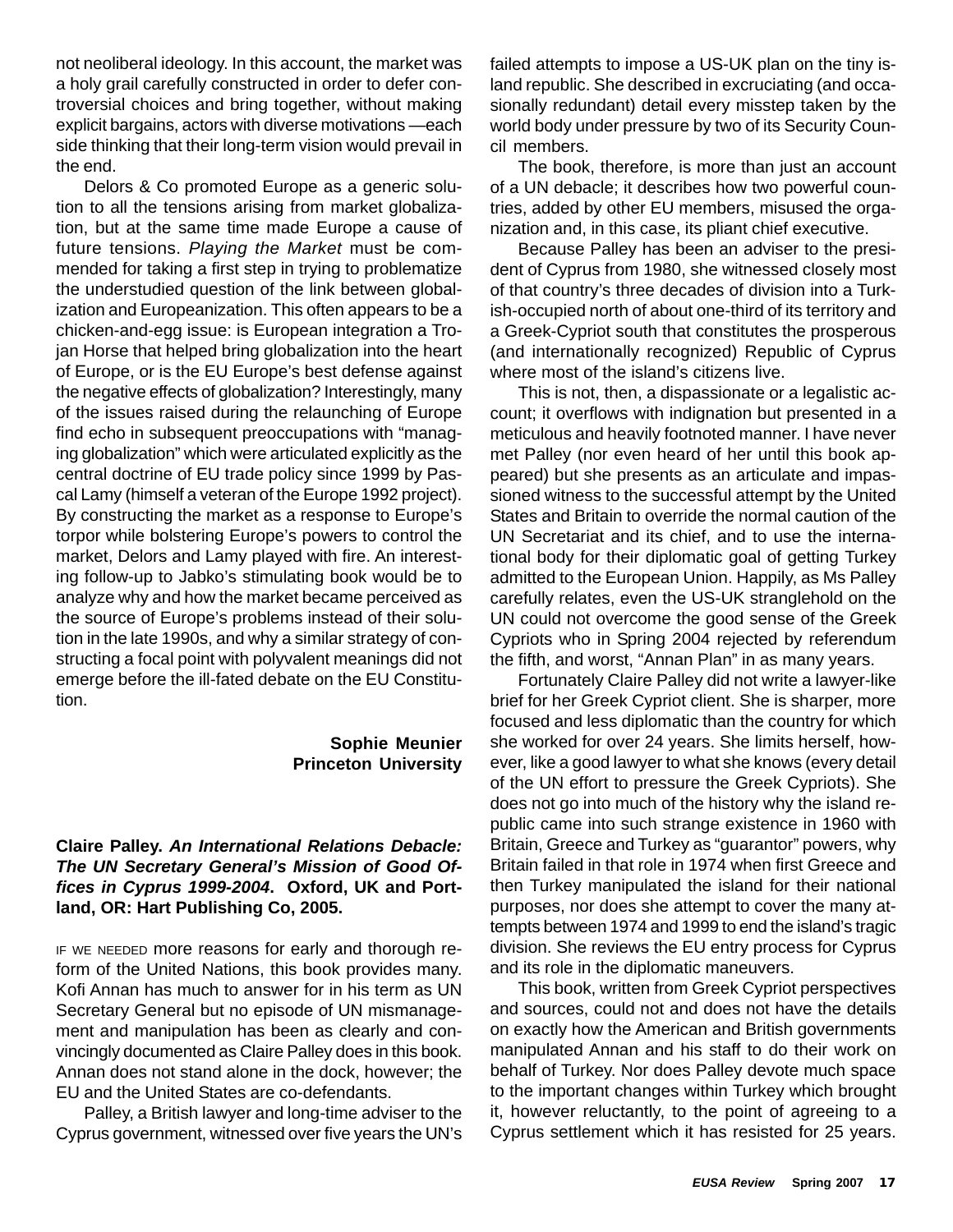She does make clear that it was the Turkish desire for EU membership, which the US and UK supported strongly for strategic i.e. Middle Eastern reasons, which brought Turkey to the point where its EU application could be considered. These are matters for two or more other books. But her account of the sad debacle of a UN secretariat doing the work of a superpower and its European sheriff is indispensable in the run up to serious thought on where the United Nations, Cyprus and Turkey should go next.

She also relates the role of the European Union and its desire to have the Cyprus issue settled before facing the question of Turkey's EU entry. Although only playing a support role to that of the US and the UK, the EU's earlier commitment to Cypriot membership drove the UN process.

Turkey may or may not enter the European Union. But its major sponsors in Washington and London (not forgetting some other pliant EU members who supported them) have done much damage to the UN system by the debacle Palley describes. Her book should be remembered for its neat if lengthy, account of how the world body was turned on its head in the effort. It is a lesson for the whole world but especially for the European Union that will live for a long time with its consequences.

# **Clifford Hackett**

# **Francesco Duina.** *The Social Construction of Free Trade. The European Union, NAFTA and Mercosur.* **Princeton and Oxford: Princeton University Press, 2006, 249pp.**

THE EUROPEAN UNION (EU) is different from Mercosur, which in turn differs from the North American Free Trade Agreement (NAFTA). The differences are rooted in the domestic characteristics of each region's member countries. Seems obvious? Not to Francesco Duina, who wrote this book to assert and explain variation across the mentioned regional trade agreements (RTAs).

Duina builds his case against what he calls "the globalization thesis" (p. 10), although he is fighting but a straw man. In claiming that "the local still matters", he argues that RTAs are not undergoing a process of homogenization but, instead, are quite heterogeneous and reflect at the regional level deep cultural differences which are embedded at the national level. Controversially, the author alleges that RTAs have not been studied before in a comparative fashion, what is not as much unjust to scholars such as Ernst Haas, Karl Deutsch or Philippe Schmitter (who are never cited)

as eloquent regarding the background limitations of the author's approach. Furthermore, although the book refers from its very title to the 'social construction' of regional agreements, it is never clear what social is opposed to: the economy –perhaps— or nature itself – as in the pioneering work of Berger and Luckman? If it refers to the former, it is worth remembering that the economy is also a social construction. If it refers to the latter, it would be too obvious to merit discussion.

The main argument of the book is that the internal structure and the legal nature of an RTA depend on the type of law, either common or civil, that prevails in most of its member countries. If common law predominates, as in NAFTA, a minimalist approach is likely to take place: it means a reactive, case-by-case and gradual approach to regulation (p. 88). If civil law preponderates, as in the EU and Mercosur, a more intrusive approach is expected to occur: it entails a propensity for a comprehensive and definitive codification of reality (p. 91). A minimalist approach rests on mutual recognition, standards set by other organizations, and a litigationoriented conflict-resolution system. An intrusive approach implies that regional officials tend to engage in extensive, a priori regulation and that they view regional-level regulation as the solution to conflicting sets of national-level legal systems. So far so good. The problem arises when the author attempts to measure the degree of standardization by taking regional regulations at face value, i.e., analyzing whether a norm is written on paper instead of working in practice. Duina seems to ignore that half of Mercosur regulations (512 of 1009 in 2004) are not in force, as they have not been transposed into the domestic legislation of all member countries. Neither does he acknowledge that more than half of Mercosur norms contain confidential annexes (235 of 382 between 2003 and 2005), what makes social compliance virtually impossible. He also overlooks the fact that in the EU, in spite of its aprioristic rather than litigation-oriented nature, the European Court issues hundreds of ruling per year (e.g., it dealt with 526 cases only in 2004), while Mercosur dispute-settlement system has issued just 10 rulings... in 15 years! Instead, conflicts are handled through informal, not standardized proceedings which utmost instance is presidential diplomacy. In short, what Duina overlooks is that the difference between Mercosur, on the one hand, and the EU and NAFTA, on the other, might not lay on law structure but rather law strength –or better, on the difference between formal and informal proceedings.

Duina has made a tremendous effort at hand-coding hundreds of Mercosur norms. He might have benefited from the similar –albeit broader— work already done by Roberto Bouzas, Pedro da Motta Veiga and Ramón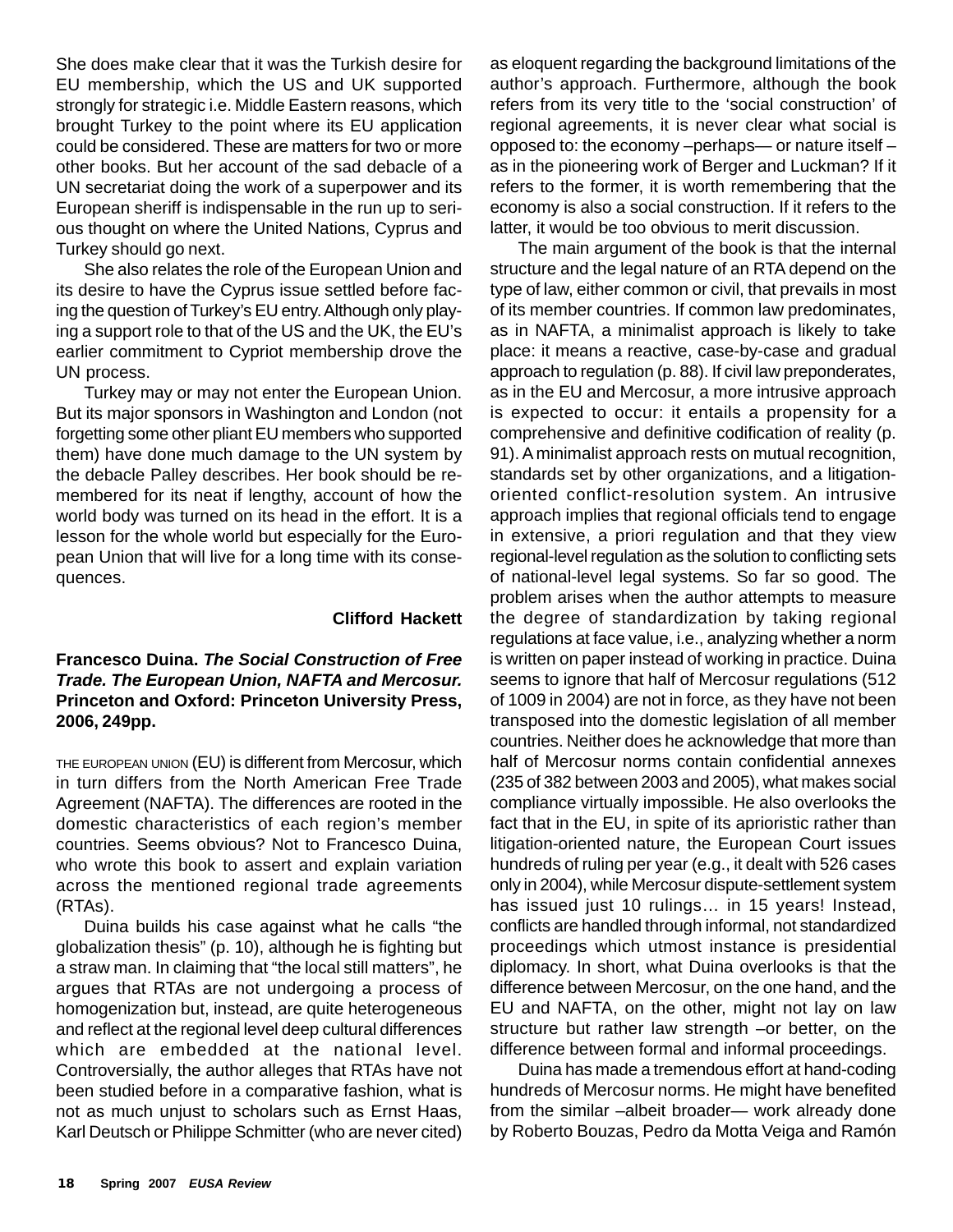Torrent in 2002 in an in-depth analysis of Mercosur commissioned by the European Commission and available online (http://mkaccdb.eu.int/study/studies/ 32.doc). The omission of any reference to this document, to other works by the same authors or to other key experts on Mercosur legal issues such as Luiz Olavo Batista suggests that the feeble comprehension the author has of Mercosur effective operation may derive from his wrong choice of primary sources and bibliography.

In a more general vein, the book would have benefited from considering plausible counterhypotheses. The author underlines the influence of ideational factors at the expense of hegemony and state power, but it is legitimate to wonder what would happen should Canada have civil law –just like Mexico. In that case, would the US consent to standardizing NAFTA proceedings? A conjecture on the negative would shift the focus from analyzing 'most states' towards the role of 'core states.'

To sum up, Duina makes the case that RTAs are different from one another as regard legal structure but, despite the obviousness of this statement, his independent variable (the type of law prevailing within most member countries) fails to account for the alleged difference. His remarkable effort is worth praising but deserved a better outcome.

# **Andrés Malamud University of Lisbon**

# **Michael Burgess and Hans Vollaard (eds.).** *State Territoriality and European Integration.* **London and New York: Routledge, 2006.**

THE CONCEPT OF STATE territoriality has been a prominent if contested theme in academic debate on European integration and, as this volume illustrates, remains as relevant (and contested) as ever. It is a concept which connects to sensitivities and dilemmas at the heart of the integration process: those of citizenship, democracy, identity, and sovereignty. This collection emerged from the papers given at a conference in Leiden in 2003. The book's principal purpose is 'to shed new light upon the evolving relationship between the territorial state in Europe and the process of European integration in a way that both re-examines and reappraises the territorial basis of the state itself' (p1).

An accessible introductory chapter by the editors provides the collection with a clear structure and focus. Subsequent chapters are diverse – both in perspective and in the extent to which they respond to the challenges set out by the editors. The range of contributions includes van Nimwegen's chapter analysing the

ways in which the Dutch Republic tried to cope with territorial defence from 1590 until 1750; Teschke's challenge to the adequacy of theorising about Westphalian sovereignty; Swenden and Brans' discussion of multilevel governance and the communities in modern Belgium; and Hemerijck's account of EU social policy beyond national welfare regime. The standard of contributions is very good and, due to space constraints, three of the strongest are highlighted here.

Burgess's chapter provides an excellent overview of territoriality in the specific context of the governance of the European Union. The writing is clear, crisp and informative. Particular care is taken to define terms and concepts for the non-specialist. How many readers will concur with the conclusion that 'we are now on the threshold of a federal Europe' (p117) is uncertain, but it certainly provides plenty of scope for debate in the seminar room and beyond.

Friedrich's provides another well articulated contribution, this time on the territorial monopoly of force as the 'hardest case' for transformation of statehood. While the EU is considered the likeliest regional forum in which internationalisation of the monopoly of force may occur, with a strong functional pull in this direction, states have been famously reluctant to cede sovereignty in this domain. This reluctance has constrained development of the EU, although the argument here is that in the future we can expect 'a slow stop-go process towards the unbundling of territorial sovereignty' (p245). Much of the argument developed here is familiar, but it is well delivered.

Last, but certainly not least, van Ham provides a lively and engaging chapter on 'Europe, war and territory'. The chapter is resplendent with metaphor, managing to include references to 'stickleback fish', the 'Truman Show', 'life-cycle's silly-season', 'the EU fairy' and 'neutered dogs' among others. Importantly though, it confronts the dilemma for pro-integrationists presented by the central role of war and violence in state-formation: in defining who 'we' are. To date, the EU has not yet embarked upon war, but has restricted itself to conflict resolution duties. This may be preferable, but limits identity formation and the further development of the Euro-polity.

In summary, this is an interesting if diverse collection. As the editors acknowledge in what is a brief conclusion, the book raises more questions than it answers. However, the collection also validates their claim that 'territoriality remains an important concept and a useful heuristic tool for analysing states and other polities' (p277).

> **Ian Bache University of Sheffield**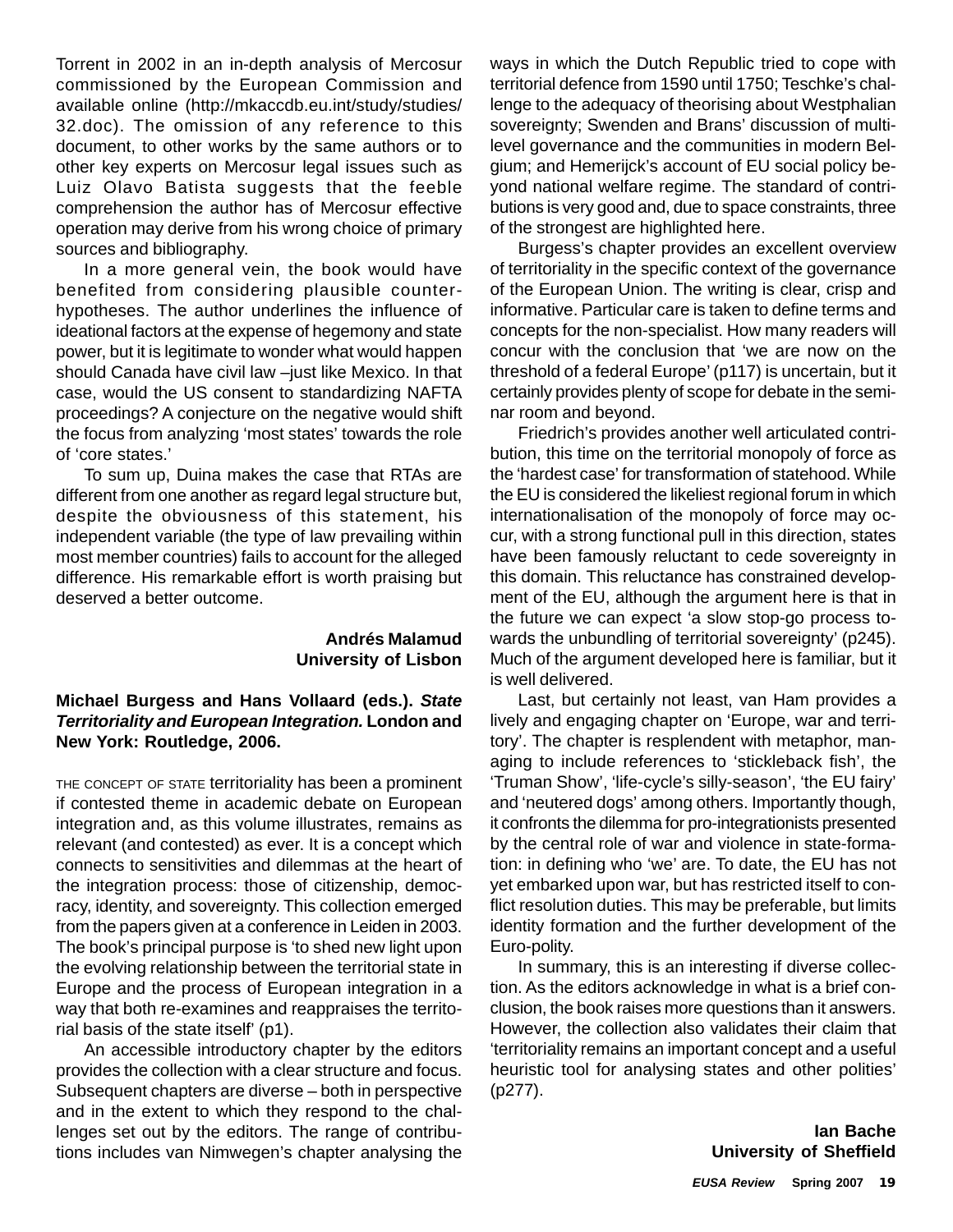# **Frank Schimmelfennig, Stefan Engert, Heiko Knobel.** *International Socialization in Europe. European Organizations, Political Conditionality and Democratic Change***. New York: Palgrave MacMillan, 2006, 291 pp.**

THE END OF the Cold War has had an important impact on the European continent, which has allowed for a recent comeback of the neo-functionalist research agenda. This can be seen particularly, in the field of European studies, however with new and different analytical tools. Schimmelfennig *et al*'s book represents a milestone for this movement when it comes to academic literature on the European Union (EU). Furthermore, it tackles the question of socialisation in Europe, in the framework of relations with the Organisation for Security and Cooperation in Europe (OSCE), the Council of Europe (CE), the EU, and the North Atlantic Treaty Organisation (NATO). It explores "the causal mechanisms and conditions that have produced (…) uneven outcomes and patterns of international socialization" (p. 1) in European nonmember states, on the basis of nine well documented case studies: Belarus, Cyprus, Estonia, Latvia, Montenegro, Romania, Serbia, Slovakia, and Turkey (chap. 5-13). It argues that socialisation first mainly depends on the nature of external pressure: While the OSCE and the CE use persuasion and social reinforcement to reach compliance, the EU and NATO have proved more efficient as they concentrate on material incentives and reinforcement by reward. Second, effective socialisation relies on the domestic reaction to these pressures: Countries that had already committed themselves to taking over a liberal agenda were generally quicker to comply with the European (liberal) requirements. The theoretical and methodological tools mobilised to show this (presented in chap. 1-4, chap. 14-15) are particularly solid and build on the habilitation work of Frank Schimmelfennig (2003). As international socialisation in Eastern Europe is described and explained as "strategic action in an international community" (p. 5), the authors combine rationalist and constructivist arguments to show that although the promotion of community norms corresponds to a constructivist agenda, the "process and outcomes of international socialization in post-Cold War Europe are better explained by instrumental and strategic behaviour" (material incentives and domestic costs) *(ibid)*. The combination of various qualitative and quantitative methods helps to support and generalise the argument.

When concentrating on the impact of European organisations on the domestic institutions of nonmember states, this book clearly complements the transition studies, which have been criticised for not taking this variable into account (Pridham *et al.*, 1994). However, the analysis presents at least two shortcomings in the way it is designed: It does not take into consideration the possible evolution of the external pressures coming from various European Organisations, and it tends to downplay the role of implementation (or rather the reasons for the nonimplementation) of European norms in the analysis of domestic changes. As a matter of fact, by omitting the impact that receiving states – and especially nonimplementation – may have on the nature of these external pressures, it neglects the role of recent reforms – at least at the EU level – which now aim at combining persuasion and social reinforcement (OSCE, CE methods) with material incentives, in order to improve conditionality (Tulmets, 2005). However, this book, very rich in information and well constructed, will be of real interest for specialists of the EU/NATO enlargement and democratisation.

#### **Elsa Tulmets Institute of International Relations, Prague**

# **Cited Works**

Pridham Geoffrey *et al.* (1994), *Building Democracy? The International Dimension of Democratisation in Eastern Europe*, London: Leicester University Press.

Schimmelfennig Frank (2003), *The EU, NATO and the Integration of Europe. Rules and Rhetoric*. Cambridge: Cambridge University Press.

Tulmets Elsa (2005), "The Management of New Forms of Governance by Former Accession Countries of the European Union: Institutional Twinning in Estonia and Hungary", *European Law Journal,* Vol. 11, No. 5, Sept., pp. 657–674.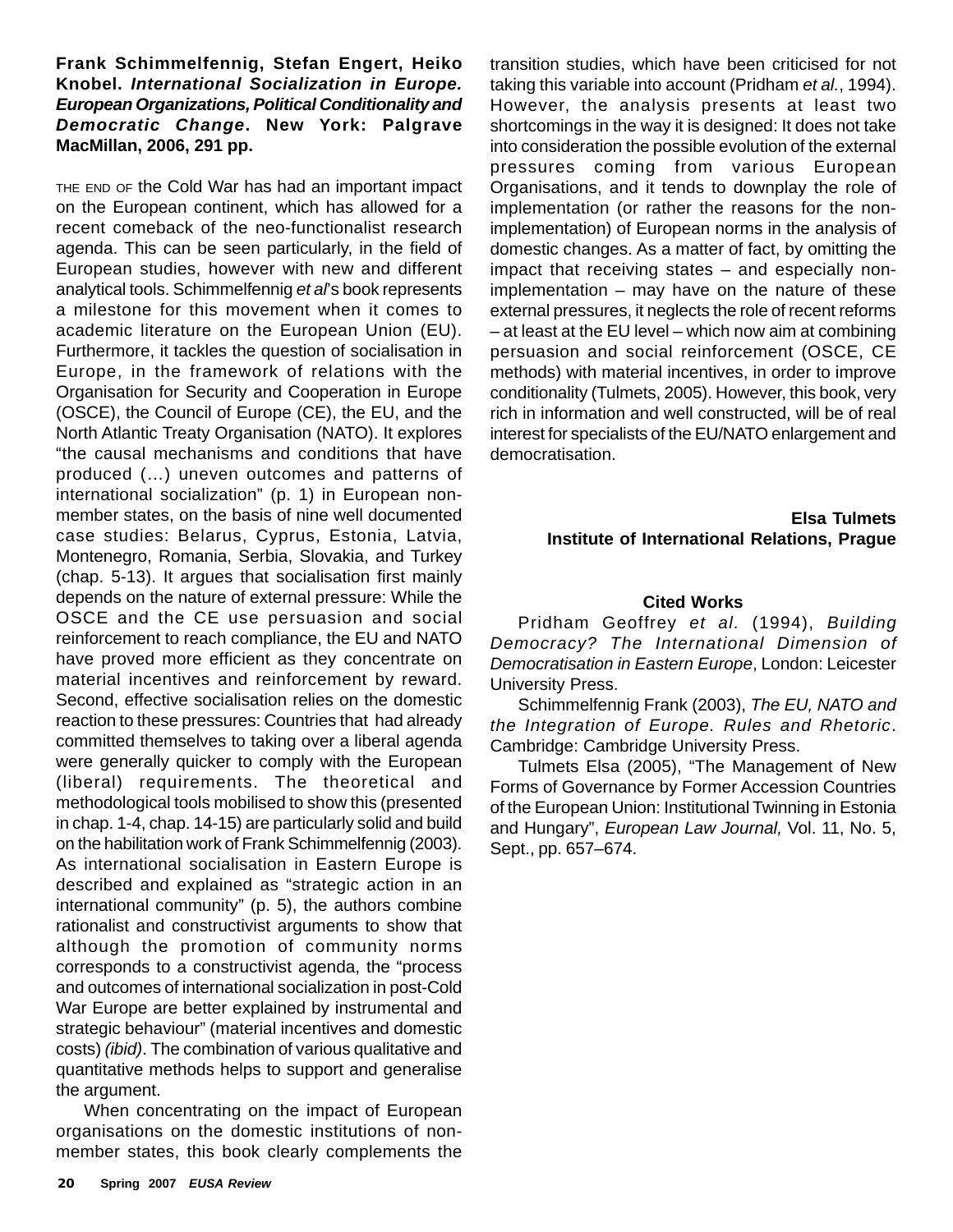# **EUSA Public Opinion and Participation Interest Section Essay**

#### **If At First You Don't Succeed, Try, Try Again? Prospects for Referenda on the EU Constitution in France and the Netherlands** *Maurits van der Veen*

THE GERMAN PRESIDENCY of the European Union in the first half of 2007 has brought renewed interest in the fate of the European Union's Constitutional Treaty. The treaty had appeared stillborn after the rejection by the French and Dutch publics in referenda on May 29 and June 1, 2005, respectively. However, new polling data from the Fall of 2006 suggested that public opinion in France and the Netherlands had become more favourably disposed towards the treaty. Nevertheless, considerable risks are associated with asking publics to express a second opinion on the same issue. Although the two closest parallels to the present situation — the Danish referenda on the Maastricht Treaty and the Irish referenda on the Nice Treaty — both resulted in positive outcomes the second time, achieving this positive result required a considerable amount of effort on the part of the political elites of the two countries. In both France and the Netherlands, however, the political elite seem ambivalent about asking their public to vote again.

The new coalition government in the Netherlands declared in February 2007 that it would not submit the treaty for another referendum, and that a renegotiated treaty might or might not be subjected to a referendum.<sup>1</sup> Meanwhile, in France the leading candidates for the French presidential elections of summer 2007 disagreed with one another about the advisability of holding another referendum. The UMP's Nicolas Sarkozy wants a slim, renegotiated treaty, to be ratified by the French parliament only, whereas his main opponents, Ségolène Royal (Socialist) and François Bayrou (UDF) have both called for a new referendum, on a more or less renegotiated treaty.

In fact, caution and skepticism are warranted, for two main reasons. First, the Constitutional Treaty is too complex to galvanize voters, which means that any referendum almost inevitably will focus on more general concerns about European integration. Second, the factors that helped produce successful outcomes in the Danish and Irish cases are not likely to be replicated in the Dutch and French cases.

# **I. The Weakness of the Constitution: Analyzing the 2005 Referenda**

The margin by which the French and Dutch electorates rejected the EU Constitutional Treaty came as a surprise to almost all observers. In France, 54.7% voted no, and in the Netherlands 61.5% did the same. The results were all the more striking since both countries are founding members of the European Union and are generally pro-integration. Moreover, in both countries, the decision to hold a referendum was a political choice, not mandated by the national constitution.

France had held two earlier referenda associated with the European integration process, each, similarly, for political reasons. In 1972, President Pompidou had called for a referendum on the first enlargement of the European Communities, forestalling an extensive debate in the parliament, and attempting to divide the political opposition at the same time. In 1992, President Mitterand called for a referendum on the Maastricht Treaty, again hoping to divide the political opposition, as well as to increase his stature as a European leader. In each case, the final vote was positive. However, Mitterand's experience highlighted the risk of opting for a referendum. Although initial polls had suggested the Maastricht Treaty would easily be approved by the public, the expected margin of victory shrank as the date of the vote approached, and Mitterand had to use all political skill and leadership to ensure a victory. In July 2004, President Chirac announced that France would hold a referendum to ratify the Constitutional Treaty. Like his predecessors, Chirac hoped to divide his opposition, as the socialist party (PS) in particular suffered from strong internal divisions on the issue. Initial polls suggested that a comfortable majority of the electorate would vote in favour of the treaty.<sup>2</sup>

In contrast to France, the Netherlands has little experience with referenda, as they are not provided for in the Dutch constitution. As a result, referenda can only be consultative in nature. The initiative for the referendum initially came from the political left, with the express goal of promoting debate on European integration and increasing the legitimacy of the European Union, since a positive outcome was not thought to be in doubt. Though the referendum would be legally non-binding, most political leaders announced beforehand that they would not go against the expressed opinion of the Dutch electorate.

As the date of the vote approached, the expected margin of victory shrank in both nations. Although more than three quarters of the population in the Netherlands and France supports European integration in general, many felt that European integration had proceeded too far and too fast in recent years. In the eyes of most French, the purpose of European integration has been the maintenance and deepening of social policies that could no longer be sustained at the national level. The 'deepening' and enlargement of the European Union from 15 to 25 members, with the new members offer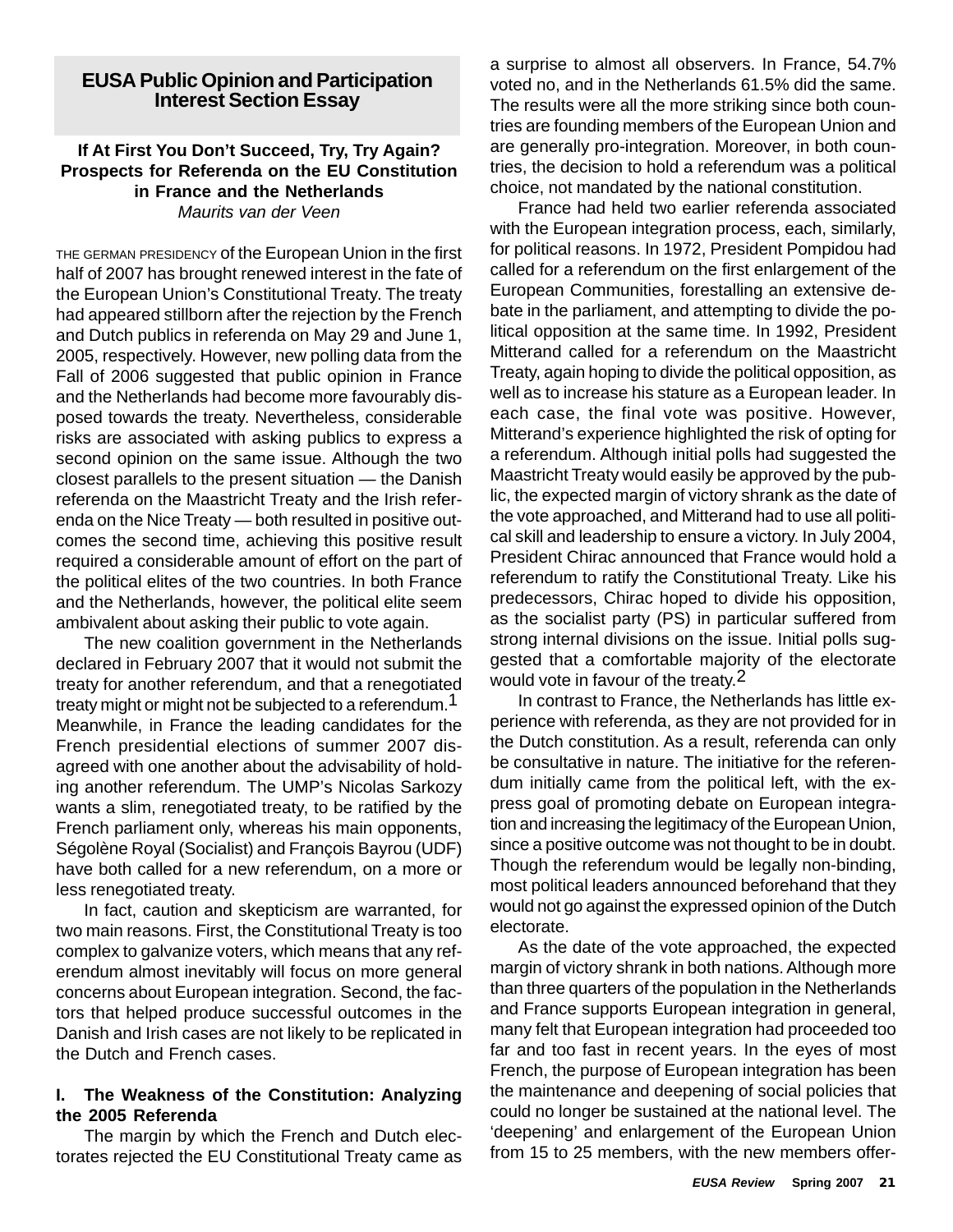ing untapped reserves of comparatively cheap labour, threatened to make this "social Europe" unsustainable. Two key issues which symbolized this growing French discontent were the prospective membership of Turkey and the Bolkestein services directive.

As numerous commentators pointed out, neither of these issues was at stake in the referendum. Nevertheless, they strongly coloured the debate on the referendum. As support for the constitution fell, Chirac, like Mitterand before him, was forced to use his political position to try to shore up the referendum's chances, First, he helped push through a change in the French constitution in February 2005 that promised referenda on any future EU enlargements. Next, he made sure the Bolkestein directive was withdrawn at the March 2005 European Council meeting. Although support for the Constitution rebounded somewhat, it never again came close to 60%.

In the Netherlands, opposition to the Constitutional Treaty focused on the threat of European integration to a separate Dutch identity, either culturally or in policy terms, as well as on the perceived high cost of membership.3 As in France, opponents of the treaty exploited a general sense among the Dutch public that European integration had proceeded too fast and too far in recent years, both in terms of greater EU legislative dominance over Dutch policies and in terms of membership, with the question of Turkey, again, coming to symbolize opposition to further enlargement.

Strategies to reach out to voters directly on the part of the political establishment were largely unsuccessful. Since the referendum legislation had been imposed on the Dutch government by the legislature (and pushed most strongly by opposition parties), the government was slow to take the lead in the campaign for a "Yes" vote. The erosion in of the expected victory margin for the "Yes" side finally galvanized the political leadership into action by the second half of April. By then, however, the terms of the debate had been set by the "No" side. Treaty supporters were able to put forward a strong positive argument for ratification; most of their effort was spent rebutting the claims of opponents.

Moreover, Dutch and French political leaders made important public relations mistakes. They argued, without much evidence, that a "No" vote would undermine European integration and the position of their country within Europe and beyond. The Dutch Minister of Justice, Donner, even argued that rejecting the treaty might lead to the violent disintegration of the European Union à la Yugoslavia; a non-credible threat that almost certainly backfired. Along similar lines, Economic Affairs Minister Brinkhorst claimed that rejection would mean that "the lights go out in the Netherlands."<sup>4</sup> Other leaders made short-sighted comments and threats of their own. One observer concluded that "the cumulative impact of this litany of miscues and misstatements was little short of devastating."5

In France, President Chirac made a number of protreaty appearances on national television in which he came across as out of touch on the issues that most interested younger voters. Worried about his impact, several treaty supporters asked him to reduce his involvement in the "Yes" campaign after these appearances. Moreover, though some political leaders wanted to form a united pro-treaty front, the Socialists and the Greens wished to avoid being associated too closely with an unpopular government and president, and accordingly campaigned separately most of the time. Hence there was no single leader for the "yes" campaign, nor was the campaign itself unified.<sup>6</sup>

Specific provisions of the Constitutional Treaty played a minor role in determining voting patterns. In one poll inquiring into their reasons for voting "Yes", Dutch voters put general considerations associated with European integration in the top five positions.<sup>7</sup> In another poll, the top two motivations were the broad claims that the constitution was essential to pursue European integration and to strengthen European identity.8 For "No" voters, no Constitution-specific argument even ranked in the top 10 reasons in one poll, while in the other, lack of information and the loss of national sovereignty were the two leading arguments, with "Europe is too expensive" coming in fourth.<sup>9</sup>

A similar pattern emerges in the French case, although here the Constitution itself was somewhat more prominent, because the pre-referendum debate had also been more salient. As in the Netherlands, the argument that the Constitution was essential for European integration was the highest-ranked reason for voting "Yes", and none of the top reasons referred to any specific aspects of the treaty.<sup>10</sup> On the "No" side, similarly, the top rankings were occupied by fears about implications for the employment situation in France, which was unlikely to be affected by the Constitution. Many "No" voters also expressed a desire for a renegotiated treaty.<sup>11</sup>

In France, the government was able to convince most of its supporters to support the treaty: 80% of UMP voters and 76% of UDF voters did so. The Socialist (PS) and Green party leaders, who had also campaigned for a "Yes", however, were unable to convince a majority of their supporters to vote in favour of the treaty. Nevertheless, the fact that more than 40% of the supporters of both the PS and the Greens overcame their strong dislike of Chirac and his government to vote for the treaty suggests that they were expressing an opinion about Europe, not about Chirac.12 In the Neth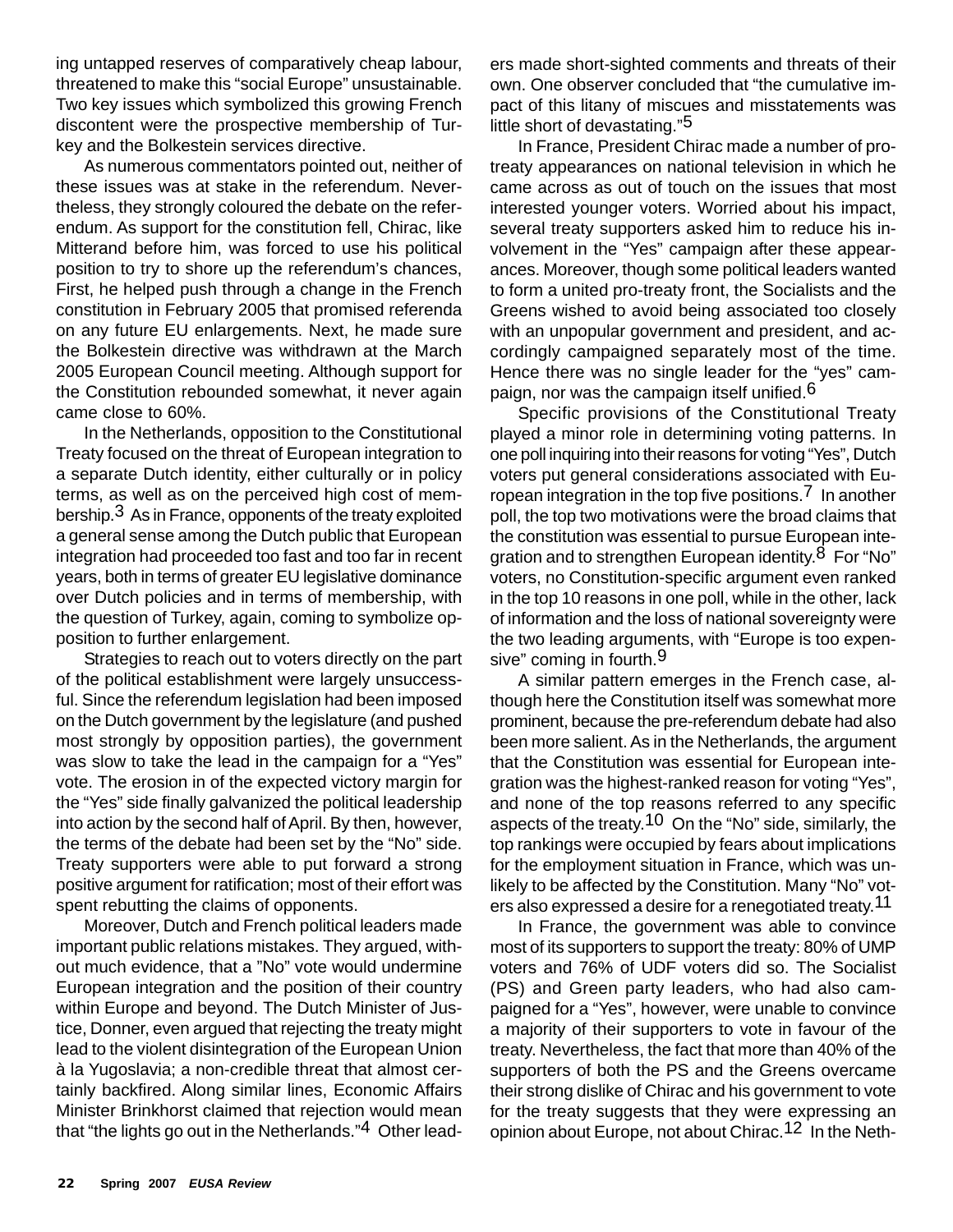erlands, similarly, a majority of the supporters of all three government parties voted "Yes", with 76% of Christian Democratic (CDA) and D66 voters and 57% of liberal (VVD) voters doing so. Dutch labour party voters were more like their French counterparts, however, with only 42% following the recommendation of their party leadership.13

The literature on referenda about European integration is largely dominated by two contrasting arguments. Some argue that citizen votes largely reflect (dis-)satisfaction with current domestic government performance, <sup>14</sup> whereas others hold that votes express general attitudes towards European integration.15 Although both factors undoubtedly played a role, the evidence here supports a different argument. Both the content of the referendum campaigns and the outcome of the votes suggest that the Dutch and French publics used the referendum to express their assessment of recent developments in European integration.

In both countries, the debate in the weeks leading up to the referendum was uncommonly intense and salient, ensuring that votes would be about European integration, even if not about the Constitution *per se*. In both countries, too, turnout was far higher than it had been in recent European Parliament elections, with 69.4% of the French and 63.3% of the Dutch voting, making it unlikely that indirect factors such as dissatisfaction with national government, or diffuse support for the European Union had a dominant influence on the final outcome. In other words, the referenda turned into polls on the 'performance' of the European Union, not on the national government in either country, nor on European integration in general.16

# **II. The Perils of a Second Referendum: Lessons from Denmark and Ireland**

In the history of European integration, two countries have held 'repeat' referenda: Denmark and Ireland. The Danes rejected the Maastricht Treaty in June 1992 by a very close margin (50.7% to 49.3%), and accepted it in May 1993, with 56.7% of the vote. Turnout increased from an already high 83.1% to 86.5%. Between the two referenda, the Edinburgh European Council Meeting of December 1992 granted Denmark future opt-outs on the euro, common defense, common citizenship policies, and supranational regulation of Justice and Home Affairs issues. Though the text of the Maastricht Treaty remained unchanged, the opt-outs put important limits on the treaty's possible future implications for Denmark. This was sufficient to assuage the concerns of a small but decisive fraction of the voting public.<sup>17</sup> It is worth noting that a new coalition government had taken power in Denmark by the time of the second referendum.

Franklin et al. have argued that this change may have been a key factor in producing the positive referendum outcome.18 However, Siune et al. show that the decisive change in public opinion took place before the change in government, nor is it obvious that the new government was in fact more popular than its predecessor had been at the time of the previous referendum.19

Ireland held two referenda on the Nice Treaty. The first, in June 2001, resulted in a rejection by 54% to 46%, with turnout a low 35%. The second, in October 2002, brought a much higher turnout, at 49%, and a convincing ratification, with 63% in favour. Almost all of the additional turnout went to the "Yes" side. The first referendum campaign had suffered from some of the same flaws as those in the Netherlands and France four years later. The government and others on the "Yes" side mounted a desultory campaign, which gained momentum only after the terms of the debate had been set by the "No" side. The Nice treaty was seen as largely technical without any real substantive content, and it was difficult to mount a campaign based on specific treaty articles. As a result, the campaign focused on general attitudes towards the European Union, with political leaders counting on the population's latent support, while the "No" side highlighted unpopular features of European integration, even though many of these were entirely unrelated to the Treaty of Nice.

A number of factors contributed to the difference in outcome between the first and second referenda. First, a key problem of first campaign was low turnout. Evidence suggested that voters who had supported European integration in previous referenda had failed to vote in larger numbers than had those who had voted "No" previously. The second Nice campaign thus mounted a concerted effort to increase turnout. Moreover, since "a significant portion of the electorate was uneasy about casting a vote for a treaty that they did not understand," providing informational materials and opportunities became a key focus of the government campaign.20

As in the Danish case, the Irish government managed to get approval from the other member states for a form of opt-out: the June 2002 European Council in Sevilla affirmed that Ireland was not bound by any mutual defence commitment. Finally, the government took steps to ensure greater parliamentary scrutiny of European Union legislation, which further helped assuage worries about Ireland's loss of sovereignty as a small state in an ever more integrated Europe. In another parallel with Denmark, a new government oversaw the second referendum, but, again, the new government was not necessarily more popular than the old one. Moreover, the opposition parties explicitly encouraged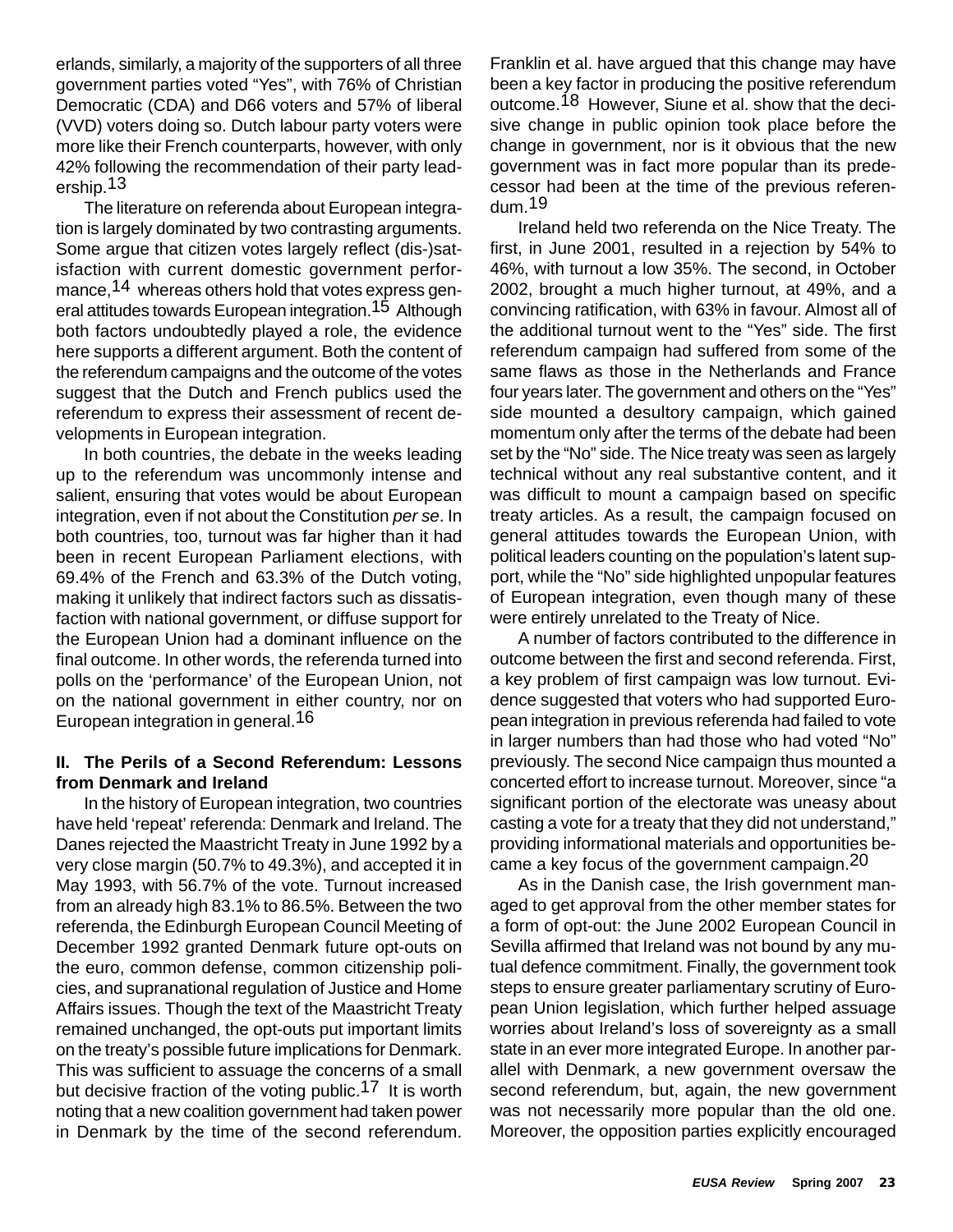their supporters to vote for Europe, rather than against the government.21

The Danish and the Irish cases permit us to draw a few conclusions relevant to the current situation in France and the Netherlands. First, changes in government appear unlikely to have a significant impact on referendum outcomes. Second, it is essential to be able to offer a concession of some sort by the European Union that addresses key concerns of the public. Third, European treaties tend to be "too complex and not motivational," so that any pro-treaty campaign needs a 'hook'.22 Fourth, and finally, increased turnout is crucial to a changed outcome.

In light of our discussion of the first referendum campaigns in the Netherlands and France, these conclusions offer little cause for optimism. In both countries, turnout was already unusually high compared to other European elections, so it will be difficult to muster even greater turnout. The European Constitutional Treaty is, if anything, more complex and less 'motivational' than the Maastricht and Nice Treaties. Indeed, the referendum campaigns in France and the Netherlands illustrated the difficulty of coming up with any kind of convincing 'hook' to galvanize voters. In addition, there are no obvious concessions that might be offered by the other EU member states to assuage the fears of voters. Finally, it seems unlikely that new governments in the Netherlands or France will be able to convince many voters to change their mind absent other changes.

# **Conclusion**

The 2005 referendum campaigns in France and the Netherlands demonstrated the difficulties inherent in convincing the public to vote for a lengthy and complex treaty whose tangible costs and benefits were less than clear even to their political leaders. The lessons of the Danish and Irish referenda do not suggest that a second referendum in either country would result in a different outcome. This leaves us with the recent poll results suggesting that the French and Dutch publics are now inclined to support the European Constitution. Already in the Spring of 2006, opinion polls suggested that 52% of French and 53% of Dutch supported the Constitution. By the Fall of 2006, these figures had further risen to 56% and 59% respectively.  $23$ 

However, these numbers must be interpreted with caution. A closer examination suggests that many voters support the *idea* of a European Constitution rather the specific one they already rejected. Indeed, just 14% of the Dutch public supports continuing the ratification process (i.e. submitting the treaty for a second referendum), whereas fully 65% want negotiations for a new treaty.24 Similarly, in France, support for the principle

of a European Constitution has not fallen below 60% in four years, but only 9% of the public supports continuing the ratification process for the present treaty, and 66% desire renegotiation.25 The data thus suggest that the new Dutch government was probably wise not to call for another referendum, and that the French presidential candidates should be cautious in adopting their final positions. For the European Constitutional Treaty, "try, try again" seems unlikely to be a successful strategy.

*Maurits van der Veen is a professor in the School of Public and International Affairs of the University of Georgia.*

#### **References**

- EOS Gallup Europe. (2005a). *The European Constitution: Post-Referendum Survey in France (Flash Eurobarometer 171)*. Brussels: European Commission.
- EOS Gallup Europe. (2005b). *The European Constitution: Post-Referendum Survey in Netherlands (Flash Eurobarometer 172)*. Brussels: European Commission.
- Franklin, M., Marsh, M., & Wlezien, C. (1994). Attitudes toward Europe and Referendum Votes: A Response to Siune and Svensson. *Electoral Studies, 13*(2), 117- 121.
- Franklin, M. N. (2002). Learning from the Danish Case: A Comment on Palle Svensson's Critique of the Franklin Thesis. *European Journal of Political Research, 41*, 751-757.
- Franklin, M. N., van der Eijk, C., & Marsh, M. (1995). Referendum Outcomes and Trust in Government: Public Support for Europe in the Wake of Maastricht. *West European Politics, 18*, 101-117.
- Geen Referendum Europese Grondwet. (2007). *NRC*.
- Harmsen, R. (2005). *The Dutch Referendum on the Ratification of the European Constitutional Treaty*: European Parties, Elections, and Referendums Network.
- Laffan, B., & Langan, A. (2005). *Securing a "Yes": From Nice I to Nice II* (No. Policy Paper 13). Brussel: Notre Europe.
- Marthaler, S. (2005). *The French Referendum on the Ratification of the Constitutional Treaty*: European Parties, Elections, and Referendums Network.
- Siune, K., Svensson, P., & Tonsgaard, O. (1994). The European Union: The Danes Said 'No' in 1992 but 'Yes' in 1993: How and Why? *Electoral Studies, 13*, 107-116.
- Svensson, P. (2002). Five Danish referendums on the European Community and European Union: A Critical Assessment of the Franklin Thesis. *European Journal of Political Research, 41*, 733-750.
- TNS Opinion & Social. (2006a). *Eurobarometer 66: Nationaal Rapport Nederland*. Brussels: European Commission.
- TNS Opinion & Social. (2006b). *Eurobarometer 66: Public Opinion in the European Union. First Results*. Brussels: European Commission.
- TNS Opinion & Social. (2006c). *Eurobarometre 66: Rapport National France*. Brussels: European Commission.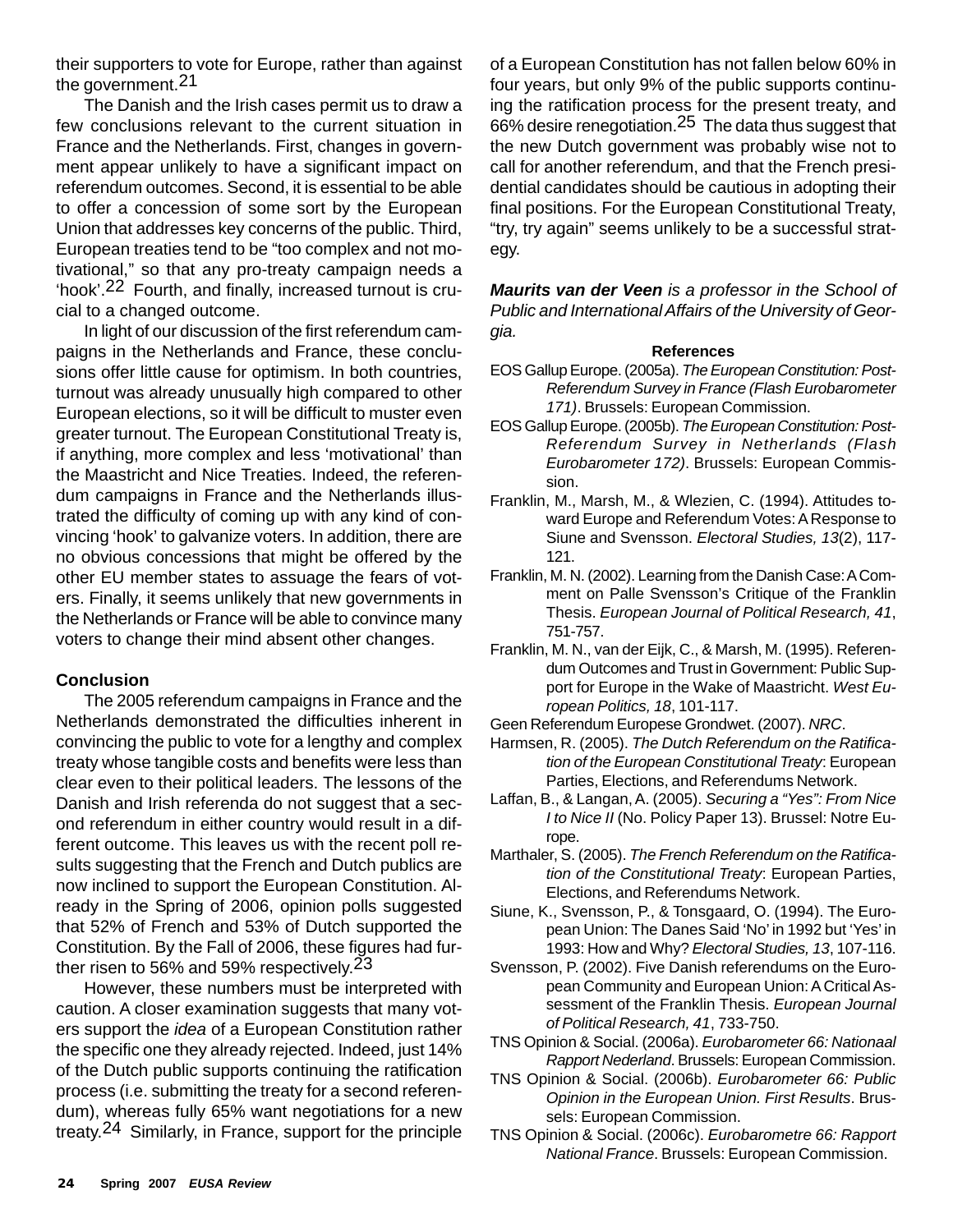#### **Notes**

1 ("Geen Referendum Europese Grondwet," 2007)

In fact, from the date Chirac announced the referendum until the first few months of 2005, this majority never fell below 60%. (Marthaler, 2005, p. 5)

- <sup>3</sup> The Dutch were the largest net per capita contributors to the EU.
- $\frac{4}{5}$  (Harmsen, 2005, p. 8)<br> $\frac{4}{5}$  (Harmsen, 2005, p. 8)
- $5$  (Harmsen, 2005, p. 8)<br>6 (Marthaler, 2005)
- $\frac{6}{7}$  (Marthaler, 2005)<br>7 (Harmsen, 2005)

(Harmsen, 2005, p. 10). Even then, these were very general arguments: "The new Constitution is an improvement" and "The Constitution fits with further integration".

 $\frac{8}{9}$  (EOS Gallup Europe, 2005b, p. 13)

9 (Harmsen, 2005, p. 10); (EOS Gallup Europe, 2005b, p. 15)

10 (EOS Gallup Europe, 2005a, p. 16)<br>11 (EOS Gallup Europe, 2005a, p. 16)

11 (EOS Gallup Europe, 2005a, p. 16); (Marthaler, 2005, p. 9)

 $12$  (Marthaler, 2005, p. 5)<br> $13$  (Harmsen, 2005, p. 10)

13 (Harmsen, 2005, p. 10)<br>14 (M. N. Franklin, 2002; N.

(M. N. Franklin, 2002; M. N. Franklin, van der Eijk, & Marsh, 1995)<br>15 (Siun

(Siune, Svensson, & Tonsgaard, 1994; Svensson, 2002)

16 Unfortunately, post-referendum polls did not distinguish between a respondent's general attitude towards the European Union and his or her more specific opinion regarding recent developments in European integration. Nevertheless, it is suggestive that in both France and the Netherlands, fewer than 20% of the voters reported that their opinion on the actual text of the treaty shaped their decision, whereas about one third based their choice on their overall opinion regarding the European Union. Moreover, 21% of Dutch voters and 32% of French voters stated the national social and economic situation was decisive. Given the contents of the referendum campaigns, opinions about the impact on that national situation of developments in European integration undoubtedly contributed strongly to their vote. (EOS Gallup Europe, 2005a, p. 20, 2005b, p. 18)

- 17 (Siune et al., 1994)<br>18 (M. Franklin, Marsh
- 18 (M. Franklin, Marsh, & Wlezien, 1994)
- $\frac{19}{20}$  (Siune et al., 1994, p. 112)<br>20 (Laffan & Langan, 2005, p.
- $\frac{20}{21}$  (Laffan & Langan, 2005, p. 2)<br>21 (Laffan & Langan, 2005), As

(Laffan & Langan, 2005) As a final point of note, whereas the Irish Referendum Commission had distributed funds in equal amounts to organizations campaigning for "Yes" and "No" prior to the first referendum, in the second campaign both sides had to rely on private money. With business interests strongly in favour of a "Yes" vote, funding for this side of the issue outpaced that for the opponents almost by a factor of 10.

- $\frac{22}{3}$  (Laffan & Langan, 2005, p. 13)<br> $\frac{23}{7}$  (TNS Opinion & Social 2006b)
- $\frac{23}{24}$  (TNS Opinion & Social, 2006b, p. 32)<br>24 (TNS Opinion & Social, 2006a, p. 3
- $\frac{24}{25}$  (TNS Opinion & Social, 2006a, p. 30)<br>25 (TNS Opinion & Social, 2006c, p. 56)
- 25 (TNS Opinion & Social, 2006c, p. 56)

# **Spotlight on Malta**

#### **Important Websites:**

http://www.malta.com – Tourist information on Malta http://www.travelmalta.com/ - Malta's travel trade portal http://www.nso.gov.mt/ - Statistics on Malta http://www.yellow.com.mt/ - Maltese Yellow Pages http://www.mbb.org.mt/ - Malta Business Bureau http://www.gov.mt/index.asp?l=2 - Government of Malta Information and Services http://www.politicalresources.net/malta.htm - Maltese Political Parties

#### **Missions:**

Embassy of Malta 2017 Connecticut Avenue, NW Washington, DC 20008 Tel (202) 462 3611/2 Fax (202) 387 5470 E-mail: maltaembassy.washington@gov.mt Web site: www.gov.mt/

Malta Tourism Authority 229 Merchants Street Valletta CMR 02, Malta Tel: (+356) 2291 5000 Fax: (+356) 2291 5893 E-mail: info@visitmalta.com Web site: www.visitmalta.com

#### **Consular Offices:**

Consulate of Malta in New York, NY 249, East 35th Street New York, N.Y. 10016 Telephone: (212) 725-2345; (212) 725-2349 Fax: (212) 779-7097 E-mail: mltun@un.int

Consulate of Malta in Houston, TX 2602 Commonwealth Street Houston, TX 77006 Telephone (713)654-7900 Fax (713)650-6815

Permanent Mission of Malta to the United Nations 249 East 35th Street, New York, NY 10016 Telephone (212) 725-2345 Fax (212) 779-7097 E-mail: mission-un.newyork@gov.mt

Maltese-American Chamber of Commerce Exchange Buildings Republic Street, Valletta VLT05, Malta. Phone (+356) 21 233 873 Fax (+356) 21 245 223 E-mail: admin@chamber.org.mt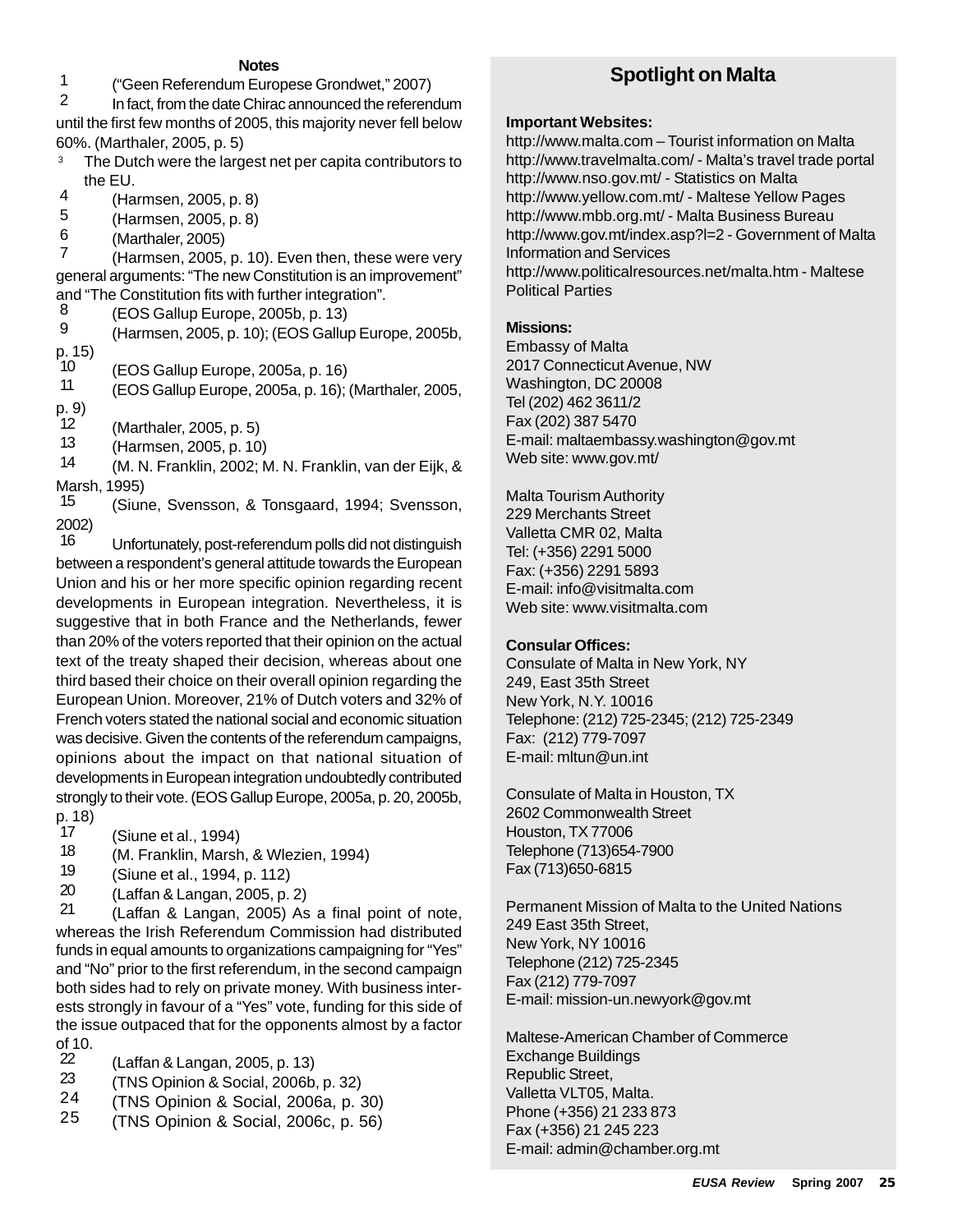THE EXECUTIVE COMMITTEE of EUSA is pleased to announce the recipients of the following EUSA Prizes:

#### **EUSA Book Prize (Best Book on the EU 2005/2006)**

**Gerda Falkner**, **Oliver Treib**, **Miriam Hartlapp**, and **Simone Leiber**, *Complying with Europe. EU Harmonisation and Soft Law in the Member States*, Cambridge University Press 2005

The committee noted that *Complying with Europe* is a milestone in the study of compliance both for its empirical richness and theoretical innovation. The book not only covers compliance with EU (social policy) rules in all member states but, more importantly, it is the only major study (with more than a few cases) that goes beyond the analysis of the transposition of EU law to actual enforcement and application. The study shows that the EU does have a compliance problem. But compliance research has a problem, too. Falkner, Treib, Hartlapp, and Leiber convincingly demonstrate the bias in Commission monitoring and the flaws in compliance studies based on Commission data. On the basis of an impressive body of evidence, they also show the limited explanatory power of the most popular hypotheses on compliance. As an alternative, they put forward an interesting new hypothesis about "worlds of compliance". In each of these "worlds", compliance depends on different conditions. In the committee's view, the book is sure to change our understanding of compliance in the EU and to raise the standards of research in this important field.

#### **Honorable Mention**

**Stefano Bartolini**, Restructuring Europe. *Centre Formation, System Building, and Political Structuring between the Nation State and the European Union*, Oxford University Press 2005

**26 Spring 2007** *EUSA Review Restructuring Europe* is a landmark contribution to the theory of European integration. Starting from the Hirschman-Rokkan model of boundary formation and political structuring in the modern nation-state, Bartolini theorizes European integration as the formation of a new center, which partially redraws the boundaries of the nation-state and thereby creates new (partial) exit options for societal and political actors. Bartolini provides a lucid and convincing analysis of the effects that the imbalance and partiality of the political restructuring of Europe has on actor strategies and behaviors, political cleavages and collective action problems as well as the sustainability of the democratic welfare state and

**EUSA Prizes** European integration. Although *Restructuring Europe* is not based on primary research, Bartolini is able to integrate a vast body of research and knowledge into his framework and to put it in the wider perspective of historical political sociology. In the opinion of the committee, the book will make a strong impact on the way we think about European integration and provide a fruitful avenue for further research.

#### **Best Dissertation in EU Studies 2005/2006**

**Seth Kincaid Jolly**, Duke University (dissertation advisor: Professor Herbert Kitschelt) *A Europe of Regions? Regional Integration, Subnational Mobilization and the Optimal Size of States.*

The committee was impressed by the sophistication of Seth Jolly's study of the effect of European integration on subnational mobilization. Marshalling statistical and case-study evidence, the author demonstrates that European integration creates a more favorable opportunity structure for regional political parties to compete in national parliamentary elections. This is so because European integration makes regional autonomy, even independence, more viable. To assess the veracity of the viability theory against competing explanations, the author follows up with a case study of Scotland, in which he lines up evidence which shows convincingly that both regional elites and public opinion perceive Scottish autonomy to be more viable under the EU umbrella. This is a wonderful example of the merits of combining qualitative and quantitative research. It is wellconceived, well-executed, and it constitutes a theoretically important contribution to the study of multilevel governance in EU studies.

#### **Honorable Mention**

**Nils Ringe**, University of Pittsburgh (dissertation advisor: Professor Alberta Sbragia)

*Policy Preference Formation in Legislative Politics: Structures, Actors, and Focal Points.*

The committee was impressed by the conceptual ambition and empirical depth of Nils Ringe's dissertation, in which he examines how policy preferences are formed in the European Parliament. Building on the literature on focal points, Ringe proposes that ideology acts as an informational focal point for legislators seeking to form policy preferences. Ideological frames shift attention toward particular aspects of a legislative proposal, thus shaping the dominant interpretation of its content. Ideological focal points are not fixed by individual predispositions or by institutional rules, but are open to manipulation, especially by rapporteurs, who, in highlighting a particular ideological frame, are able to affect voting. Using both qualitative data (from inter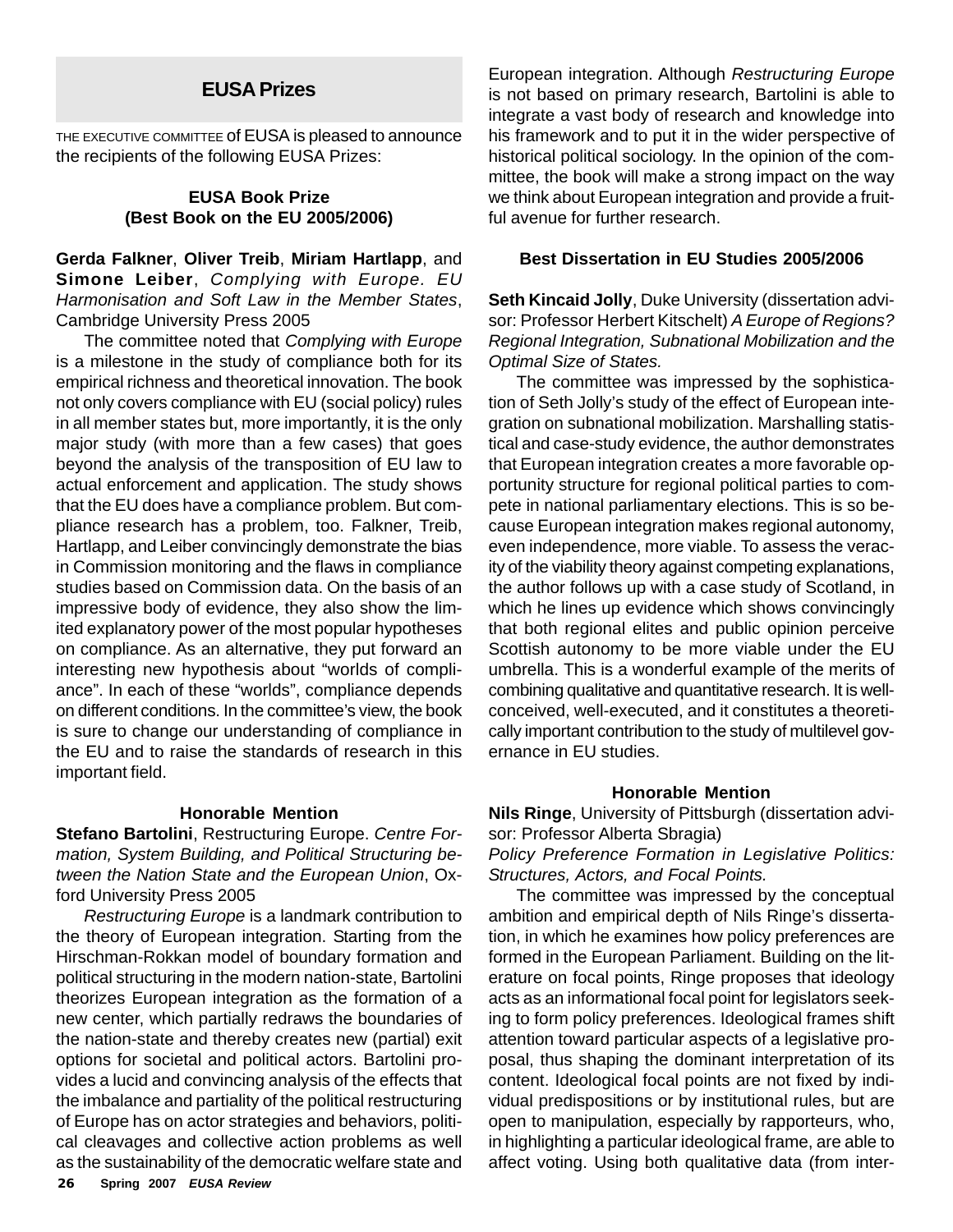views, and content analyses of parliamentary debates) and quantitative analysis of roll-call votes, Ringe shows convincingly the independent causal power of ideology in highly institutionalized settings such as the European Parliament. The findings have implications for the study of legislative decision making and inter-institutional bargaining in the European Union.

#### **Honorable Mention**

**Adam Luedtke**, University of Washington (dissertation advisor: Professor James Caporaso), *One Market, 25 States, 20 Million Outsiders? Supranational Integration and the Politics of Immigration.*

This dissertation tackles a hot topic in contemporary Europe—immigration—and it does so with an exemplary two-step research design, thoughtful complementary use of qualitative and quantitative evidence, and a sensible analysis of a broad array of evidence. Adam Luedtke asks first when national governments may consider ceding immigration authority to the European Union. Complementing quantitative data across the 25 EU countries with process tracing of national preference formation in France, Belgium and the UK, the author finds that national governments favor EU immigration policy when immigrant-protective national rules prevent a government from responding to populist anti-immigrant pressure. In the next step, Luedtke asks whether national governments can be confident that a supranational shift will restrict the rights of immigrants. The answer is 'likely not' since the EU institutional context provides EU institutions, which tend to be protective of immigrant rights, considerable institutional leverage, and the author illustrates this by reconstructing the decision process on three recent EU immigration laws illustrates. This study illuminates cogently the deep interconnections between domestic and EU politics.

#### **Ernst Haas Dissertation Fellowships**

The winners of this year's Haas Dissertation Fellowships are **Olivia Hall** (Cornell, Anthropology) and **Timo Weishaupt** (Wisconsin, Political Science).

**Hall's** research focuses on "Food and Identity in the Europe of Regions," focussing on the Podhale region of Poland, whose famous oscypek cheese is one of the fundamental symbols of Polish culinary tradition.

**Weishaupt's** research focuses on "Reforming European Labor Markets" with attention to both the common European policy momentum to adopt active labor market measures and policy variance at the member state level; he examines in depth two paired case studies, Austria and Germany (two continental corporatist welfare states) and Ireland and the UK (two liberal Anglo-Saxon states).

#### **Best 2005 EUSA Conference Paper**

**Gabriel Swank** (Stanford University) and **Tim Buthe** (Duke University) "The politics of antitrust and merger review in the European Union: Institutional change and decisions from Messina to 2004."

# **EUSA Award for Lifetime Contribution to the Field of EU Studies**

The 2005-2007 EUSA Executive Committee is pleased to announce that **Fritz W. Scharpf** is the recipient of the EUSA Award for Lifetime Contribution to the Field of EU Studies, given in conjunction with the EUSA 10th Biennial International Conference.

Professor Scharpf's many previous awards include the Johan Skytte Prize in Political Science from the University of Uppsala, an Honorary Doctorate from Humboldt University-Berlin, the Great Cross of Merit of the Federal Republic of Germany, and (with Renate Mayntz) the Bielefeld Science Award.

 Scharpf's many works include his most celebrated article in the EU studies field "The Joint Decision Trap: Lessons from German Federalism and European Integration" (Public Administration, 1988) and his most cited book, *Governing in Europe: Effective and Democratic?* (1999). From his early work through his most recent articles (e.g., *The European Social Model: Coping with the Challenges of Diversity* (JCMS, 2002), Scharpf has arguably done more than any other scholar of his generation to illuminate the implications of European integration for both democracy and social welfare.

# **EUSA Award for Public Service to the Field of EU Studies**

The Executive Committee has decided to honor **Jonathan Davidson** with a special EUSA Public Service Award. Davidson, Senior Advisor for Political and Academic Affairs at the Delegation of the European Commission in Washington, will be retiring in 2006 after a distinguished career with the British Diplomatic Service (1963-1981), the University of South Carolina (where he served as Director of the USC Washington Office 1981-1991) and the European Commission.

As Head of Academic Affairs at the Delegation since 1991, Davidson has worked tirelessly to promote the study of the EU and trans-Atlantic relations at universities throughout the United States. He has collaborated with faculty coast to coast to organize scores of events over the years, and has played a pivotal role in the development of the EU Centers program since 1998. Certainly many EUSA members will miss Jonathan's unique combination of skill, dedication and charm.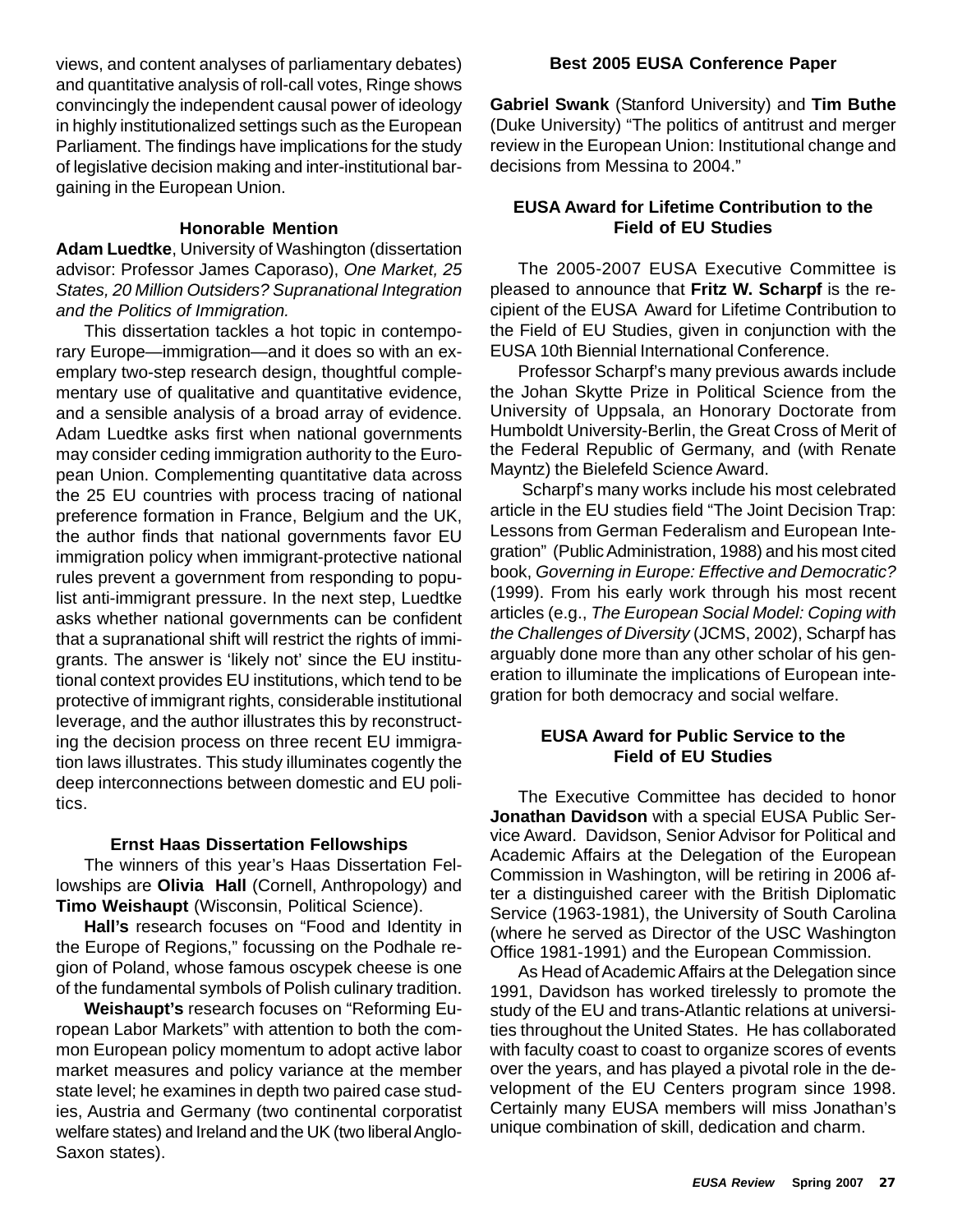(*cont. from p.1*) dynamic and devoted European Union Fellow: Kyle Galler, a Permanent Official at the General Secretariat of the Council of the EU (responsible for EMU and economic policy coordination) who had previously served on the UK Treasury's EU Coordination and Strategy Team and also had experience as a Detached National Expert at DG I on antidumping cases. Galler's hands-on experience at multiple levels in the policymaking process made him the ideal person to work with our computer tech, Sean Kellogg, and Wilkerson to adapt LegSim to Euro-purposes.

After six months of work, Galler and his collaborators have just completed EU-LegSim (see eulegsim.org). Now students of the EU's political system can get a feel online for what it might really be like to be a part of its legendarily complex decision-making procedures. The new software will get a test run in Galler's Spring Quarter Class on reforming the EU economy, where the students can expect to see some real draft EU legislation on economic issues and be invited to debate, amend and finally agree it. After a successful experience in this class, the software is expected to be used more widely from next year in a number of EU courses at the UW, and—if there is demand, as there was for the original LegSim—at other universities as well.

Here's how the simulation works: participants are assigned constituencies to represent—for the EU, this means they can either play the role of a member of the European Parliament, or of one of the EU's 27 Member States negotiating in the Council of Ministers. Once roles are assigned, everything is done online, so everyone can log into the system when it best suits them; the only real time constraint is the deadline to complete voting sessions. To get things going, a moderator plays the role of the European Commission and introduces draft legislation, explaining its purpose and main provisions, just as happens in Brussels. Then the legislative process takes the same twin-track approach as in real life, known as Codecision. First up, the European Parliament gives its views and suggests any amendments it wants. Then it's the turn of the Member States meeting in the Council, taking on board the views already expressed by the Parliament. With a bit of luck and a lot of goodwill, the legislation can be agreed between the Parliament and the Council in this first reading, but if not, we go back through the same sequence again, this time with a clearer understanding of the main points of contention and of any possible trade-offs between the two institutions. If it's not agreed the second time around, then we're into the final phase – the Conciliation, where the divide between Parliament and Council is bridged and everyone negotiates together.

This can get a bit messy on the simulator, but not as messy as it does in real life, where over 50 participants sit around the table thrashing out every detail of the text.

Developing the software, with its numerous adaptations from the US Congress model, has been a huge enterprise, and one which has brought home to all concerned the complexities of legislating in the EU—from the to-and-fro between the institutions, to the calculation of the sliding scale of votes for each country in the Council, to the central role of the Commission, with its sole right of legislative initiative and its power to require unanimous votes in Council for amendments it does not approve. As Galler says: "You try to explain the legislative process to people and they simply can't bring themselves to grasp the complexities. Then you show them the flow chart for how it's done and they run a mile. This simulator gives students of the EU a role right in the middle of it—that's the only way to understand the dynamic of negotiations as they happen. I think this will be great for students, as well as preparing me for getting back to the feel of business in Brussels. It may not fix the EU's democratic deficit, but it will certainly help those lucky enough to use it to get a clearer idea of how the EU legislates—whether it inspires admiration or sympathy for the legislators themselves remains to be seen." Taking the process out of the textbook and into an interactive online scenario should make things more interesting and more realistic. "But," as Galler quips, "let's hope it's not too realistic—the average piece of EU legislation takes over a year to hit the statute books, and most of those using the simulator are hoping to graduate in the summer."

Since this is my last Letter from the Chair, I want to thank the three colleagues who are stepping down with me (Grainne de Burca, Virginie Guiraudon, and Sophie Meunier) for their excellent service and wish the best of luck to the very capable group (Liesbet Hooghe, Frank Schimmelfennig and Amy Verdun) that will serve through 2009 with four newly elected ExCom members, Neil Fligstein, Erik Jones, Dan Kelemen and Craig Parsons. I also want to thank Joe Figliulo, EUSA Executive Director, and his staff at the University of Pittsburgh for the superb support they have provided for the Executive Committee during my tenure. Through an ironic twist, I will be joining them July 1, as I have just agreed to serve as Dean of the Graduate School of Public and International Affairs at Pitt. My UW colleagues know that I will miss them greatly and that I look forward to seeing them at future EUSA conferences.

> **John T.S. Keeler Univiversity of Washington (Seattle)**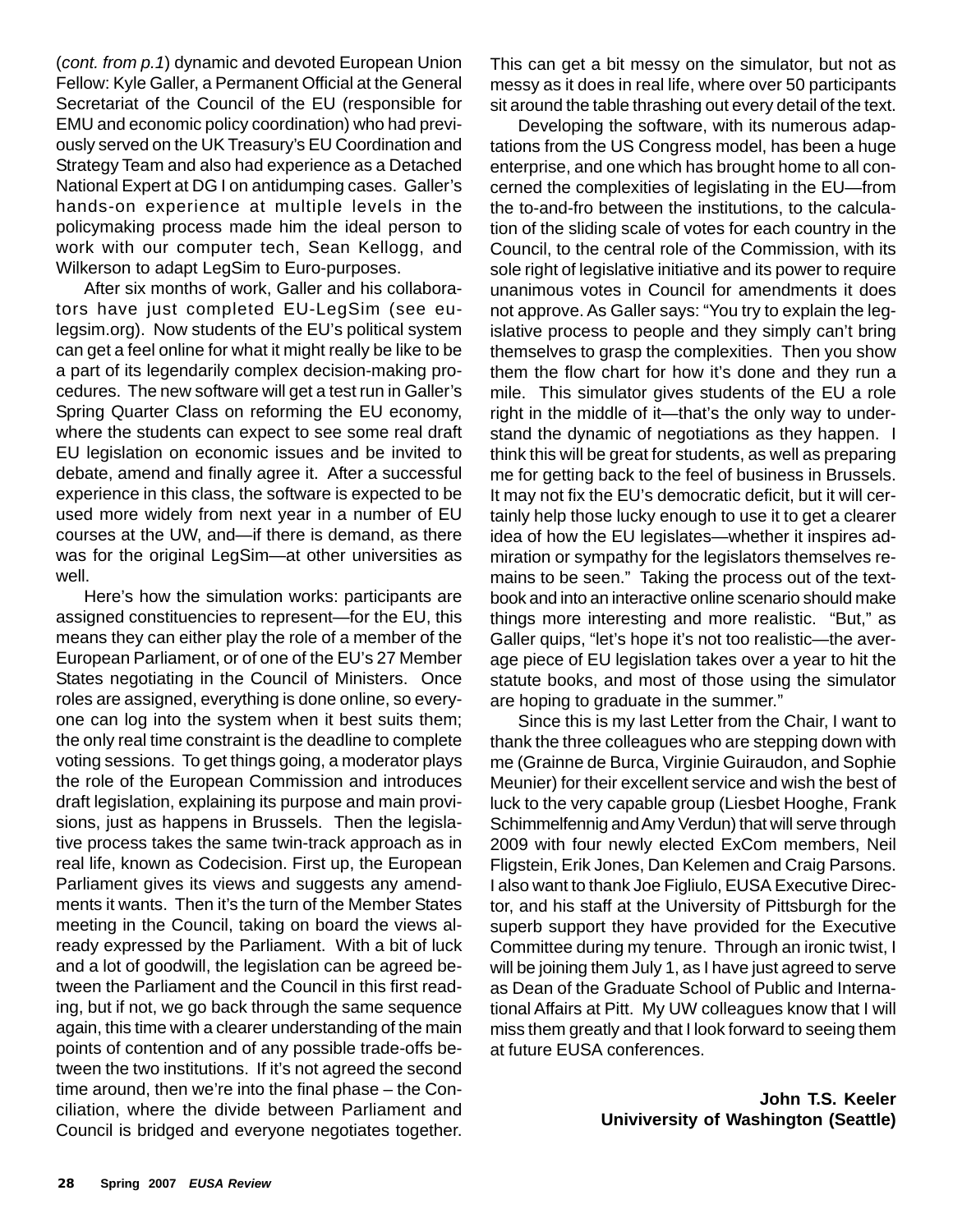#### **EUSA Lifetime Membership**

#### *What is it?*

Simply put, it is a one-time dues payment to EUSA of US\$ 1500.

ı

#### *What does it include?*

The Lifetime Membership includes all regular membership benefits for life. Among those benefits currently are subscription to the quarterly *EUSA Review,* receipt of occasional EUSA monographs, discounted registration rates at the EUSA International Conference, subscription to our e-mail List Serve, and the opportunity to join EUSA interest sections.

#### *Are there any other benefits?*

By making a one-time membership payment, you not only avoid the task of renewing each year, but gain the twin advantages of securing lifetime membership at today's dollar values *and* avoiding future dues increases.

#### *Who should do this?*

Any person wishing to support the endeavors of the European Union Studies Association—the fostering of scholarship and inquiry on the European integration project. For U.S. taxpayers, an additional benefit is a receipt for a one-time \$500 charitable contribution to EUSA, taxdeductible to the extent allowed by law (reducing your tax liability for the year in which you become a Lifetime Member).

*How do I become a Lifetime Member?* Simply mail your check, in US\$ and made payable to "EUSA," to the European Union Studies Association, address given at right. (We can not accept lifetime membership payments by credit card.) We will send you a receipt and letter of acknowledgment.

# **EUROPEAN UNION STUDIES ASSOCIATION New Individual Membership Form Only** *(Please type or print)*

| $\frac{\ }{\ }$ yes $\frac{\ }{\ }$ no<br>Membership dues (please check as appropriate):<br>Individual 590 two-year membership<br>Student* ________ \$55 two-year membership<br>Lifetime Membership _______ \$1500 (+ credit for \$500 tax deduction)<br>* Students must provide copy of current semester's registration form.<br>EUSA members may wish to make a contribution to support the work of<br>EUSA in any amount over membership dues:<br><b>EUSA Grants and Scholarships Fund</b><br>$\frac{\text{S}}{\text{S}}$<br>Ernst Haas Memorial Fund for EU Studies \$<br>Total amount of dues and gifts enclosed \$<br>We prefer payment by check (payable to "EUSA") when possible. Checks<br>must be in US\$ and drawn on a USA bank. We also accept international<br>money orders and MasterCard or Visa credit cards. Your cancelled check |                                                |                                                             |
|-----------------------------------------------------------------------------------------------------------------------------------------------------------------------------------------------------------------------------------------------------------------------------------------------------------------------------------------------------------------------------------------------------------------------------------------------------------------------------------------------------------------------------------------------------------------------------------------------------------------------------------------------------------------------------------------------------------------------------------------------------------------------------------------------------------------------------------------------------|------------------------------------------------|-------------------------------------------------------------|
|                                                                                                                                                                                                                                                                                                                                                                                                                                                                                                                                                                                                                                                                                                                                                                                                                                                     |                                                |                                                             |
|                                                                                                                                                                                                                                                                                                                                                                                                                                                                                                                                                                                                                                                                                                                                                                                                                                                     |                                                |                                                             |
|                                                                                                                                                                                                                                                                                                                                                                                                                                                                                                                                                                                                                                                                                                                                                                                                                                                     |                                                |                                                             |
|                                                                                                                                                                                                                                                                                                                                                                                                                                                                                                                                                                                                                                                                                                                                                                                                                                                     |                                                |                                                             |
|                                                                                                                                                                                                                                                                                                                                                                                                                                                                                                                                                                                                                                                                                                                                                                                                                                                     |                                                |                                                             |
|                                                                                                                                                                                                                                                                                                                                                                                                                                                                                                                                                                                                                                                                                                                                                                                                                                                     |                                                |                                                             |
|                                                                                                                                                                                                                                                                                                                                                                                                                                                                                                                                                                                                                                                                                                                                                                                                                                                     |                                                |                                                             |
|                                                                                                                                                                                                                                                                                                                                                                                                                                                                                                                                                                                                                                                                                                                                                                                                                                                     |                                                |                                                             |
|                                                                                                                                                                                                                                                                                                                                                                                                                                                                                                                                                                                                                                                                                                                                                                                                                                                     | Do you wish to be subscribed to                |                                                             |
|                                                                                                                                                                                                                                                                                                                                                                                                                                                                                                                                                                                                                                                                                                                                                                                                                                                     | EUSA's e-mail List Serve?                      |                                                             |
|                                                                                                                                                                                                                                                                                                                                                                                                                                                                                                                                                                                                                                                                                                                                                                                                                                                     |                                                |                                                             |
|                                                                                                                                                                                                                                                                                                                                                                                                                                                                                                                                                                                                                                                                                                                                                                                                                                                     |                                                |                                                             |
|                                                                                                                                                                                                                                                                                                                                                                                                                                                                                                                                                                                                                                                                                                                                                                                                                                                     |                                                |                                                             |
|                                                                                                                                                                                                                                                                                                                                                                                                                                                                                                                                                                                                                                                                                                                                                                                                                                                     |                                                |                                                             |
|                                                                                                                                                                                                                                                                                                                                                                                                                                                                                                                                                                                                                                                                                                                                                                                                                                                     |                                                |                                                             |
|                                                                                                                                                                                                                                                                                                                                                                                                                                                                                                                                                                                                                                                                                                                                                                                                                                                     |                                                |                                                             |
|                                                                                                                                                                                                                                                                                                                                                                                                                                                                                                                                                                                                                                                                                                                                                                                                                                                     | <b>EU Law Interest Section</b>                 | $\frac{\text{I}(2 \text{ yrs.})}{\text{I}(2 \text{ yrs.})}$ |
|                                                                                                                                                                                                                                                                                                                                                                                                                                                                                                                                                                                                                                                                                                                                                                                                                                                     | EU Political Economy Interest Section          | $\frac{\text{I}(2 \text{ yrs.})}{\text{I}(2 \text{ yrs.})}$ |
|                                                                                                                                                                                                                                                                                                                                                                                                                                                                                                                                                                                                                                                                                                                                                                                                                                                     | Teaching the EU Interest Section               | $\frac{\text{I}(2 \text{ yrs.})}{\text{I}(2 \text{ yrs.})}$ |
|                                                                                                                                                                                                                                                                                                                                                                                                                                                                                                                                                                                                                                                                                                                                                                                                                                                     | EU Latin America Caribbean Interest Section    | $\frac{\text{I}(2 \text{ yrs.})}{\text{I}(2 \text{ yrs.})}$ |
|                                                                                                                                                                                                                                                                                                                                                                                                                                                                                                                                                                                                                                                                                                                                                                                                                                                     | <b>EU Economics Interest Section</b>           | $\frac{\text{I}(2 \text{ yrs.})}{\text{I}(2 \text{ yrs.})}$ |
|                                                                                                                                                                                                                                                                                                                                                                                                                                                                                                                                                                                                                                                                                                                                                                                                                                                     | EU Public Opinion and Participation Section    | $\frac{\text{I}(2 \text{ yrs.})}{\text{I}(2 \text{ yrs.})}$ |
|                                                                                                                                                                                                                                                                                                                                                                                                                                                                                                                                                                                                                                                                                                                                                                                                                                                     | EU as Global Actor Section                     | $\frac{\$10(2 \text{ yrs.})}{}$                             |
|                                                                                                                                                                                                                                                                                                                                                                                                                                                                                                                                                                                                                                                                                                                                                                                                                                                     | <b>EUSA Public Policy Interest Section</b>     | $\frac{\text{I}}{\text{I}}(0)$ (2 yrs.)                     |
|                                                                                                                                                                                                                                                                                                                                                                                                                                                                                                                                                                                                                                                                                                                                                                                                                                                     |                                                |                                                             |
|                                                                                                                                                                                                                                                                                                                                                                                                                                                                                                                                                                                                                                                                                                                                                                                                                                                     |                                                |                                                             |
|                                                                                                                                                                                                                                                                                                                                                                                                                                                                                                                                                                                                                                                                                                                                                                                                                                                     |                                                |                                                             |
|                                                                                                                                                                                                                                                                                                                                                                                                                                                                                                                                                                                                                                                                                                                                                                                                                                                     |                                                |                                                             |
|                                                                                                                                                                                                                                                                                                                                                                                                                                                                                                                                                                                                                                                                                                                                                                                                                                                     |                                                |                                                             |
|                                                                                                                                                                                                                                                                                                                                                                                                                                                                                                                                                                                                                                                                                                                                                                                                                                                     |                                                |                                                             |
|                                                                                                                                                                                                                                                                                                                                                                                                                                                                                                                                                                                                                                                                                                                                                                                                                                                     |                                                |                                                             |
|                                                                                                                                                                                                                                                                                                                                                                                                                                                                                                                                                                                                                                                                                                                                                                                                                                                     |                                                |                                                             |
|                                                                                                                                                                                                                                                                                                                                                                                                                                                                                                                                                                                                                                                                                                                                                                                                                                                     |                                                |                                                             |
|                                                                                                                                                                                                                                                                                                                                                                                                                                                                                                                                                                                                                                                                                                                                                                                                                                                     | or credit card statement will be your receipt. |                                                             |
|                                                                                                                                                                                                                                                                                                                                                                                                                                                                                                                                                                                                                                                                                                                                                                                                                                                     |                                                |                                                             |
|                                                                                                                                                                                                                                                                                                                                                                                                                                                                                                                                                                                                                                                                                                                                                                                                                                                     |                                                |                                                             |
|                                                                                                                                                                                                                                                                                                                                                                                                                                                                                                                                                                                                                                                                                                                                                                                                                                                     |                                                |                                                             |

Mail or fax this form (please do not mail *and* fax this form) to:

**European Union Studies Association**



I ı I I ı

415 Bellefield Hall University of Pittsburgh Pittsburgh, PA 15260 USA Facsimile 412.648.1168